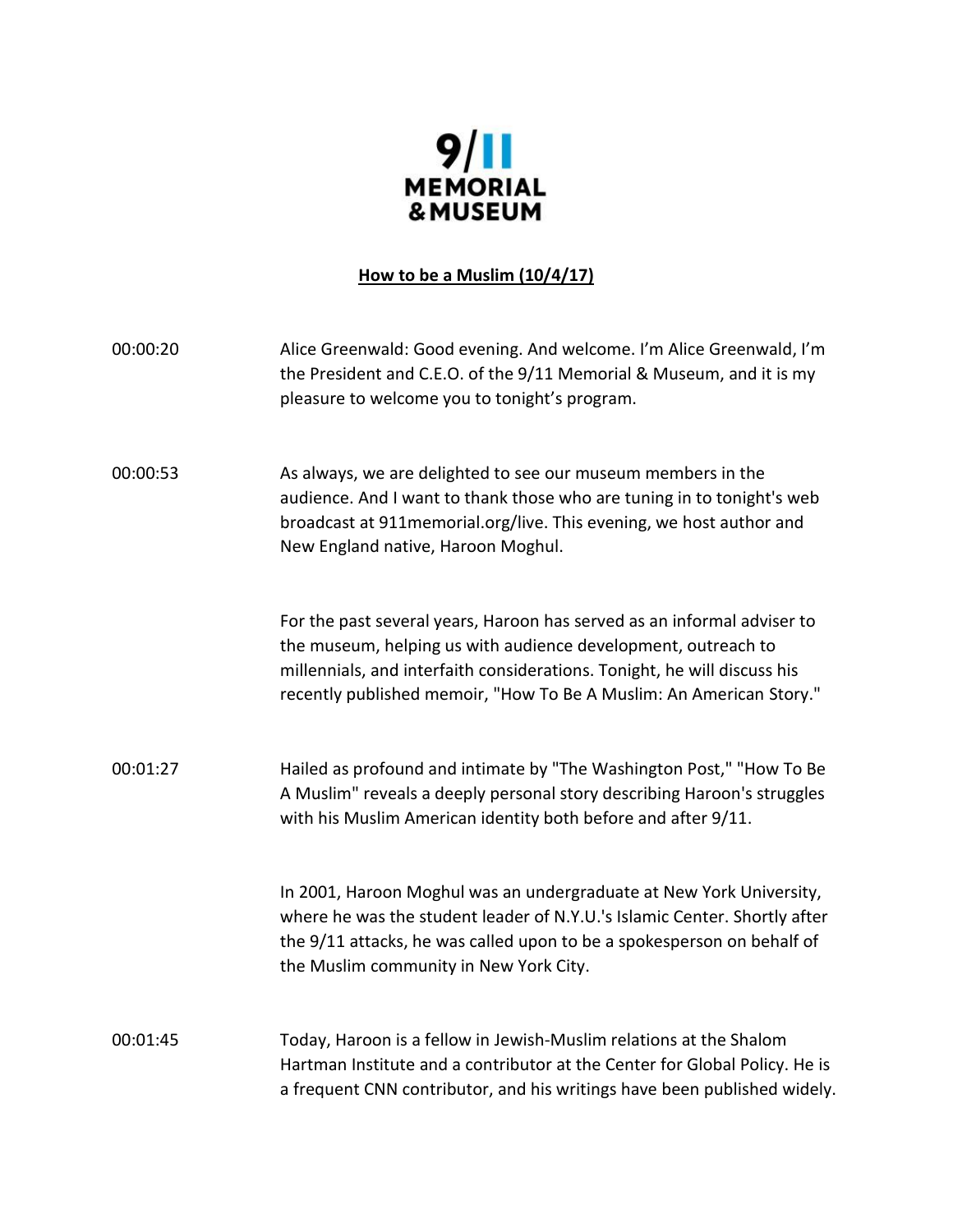Before I turn the program over to our executive vice president and deputy director for museum programs, Cliff Chanin, I feel compelled to address some who have expressed publicly that this program is inappropriate for this institution.

00:02:16 I want to state unequivocally that this program reflects the commitment and the mission of the memorial and the museum to document and increase understanding of the ongoing repercussions of the 9/11 attacks. One particularly sensitive subject is the impact the attacks have had on Muslim Americans.

00:02:37 In our exhibitions, we document and attest to a number of these impacts. We show in our historical exhibition video footage of Muslim charity network volunteers standing on street corners in New York City in the days after 9/11, raising funds for the widows and the children of 9/11 victims. Why? Because their hearts, like all of ours, went out to those most directly affected by the unthinkable horrors of that day-- because their country, too, had been attacked.

- 00:03:14 Also in the historical exhibition, there's a photo taken of a Yemeni-born American, taken-- the photo taken-- after 21 shots had been fired into the plate glass window of his gas station in Gary, Indiana, on September 12, 2001. The police presumed it to be a hate crime. If you were a Muslim American, or just looked like a Muslim, the world you inhabited after September 11 was a very different place than it had been on September 10.
- 00:03:46 Visitors to our museum can also listen to President George W. Bush speaking to a joint session of Congress on September 20, 2001, saying, with conviction, and I quote: "That those who commit evil in the name of Allah blaspheme the name of Allah. The terrorists are traitors to their own faith, trying in effect to hijack Islam itself. The enemy of America is not our many Muslim friends, it is not our many Arab friends. Our enemy is a radical network of terrorists and every government that supports them." Unquote.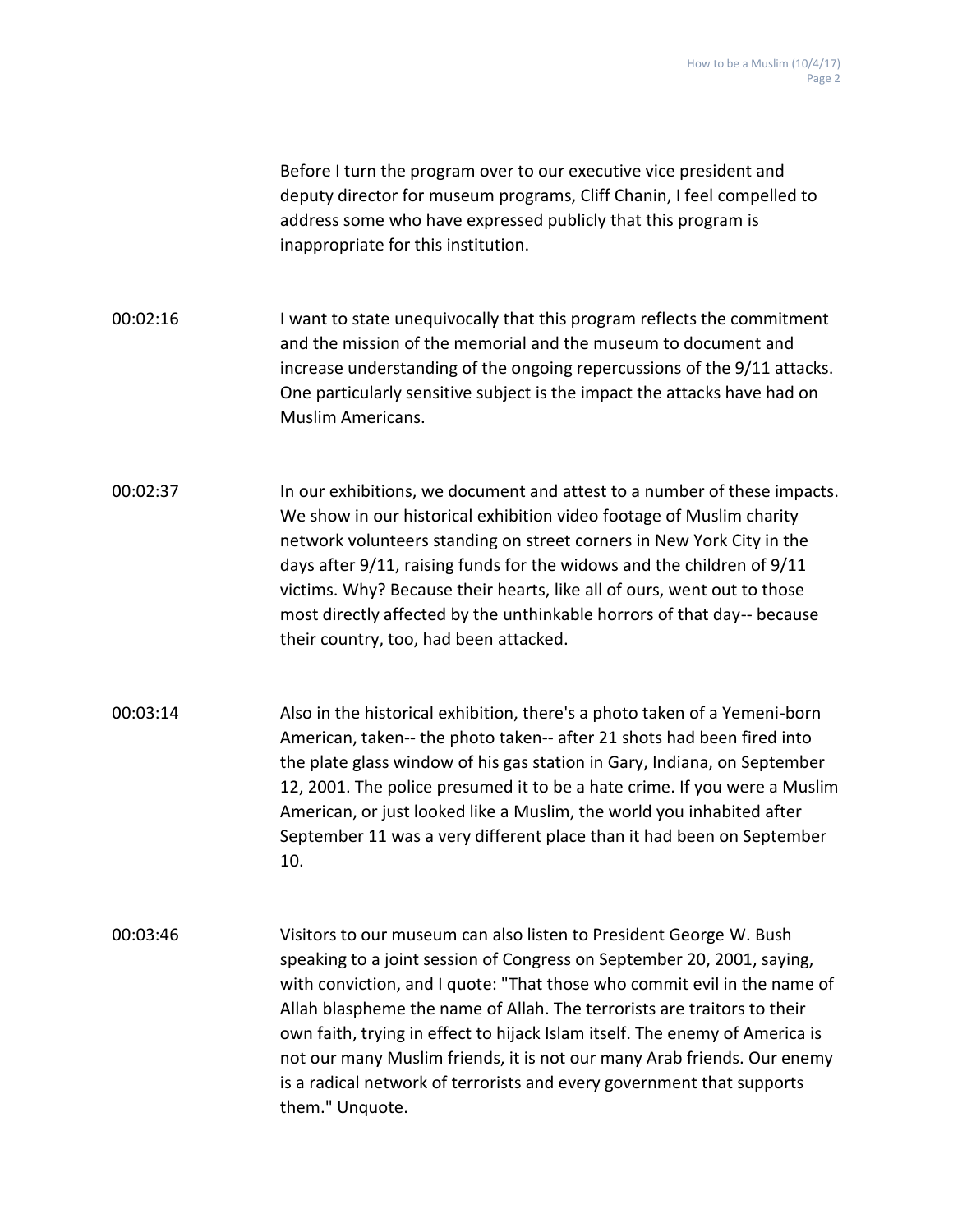| 00:04:26 | When you go to our memorial exhibition, most importantly of all, it is<br>clear that Muslims, too, were among the 2,977 victims of the 9/11<br>attacks: an assistant vice president at Fiduciary Trust hailing from Karachi,<br>Pakistan; a nurse from L.A. born in Tehran; a mail room operator in the<br>South Tower, offices of Aeon Corporation, from Bangalore, India; and<br>others. |
|----------|--------------------------------------------------------------------------------------------------------------------------------------------------------------------------------------------------------------------------------------------------------------------------------------------------------------------------------------------------------------------------------------------|
| 00:04:53 | And so precisely because we are committed to documenting the full<br>impacts of the attacks and their continuing implications in people's lives,<br>it would be irresponsible not to look at the impacts on Muslim Americans<br>in the wake of those attacks.                                                                                                                              |
|          | At a time in our nation when there is so much in the news about<br>intolerance and bigotry, it is more important than ever that we<br>respectfully listen to one another.                                                                                                                                                                                                                  |
| 00:05:20 | In tonight's conversation with Cliff Chanin, Haroon will discuss his<br>experiences growing up as a Muslim in America, and working as a self-<br>described "professional Muslim" during an emotionally and politically<br>tense time for our country. After their conversation, there will be an<br>opportunity for questions from the audience.                                           |
|          | We'd like to thank Haroon for sharing his time and his insights with us.<br>We are also deeply grateful to the David Berg Foundation for supporting<br>the museum's 2017-2018 Public Program season.                                                                                                                                                                                       |
| 00:05:52 | And without further ado, please welcome me in joining Haroon Moghul.                                                                                                                                                                                                                                                                                                                       |
|          | (applause)                                                                                                                                                                                                                                                                                                                                                                                 |
| 00:06:05 | Clifford Chanin: Thank you, Alice, and welcome, Haroon. If I'm<br>remembering correctly, we first met before the museum opened. We                                                                                                                                                                                                                                                         |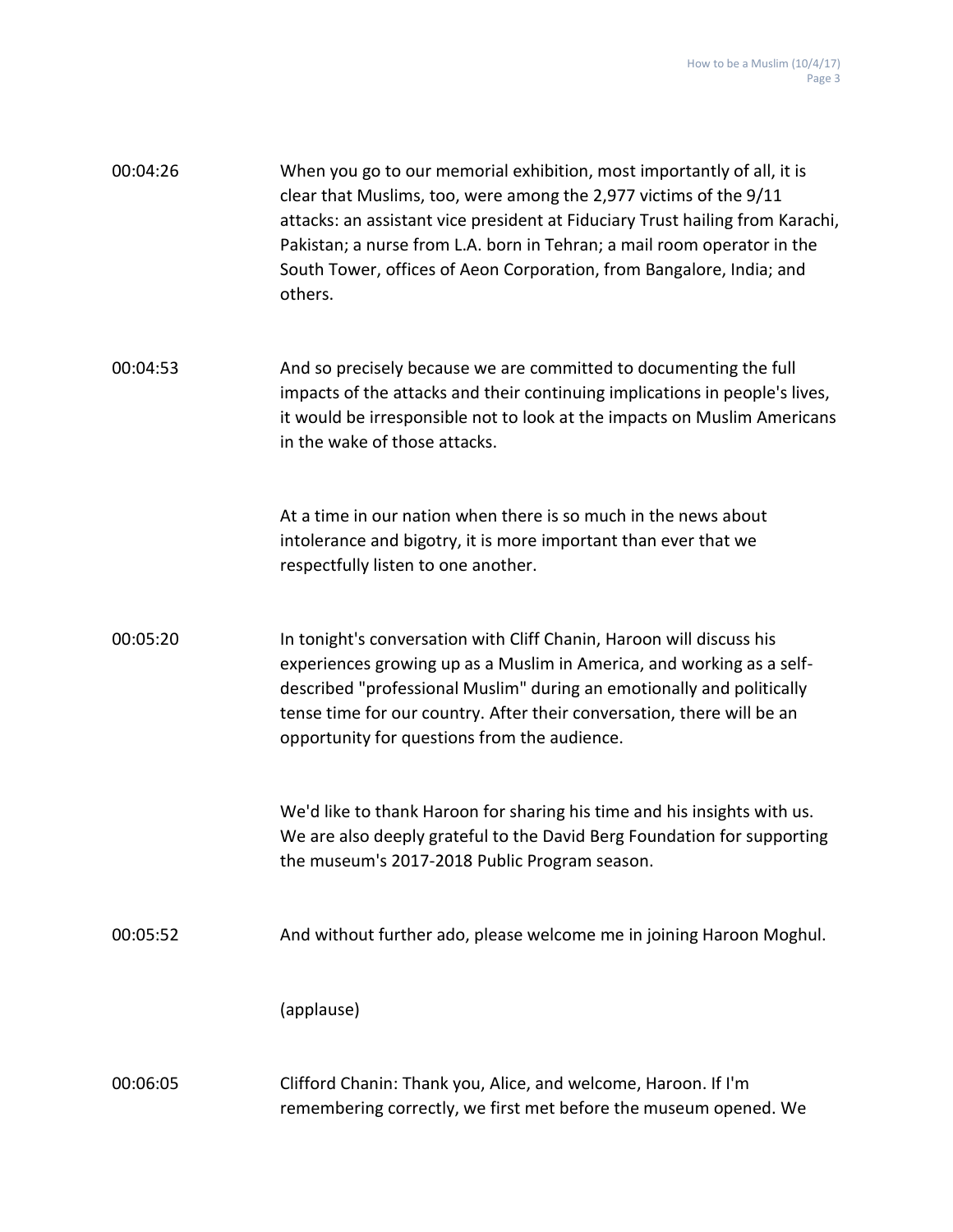walked through some of the spaces together, a group of people you were part of from the Muslim community, and it's been, you know, an ongoing dialogue since then. And very rewarding, I would say, on our end. I hope at least a little bit on yours.

00:06:30 But this is really part of an ongoing conversation, and what was interesting to me in reading the book was how the tone of the conversation that we've been having is reflected in those pages.

> It's a tone of questioning, and questioning, I would say, first and foremost, yourself and whatever certainties you've come to-- if certainties is not too certain a word-- whatever certainties you've come to are still open to question in your mind.

00:07:01 It's a long story that we're going to try to summarize in this conversation. But I want to go back to the beginning, because one of the things that struck me in your story-- putting the religious aspect aside-- is, you are the child of immigrant parents to this country who uprooted themselves in the way that immigrants from many, many countries have done. Many of us, of course, our own family histories are like that.

00:07:31 And I wondered if you saw, thinking back about your own experience- particularly as a child, a young person-- whether you saw this in this immigrant context more broadly, or was the religious, ethnic dimension always foregrounded? Did you see similarities with others who you might have met who did not have the same background, but who had something of the same experience?

00:07:56 Haroon Moghul: So first of all, thank you, everyone, for being here, and the museum, Cliff, and everyone else who put on the event. I'm truly honored and humbled to be here. Ashi, for attending. She's an N.Y.U. student who came over and introduced herself, so I thought I would make it very uncomfortable for

her...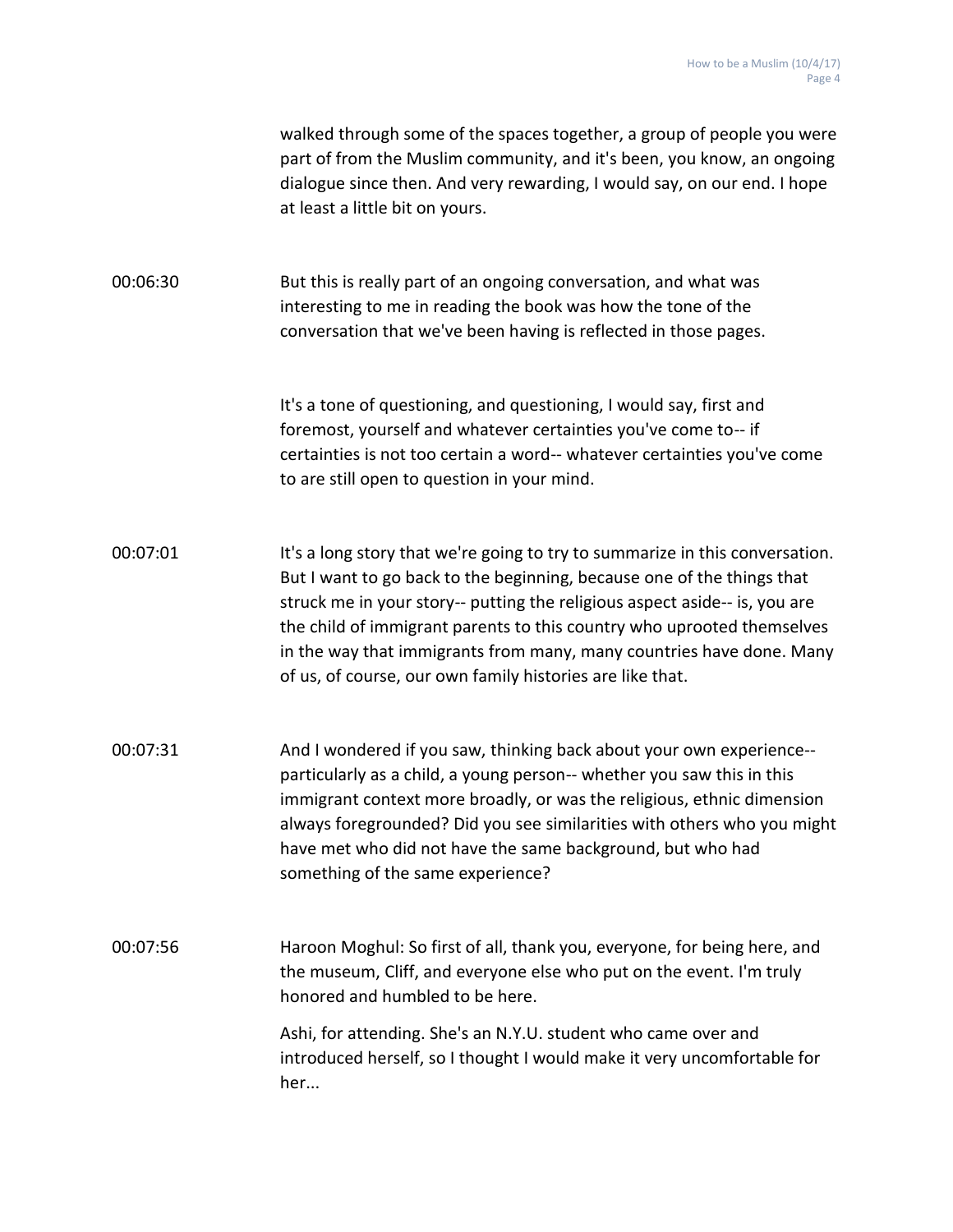| (laughter) |  |
|------------|--|
|------------|--|

Haroon Moghul: ...by immediately drawing everyone's attention to her. But wishing you all the luck as a fellow N.Y.U. trauma victim.

(laughter)

00:08:21 Haroon Moghul: So it's an interesting conversation to have, that... I grew up in a town that was overwhelmingly white and Christian, and a little bit of the flavor of that can be found in an exchange I had with a student who I'll call Dave.

> Dave was a year older than everyone else in his grade-- he had been held back a grade-- and you know how cruel public school students can be. So this had become, you know, in our imagination, this myth of the student who had been held back ten years. So every time he would walk by a classroom, someone would yell, "Your car is being towed!" And, you know, he was ten years old.

00:08:59 (laughter)

Haroon Moghul: So, you know, I remember, Dave asked me once what my religion was, and I said, "I'm Muslim." He became very quiet, and he said, "So is that Catholic or Protestant?" (laughter)

And I said, "No, it's a different religion." And he looked very confused. And I said, "You know how Judaism is a different religion?" And he shook his head. He didn't know anyone who was Jewish, either.

### 00:09:20 So... I don't want to say that I felt, very much, this experience of being on the outside looking in. New England was, and I presume, remains, it was a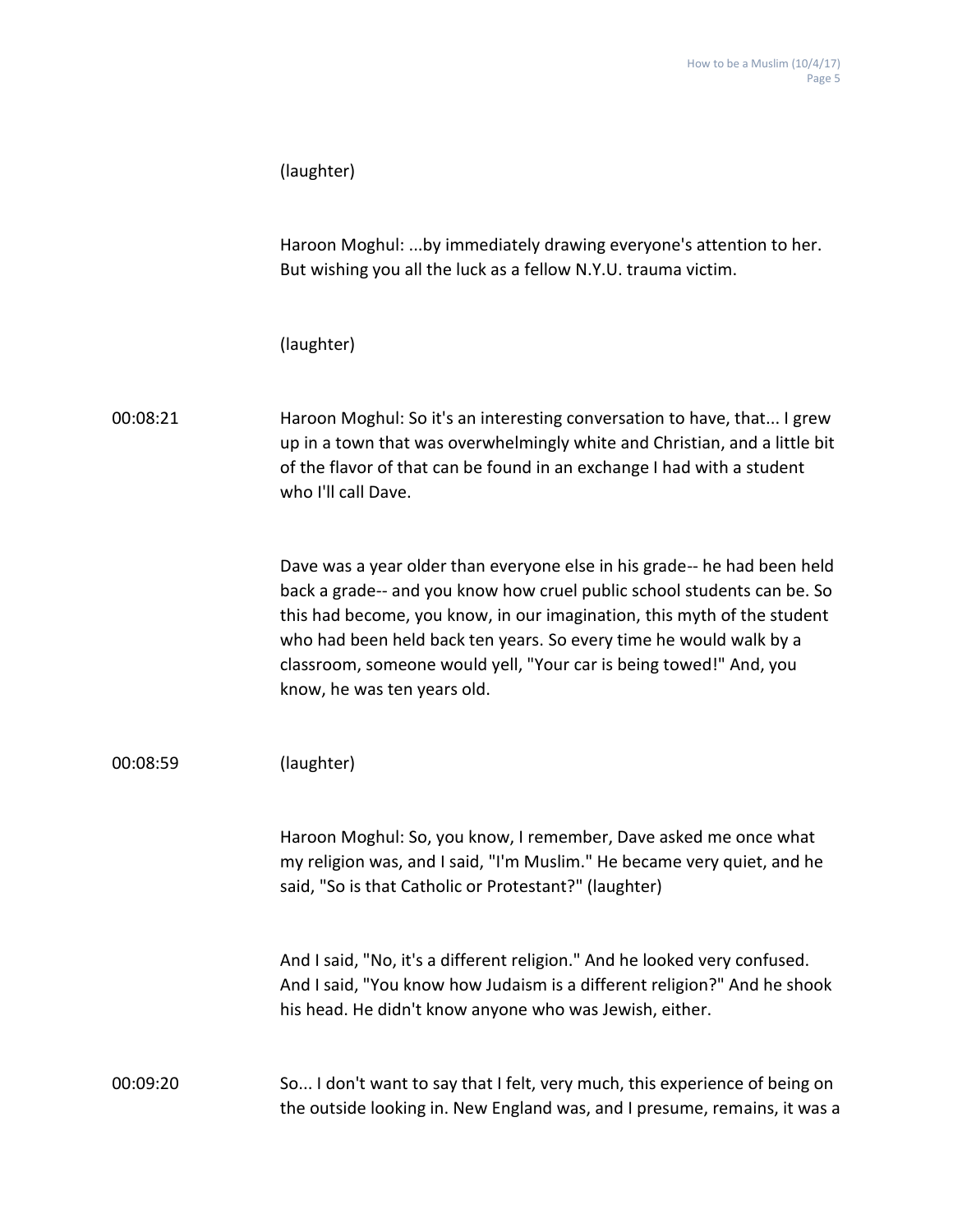|          | very welcoming place. I never felt any overt hostility or intolerance. It<br>was mostly a very well-meaning ignorance or simply confusion.                                                                                                                                                                                                                                                                                                             |
|----------|--------------------------------------------------------------------------------------------------------------------------------------------------------------------------------------------------------------------------------------------------------------------------------------------------------------------------------------------------------------------------------------------------------------------------------------------------------|
|          | Many of my friends didn't believe my name was real. They thought my<br>parents had simply made it up, I suppose, to amuse themselves. And the<br>reason I draw attention to that is, is that for a lot of-- a lot of American<br>Muslims, you know, there are basically two big populations of American<br>Muslims, African-Americans and then people of recent immigrant origin.                                                                      |
| 00:10:01 | And the African-American Muslim community is generally better known<br>by the wider American population, even if they don't necessarily know<br>they know. So Muhammad Ali, Kareem Abdul-Jabbar, Dave Chappelle,<br>figures like this who are, you know, very prominent in public. The Muslim<br>community of recent immigrant origin is usually who people are talking<br>about when we have the kind of rhetoric we have right now.                  |
|          | And for that community, for many of us, and at least my own personal<br>experience was, we felt like people who were maybe misunderstood or<br>on the outside, but not necessarily in a bad way. And then after<br>September 11, that experience was suddenly transformed into something<br>much scarier and much more confusing.                                                                                                                      |
| 00:10:38 | Clifford Chanin: You know, you talk about that, and we'll jump back and<br>forth a little bit. But you were in class at N.Y.U. on September 11, and I<br>want to read you an excerpt, but first, let me ask, you know, what was<br>your reaction as, of course, the human horrorof this unfolded and the<br>magnitude of this attack unfolded? And then, when it became clear who<br>was responsible for this, how did your reaction shift, if it did? |
| 00:11:16 | Haroon Moghul: I used to live on the Upper East Side, and I would come<br>early And I throw in some color to, I think, this is how a lot of us<br>experienced the day. I was taking Persian class, primarily to get a<br>girlfriend, to be totally honest with you.                                                                                                                                                                                    |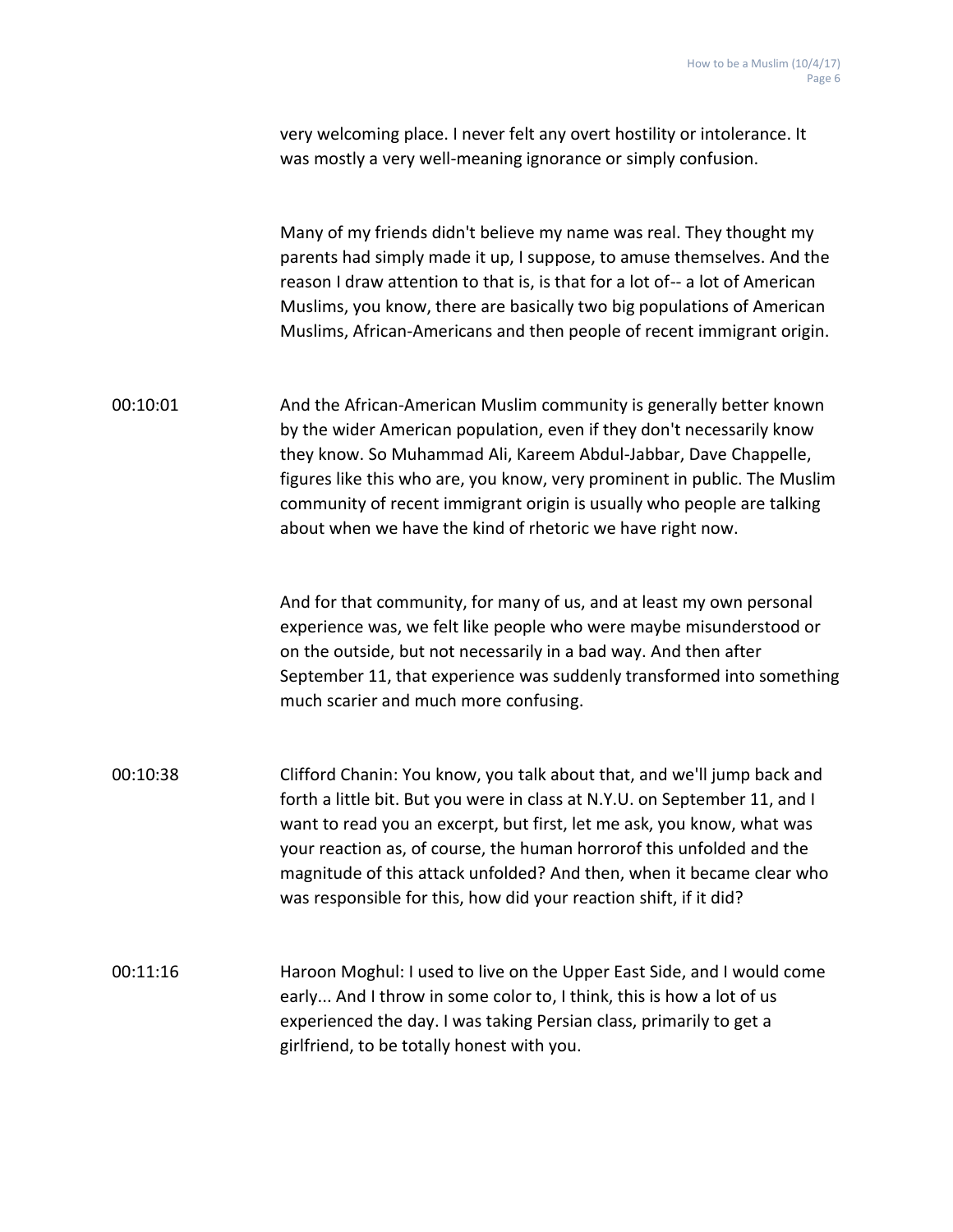Clifford Chanin: That is, by the way, a subtext in many parts of the book.

00:11:37 Haroon Moghul: Yeah, I mean, there's...

Clifford Chanin: Spoiler alert, but, you know...

Haroon Moghul: And I sort of want to draw our attention to this, because it underlines the horror of the day, is that, you know, the day began like any college student's day would begin, with the concerns of a college student, except for Ashi, who only studies.

(laughter)

Haroon Moghul: And, you know, I would go early to class, and I wanted to sit down next to this very pretty undergraduate who I was hoping to date. And I got out of the subway early, and that was when the first plane... the first tower was hit.

00:12:13 And like most New Yorkers—I imagine, every New Yorker-- you know, we thought it was a horrible accident. You know, terrible, but an accident. And in retrospect, you know, nobody really sat there and said, "Why would a plane that large be flying directly into a building," right?

> Would there not be some evidence of a pilot attempting to—you know. And many people sat, you know, or stood staring and watching, and I thought to myself, you know, "I'll go to class and we'll figure out what happened."

00:12:41 And I went to class. Class was in the basement at Washington Square Park, and about, I don't know, maybe half an hour later, a student came downstairs and said, "The second tower's been hit."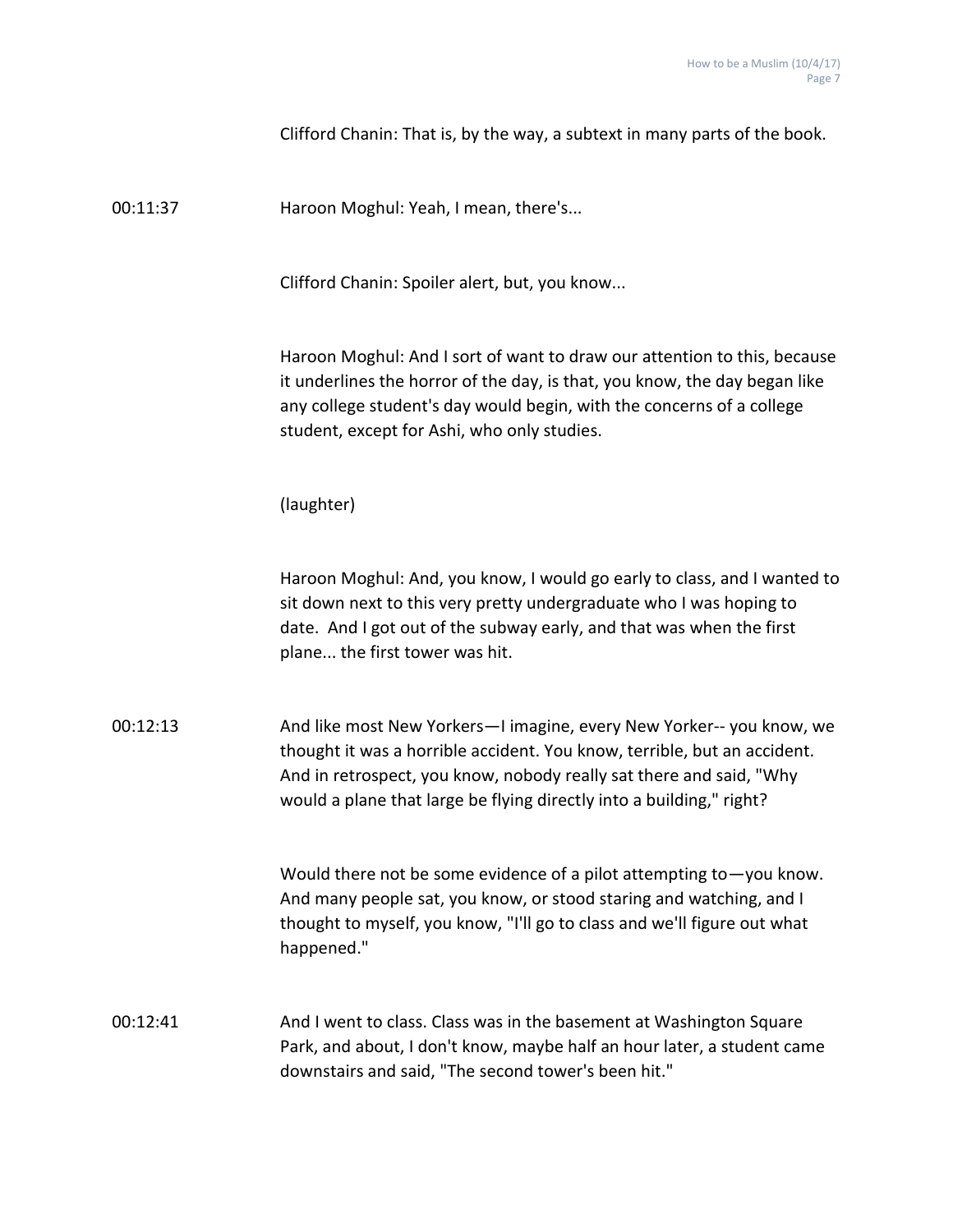|          | And, it's interesting you ask me the reaction. I knew it was bin Laden right<br>away. I was I studied the Middle East, I came from a very religious<br>family. My parents encouraged me to be, I think, deeply aware of the<br>Muslim world, both the good and the very ugly.                                                                                                                                                                                                  |
|----------|--------------------------------------------------------------------------------------------------------------------------------------------------------------------------------------------------------------------------------------------------------------------------------------------------------------------------------------------------------------------------------------------------------------------------------------------------------------------------------|
| 00:13:12 | And I knew instantly that there was no other movement or organization<br>that could do that or would want to do that. And I remember one of the<br>first claims of responsibility was the Popular Front for the Liberation of<br>Palestine. I don't know if anyone remembers that, it was brief.                                                                                                                                                                               |
|          | And I remember thinking to myself, "There's no way PFLP would or could<br>do this." And it was a very strange moment, because, you know, for one<br>thing, my brother worked in the towers. So, you know, I was panicked<br>because I didn't know what had happened to him. I was scared, just like<br>anyone else was scared, because this massive attack was unfolding.                                                                                                      |
| 00:13:48 | Rumors were swirling, I'm sure you'd heard that You know, we heard<br>Denver was hit, and Pittsburgh was hit, and Seattle was hit. And I was<br>president of one of the, if not the largest, community in proximity to<br>Ground Zero, Muslim community.                                                                                                                                                                                                                       |
| 00:14:02 | And I'm a 21-year-old kid whose intention that morning was to go on a<br>date. And now I'm standing there in Washington Square Park looking at a<br>sky full of smoke, and I asked a friend of mine, you know, "What are we<br>supposed to do now?" And he said, "Well," you know, "You're the<br>president of the Muslim Club, so that's up to you." And that was a very<br>It was a very overwhelming moment.                                                                |
| 00:14:30 | Clifford Chanin: You were held back by the professor of your Persian<br>class. You write, "Our professor, who'd suffered the shah's<br>authoritarianism and then Khomeini's, let everyone except the Muslims<br>and Middle Easterners leave. He shook his head. He was afraid. Not just<br>because our nation had been attacked, but by whom. Be careful as you<br>make plans to find your ways home. 'Travel in groups. Accept that it will<br>never be September 10 again."" |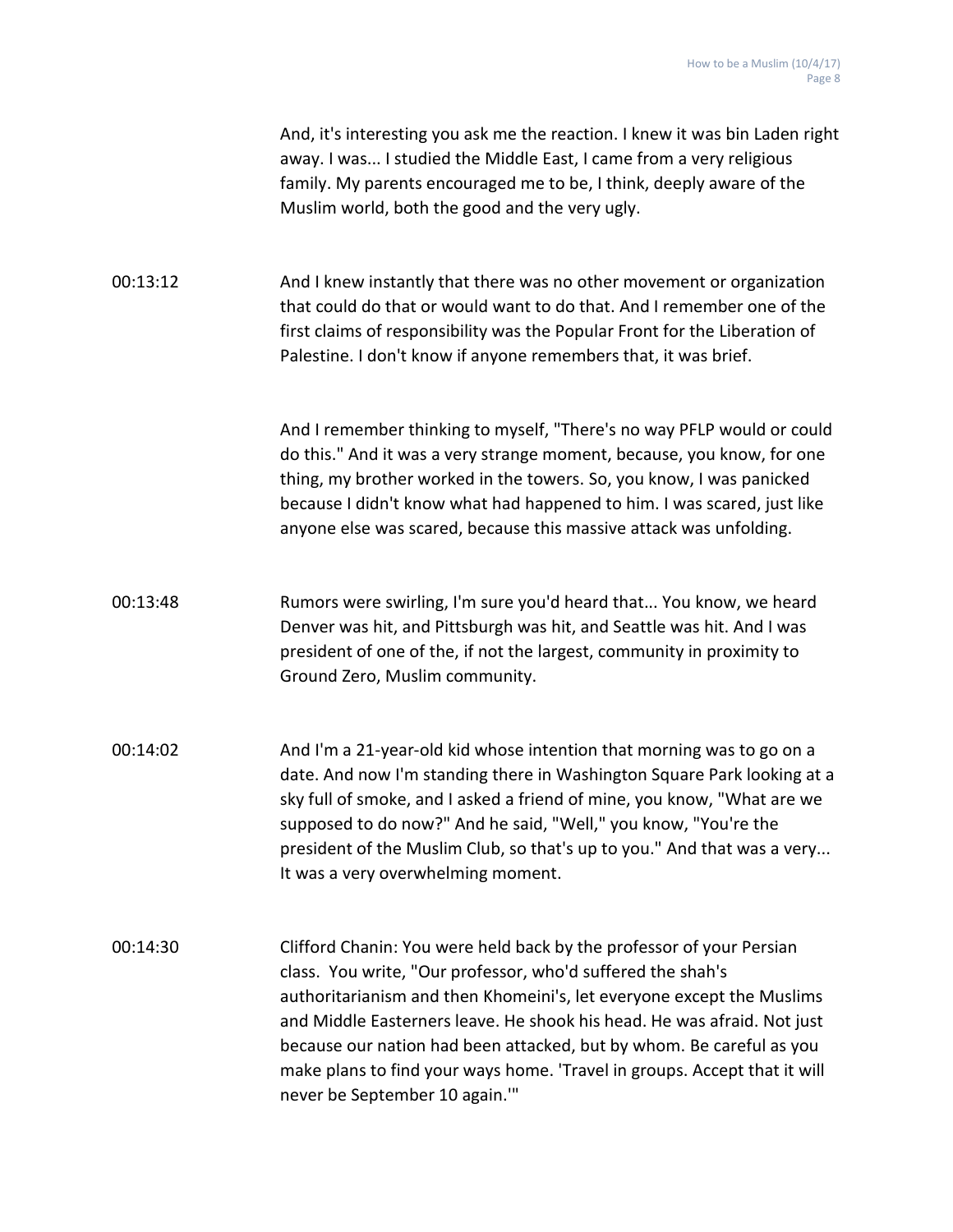| 00:15:01 | So there is this sense of an instantaneous change. At this level, I mean, I<br>think there were many ways in which people felt an instantaneous<br>change of 9/11. But there is implicit in that the anticipation of an<br>accusation against Muslims writ large. And also, the recognition that<br>somehow, Islam-- whether Muslims or anybody else likes it or not-- is<br>implicated in this event. How did that act upon you as a group and you, of<br>course, as an individual? |
|----------|--------------------------------------------------------------------------------------------------------------------------------------------------------------------------------------------------------------------------------------------------------------------------------------------------------------------------------------------------------------------------------------------------------------------------------------------------------------------------------------|
| 00:15:45 | Haroon Moghul: My poor Persian professor. He was a Communist. So,<br>you know, first he was arrested and probably mistreated by the shah's<br>regime. Then there was a revolution, and the other guys came to power,<br>and they arrested him. So he kind of-- he wasn't winning any battles<br>there.                                                                                                                                                                               |
| 00:16:03 | And he fled to Pakistan, and then from there he fled to Switzerland, and                                                                                                                                                                                                                                                                                                                                                                                                             |

he arrived in the United States. So I think he spoke from a place of, you know, real trauma. I think the way I want to answer that question is, for me personally, what was really hard about that moment to process is that I felt, standing in the park that day, that now I had a responsibility, given what I knew and my position, to be part of a conversation that I knew was going to happen, and in many respects, this conversation is an outgrowth of those conversations.

00:16:36 And yet, I also realized that I had almost no means of entry into the conversations that really mattered. And so, you know, here I am, a brown Pakistani-American Muslim kid who's 21 years old and, you know, walks around with a backpack attached to him. I had no idea how any of these political conversations were even structured. My parents were doctors. You know, it was assumed I would be a doctor. Everyone I knew was a doctor. If we were formed our own country, everyone would starve to death because there were only doctors.

00:17:03 (laughter)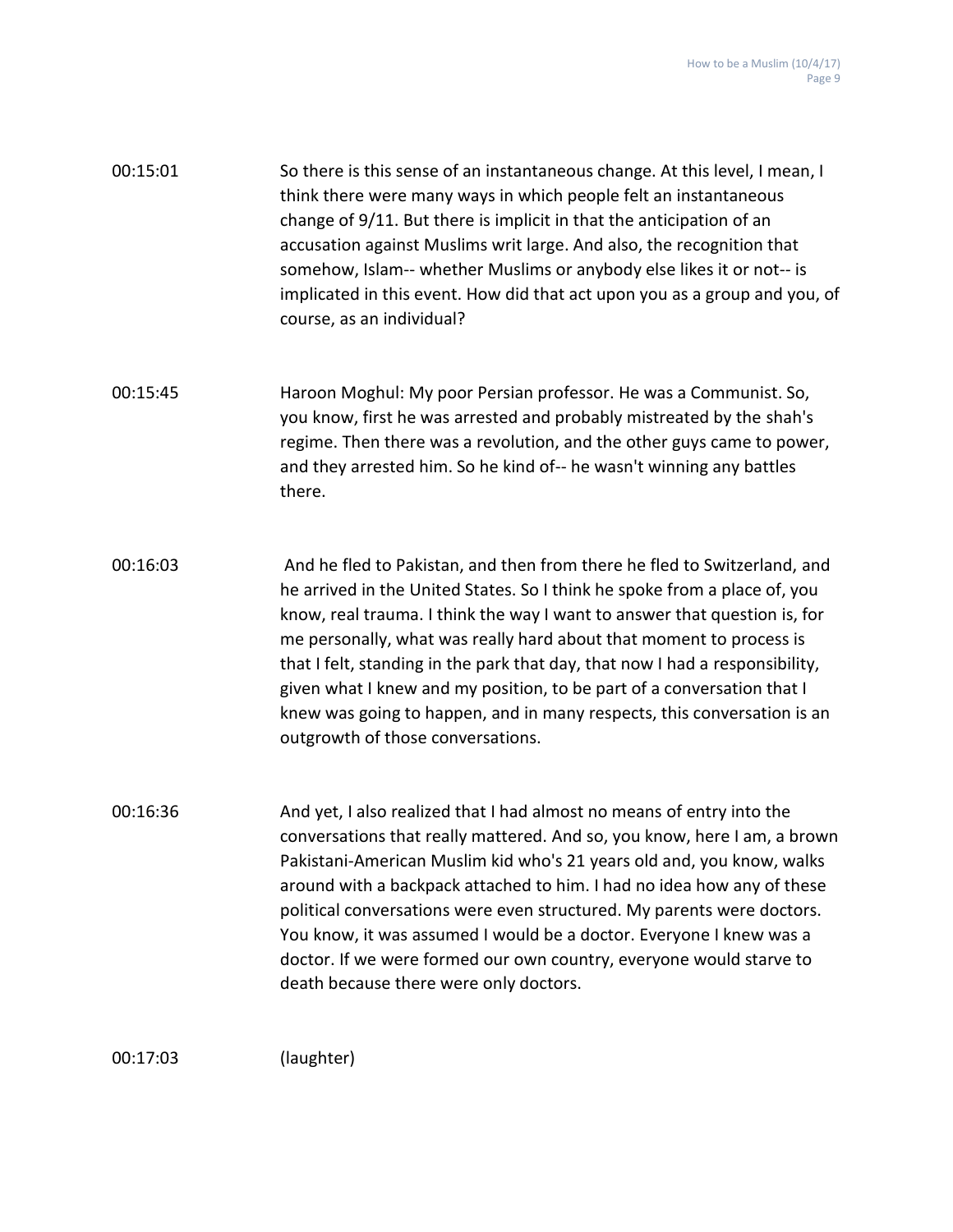Haroon Moghul: But we would know exactly why we were starving to death. So there was this very unique kind of society we were constructing.

And the reason I point that out is because then there was this feeling that, "Okay, my identity is now going to be implicate in this. But how do I... How do I push back against that?" And the challenge for a lot of American Muslims was that many of us weren't... We didn't even know how to be part of the conversation.

- 00:17:29 So one of the things I often hear when I travel the country is, "Why don't more American Muslims..." or, "Why don't more Muslims condemn terrorism?" Every single Muslim organization I know of has condemned terrorism so often that it seems like that's all they do. And yet, nobody hears it. Sometimes, that's because nobody's listening, but sometimes that's because the people who are speaking don't actually know how to get their voices into mainstream conversations. It's like they're talking to themselves. And what I felt for the years after 9/11 was that my identity was implicated, that Islam was implicated, and I wanted to say things, and either nobody was listening to me, or it was assumed that, you know, because I'm Muslim, I'm speaking out of some partisan or sectarian perspective, and I can't actually have the best interests of my country at heart.
- 00:18:15 Clifford Chanin: What is the sense, and... It's clear that there's a connection here. How do you explain the connection of Islam writ large, Islam as interpreted by the terrorists, and the faith of most American Muslims, let's say? What's the connections? How do you explain what Islam had to do with 9/11?

00:18:44 Haroon Moghul: I'm going to come at that question from two sides. Because that gives me stalling time...

Clifford Chanin: (chuckles)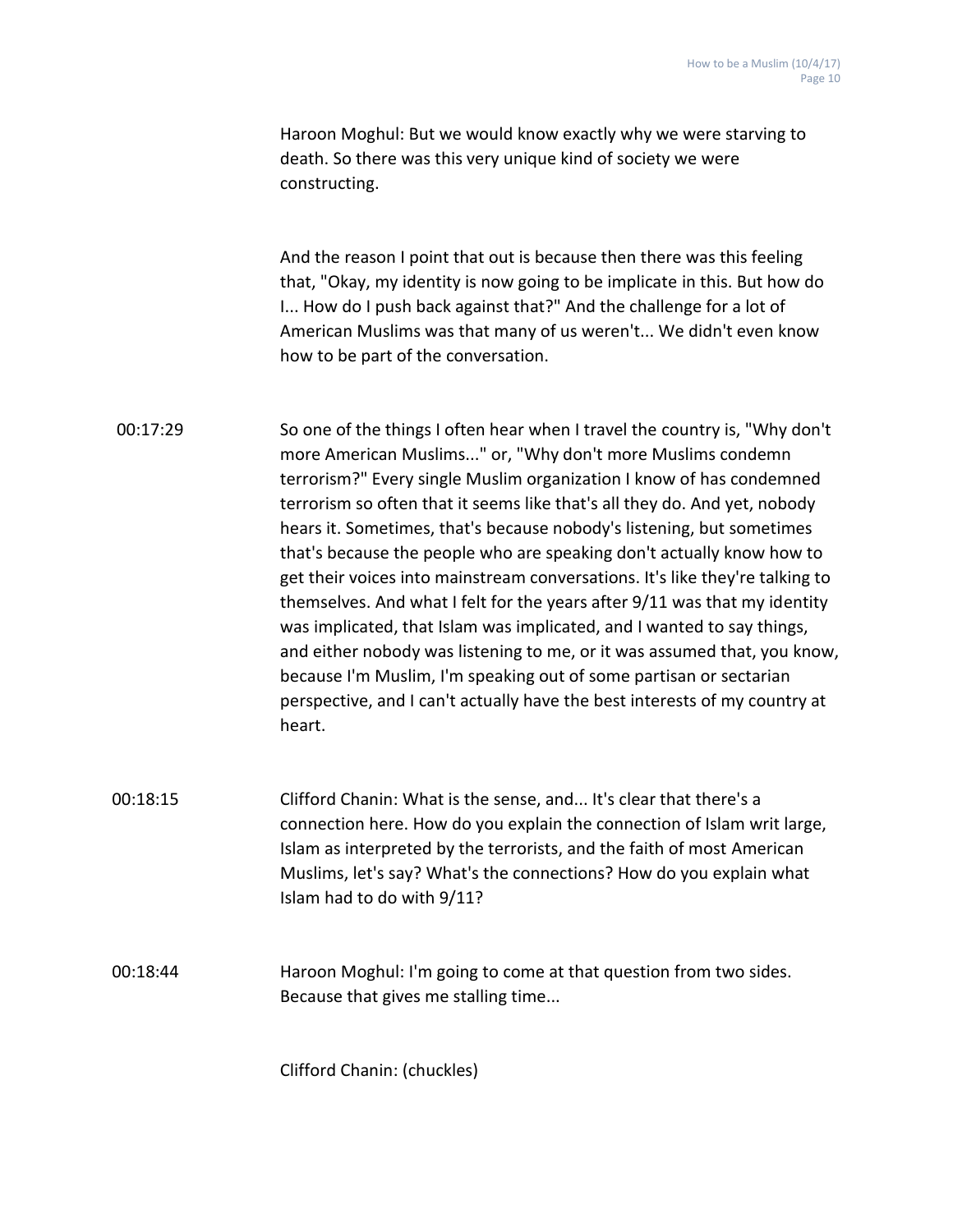Haroon Moghul: ...to think of a better answer. It's a deeply humbling moment, I think, for Muslims, when the greatest victims of Islamic extremism are themselves Muslims. Groups like ISIS and Al Qaeda primarily kill Muslims. They kill lots of people, but their primary victims are Muslim.

00:19:14 Some of that is proximity, simply because they are, you know, within Muslim-majority societies. Some of that is ideological-- they believe that most Muslims are incompletely or insufficiently Muslim, if not actually heretics of some kind, and so their lives are forfeit. And so, it's this-- it's deeply humbling because the actions of a small minority, although, albeit very dangerous, but a small minority, have come to stand in for the religion writ large.

00:19:44 So it is a very unique moment, to say the least, when you are a member of a community of one-and-a-half billion people who cannot escape the actions or the ideology of a minority among them, especially one that is sort of murderously set against them.

> So, that is, that is, I think, for a lot of American Muslims and a lot of Muslims globally, a profound challenge and a deep psychological wound. That, "Why am I associated with that?" And what is it about my religion that allows it to be associated with that?"

00:20:19 Parallel to that, I think there was, after 9/11, a very brief window in which we as a country could've decided how we wanted to respond to terrorism. And we could've responded with direct action against those individuals and organizations that were immediately responsible, but that was, to use a resonant word, hijacked by many people in, sort of, policymaking circles into a civilizational conflict.

00:20:48 We decided to conflate Saddam Hussein with Al Qaeda, and in so doing, we turned the problem of terrorism into a problem with Islam and made the decision to go to war with Iraq. I believe that was probably the worst foreign policy decision in American history. We will suffer its effects for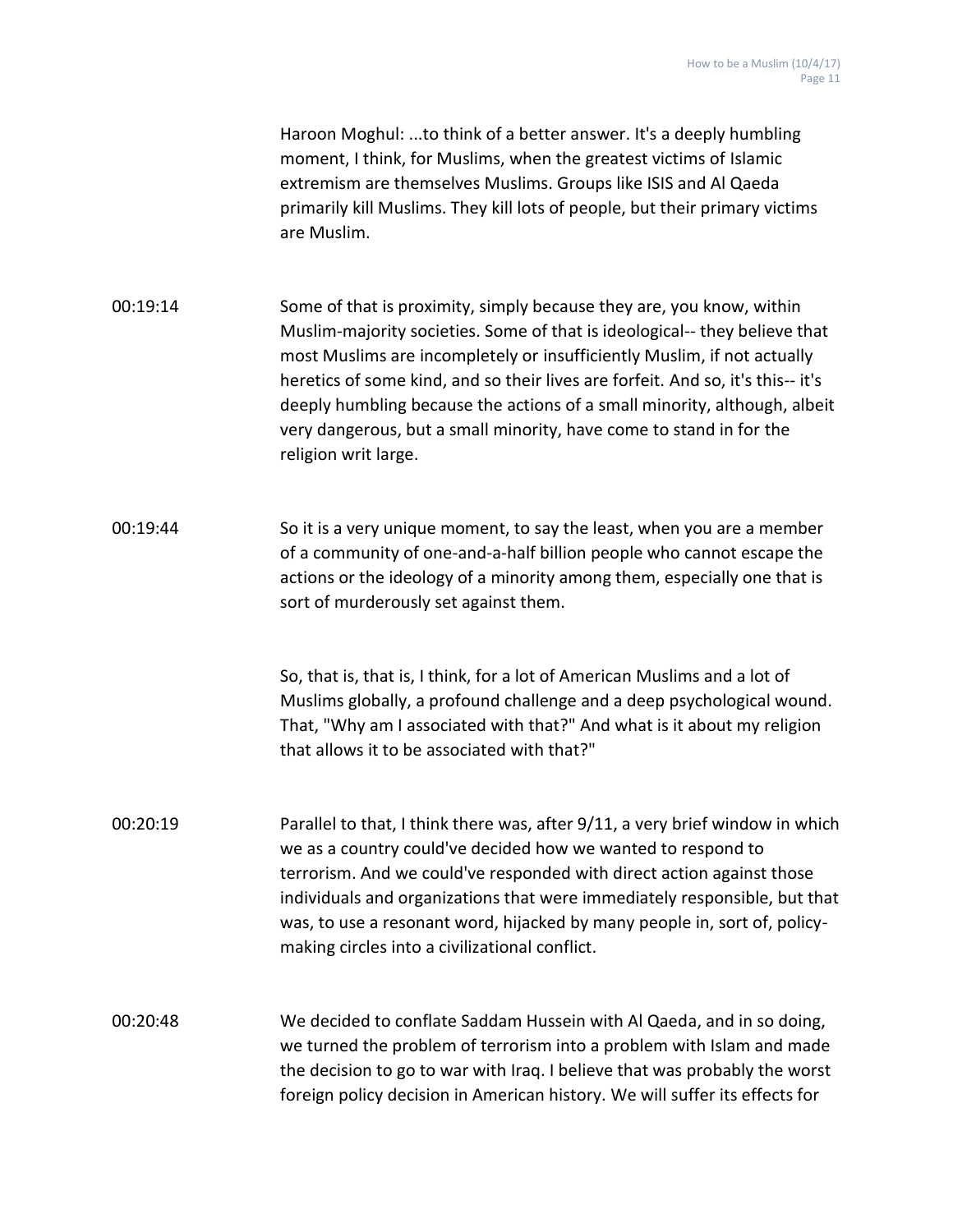years, if not decades, to come. And if we are lucky, the region can maybe return to a status quo that pertained ten or 15 years ago.

00:21:18 So I think there's two things operating here. One is there's a decision, you know, in Western media, generally, to sort of conflate anything to do with Islam with extremism, and within Muslim communities themselves, an inability, or perhaps sometimes even unwillingness to own up to the reality of extremism, let alone to come up with some kind of robust response to it.

> And so the two of those things have come together to accomplish exactly what it is you're saying, this feeling of Islam and then extremism getting fused together in people's minds.

00:21:50 Clifford Chanin: But we are talking about, you know, citations from the scriptures...

Haroon Moghul: Sure.

Clifford Chanin: ...historical antecedents, concepts that are jihad or anything else that is broadly understood within the community. And I'm interested in, you know, how it is, because you are-- you have background, you have training in this. How the distinctions are made in a way that makes clear where this is situated within the Muslim community, the limits of how it is situated, and yet, the fact that there are, let us say, somewhat porous edges between those who are the hardcore believers in this, and some of the other ideas that spring out of those kinds of most fanatical beliefs.

00:22:35 Haroon Moghul: Do you want the nerdy answer, or the more...

Clifford Chanin: (chuckles)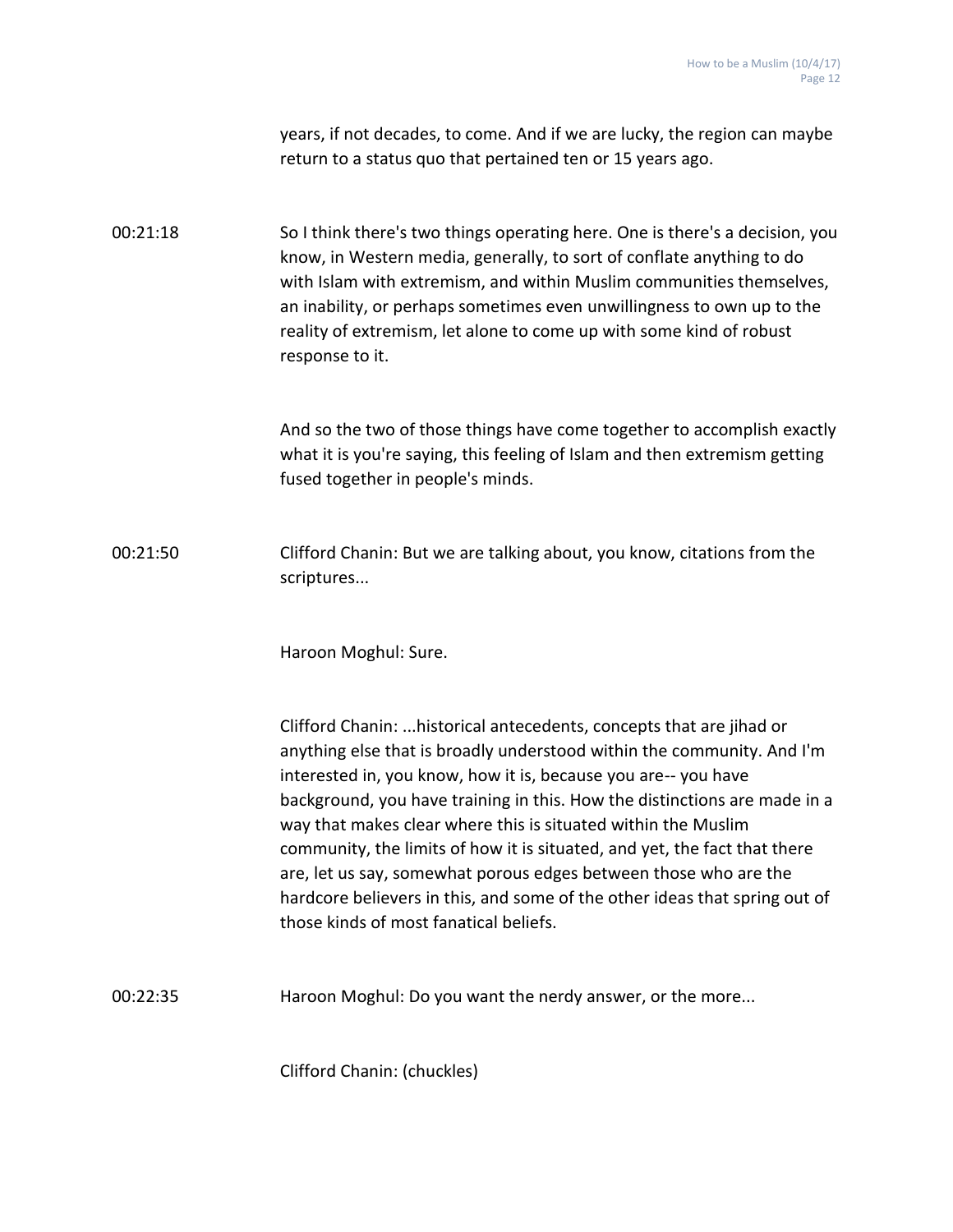Haroon Moghul: You know, I mean, how granular do you want me to get?

Clifford Chanin: I think we're going to let you...

Haroon Moghul: Because I can really geek out here. I'm wearing a "Star Wars" Band-Aid, so, just a-- I'm not even kidding. It's Kylo Ren. He's a member of ISIS.

(laughter)

Haroon Moghul: So-- some of you don't even know who Kylo Ren is. That's really deeply disappointing.

- 00:22:57 So, you know, I'll give you an example. Traditionally, if a Muslim has a question about a religious practice, like, let's say, you know, I'm traveling and I'm, you know, I'm in a foreign country. I can't read the label on the food. Can I eat the food if I don't know if it contains pork? I don't know, something of the kind. Let's assume the person doesn't have Google Translate.
- 00:23:25 Traditionally, what Muslims would do is, they would ask a religious scholar. They would go to someone who they respected, who they considered a religious authority, and ask for an opinion. They would never consult the text on their own. And what I find is a fascinating parallel between extremely Islamophobic groups and Islamic extremists themselves is that they lift citations from the texts, right? And then they turn them into law.
- 00:23:58 And the problem with doing that is that the Islamic tradition contains vast contradictions because it was developed over a long period of time, and, like, even within a short period of time, you have radically different situations and contexts.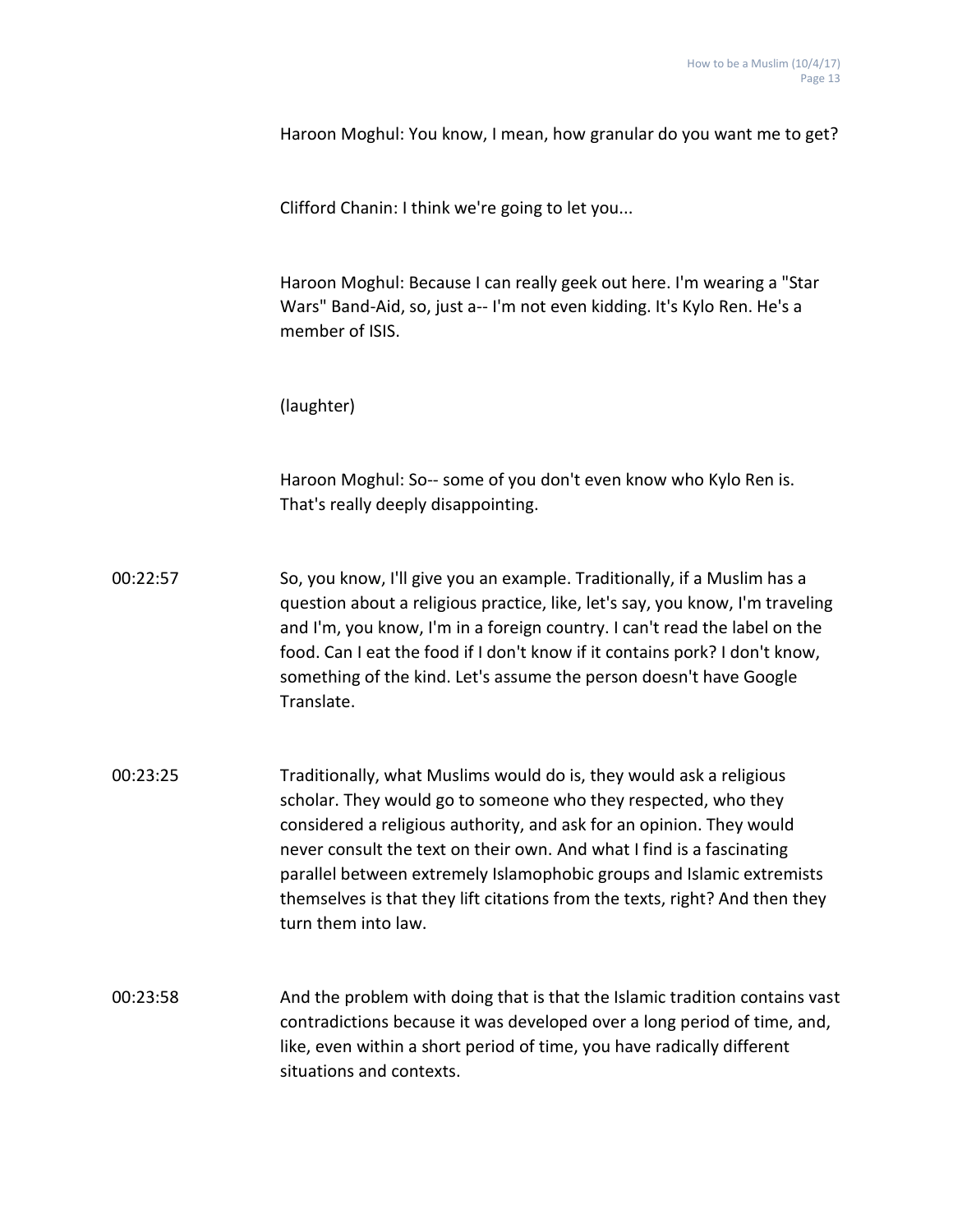| 00:24:12 | So, you know, I'll give you a simple example. There's a story-- and I'm<br>getting very granular-- there's a story of a man who approaches the<br>Prophet Mohammed during the month of Ramadan, when Muslims are<br>supposed to fast. We go-- there's no food, no drink, no sexual relations<br>for the daytime hours. And a man approaches the Prophet Mohammed<br>and he says, "I'm fasting, can I kiss my wife?" And the Prophet says,<br>"Yeah, sure." And then, shortly thereafter, another man comes and says,<br>"I'm fasting, can I kiss my wife?" And the Prophet says, "No, absolutely<br>not." And then the people around him are, like, "Uh," you know, like,<br>"Did we just miss something?" |
|----------|------------------------------------------------------------------------------------------------------------------------------------------------------------------------------------------------------------------------------------------------------------------------------------------------------------------------------------------------------------------------------------------------------------------------------------------------------------------------------------------------------------------------------------------------------------------------------------------------------------------------------------------------------------------------------------------------------------|
| 00:24:45 | And he says, "Well, you know, the first man was older. He can control<br>himself. The second man was younger. He probably won't control<br>himself." And then that was it.                                                                                                                                                                                                                                                                                                                                                                                                                                                                                                                                 |
|          | What you have with Islamic extremism, and I'm using a trite example, is<br>groups that have neither the access to the text themselves tend to<br>cherry-pick, have no interest in or ability to reconcile competing<br>traditions, right? So they take whatever they want out of it.                                                                                                                                                                                                                                                                                                                                                                                                                       |
| 00:25:13 | But most importantly, a lot of these people are just bad people. I'm sure<br>that some of them believe that their actions are motivated by religion,<br>but I think a lot of them are simply looking for an ideology to latch onto.<br>You know, it's sort of like asking, you know, were the Nazis fundamentally<br>motivated by anti-Semitism, or did they just want to kill large numbers of<br>people? Both things were probably true with different parts of the<br>movement, but fundamentally, it attracted the same kind of person, and<br>it developed the same kind of person.                                                                                                                   |
| 00:25:44 | It's not to say that anti-Semitism isn't real, or that we shouldn't tackle it,<br>but we should also consider that maybe we shouldn't give them too<br>much ideological attention, right? Because it's-- I don't think there's a<br>serious ideological motivation behind it. I think there's a moral sickness<br>behind it. And so, the solution to it isn't ideological, it's moral.                                                                                                                                                                                                                                                                                                                     |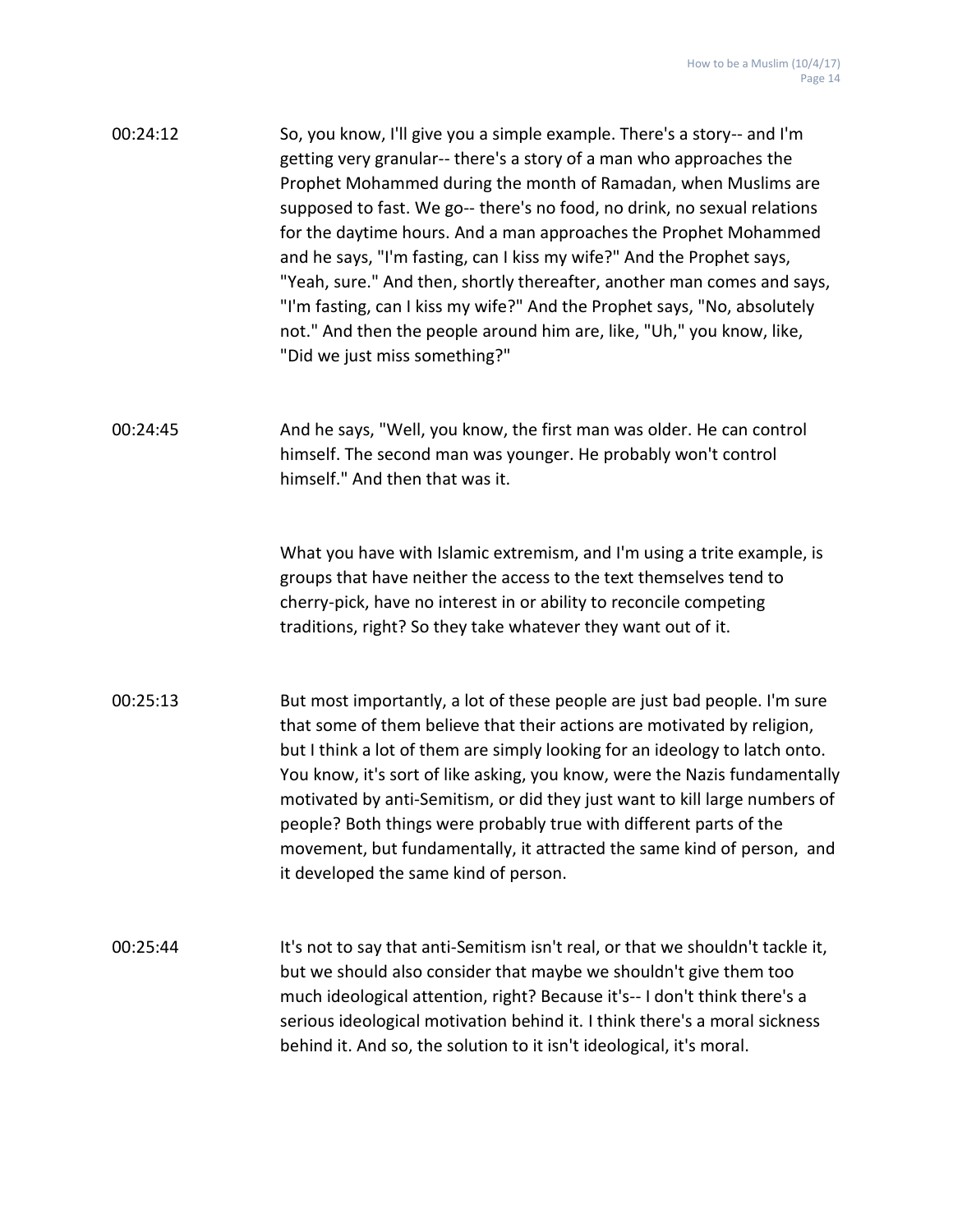- 00:26:02 Clifford Chanin: You know, it's an interesting point you make, because a year ago, 18 months ago, we had Rabbi Sacks here, who's the former chief rabbi of Great Britain. And he made a similar point about, you know, this recourse to the original text by people who were not really capable of undergoing the kind of interpretative efforts that is the basis of that kind of religious scholarship.
- 00:26:26 And he applied it to a number of traditions, not just the Muslim traditions, though it exists, but it brings us back to a point that comes back to your own youth, because you comment quite critically on the religious institutions and the religious education that you had here. That it was a very traditional approach, but traditional in the style of Pakistan or whatever country it came from-- I'll read,
- 00:26:53 "Many of our parents had built many of our first institutions, and we built upon them, but where we had to figure out how to do so, our parents, raised in Muslim circumstances, didn't. They were born into an Islam they carried here, and sometimes, thoughtlessly reproduced. We, on the other hand, were determining what to keep and what to let go of. There were few we could look to. Many who had the religious knowledge lacked the sophistication, generosity, and creativity to deal with a dynamic, progressive student body, while those who could be leaders had no mandate behind them. We had to find an authority to defend the decisions we'd made."
- 00:27:29 So you are facing this dilemma, obviously, under much less dramatic circumstances, as a young man coming up in the Muslim community, but, you know, your book is filled with examples of your frustration with that community. That it is not meeting the needs of the life you had at that time, and this would somehow really become a much greater problem, it seems, in a post-9/11 world, where the essence of Islam was being challenged, whereas before, I don't think the outside world was paying all that much attention to it.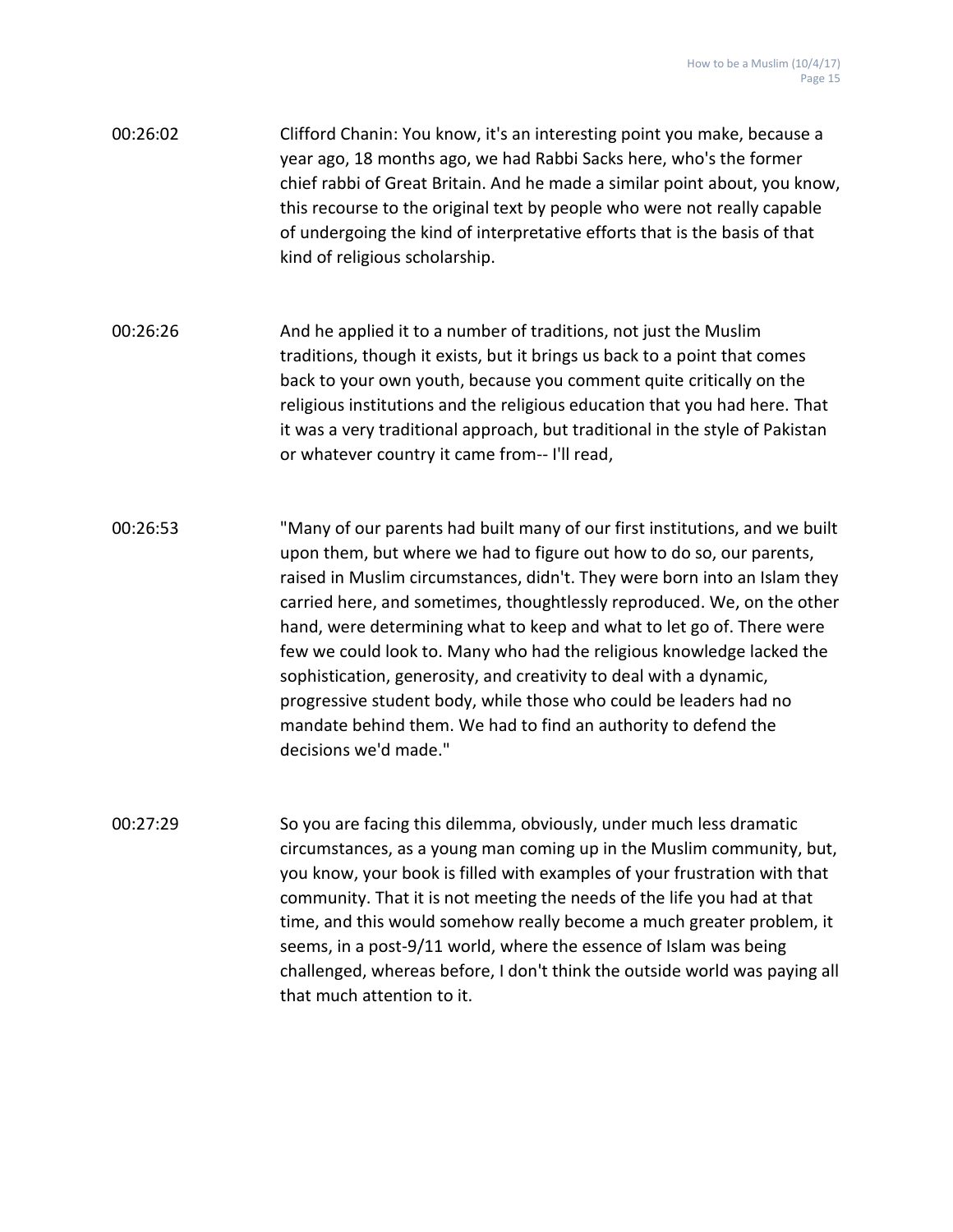00:28:02 So the structures of what you're talking about don't seem to have been in place for American Muslims from a very early point in your own life, and then this becomes a much bigger problem in a post-9/11 context.

> Haroon Moghul: Absolutely. You know, people tend to describe American Muslims as if we're this homogenous population. American Islam is the most... I believe it is either the most or the second-most ethnically diverse religion in the United States, and American Muslims are the most ethnically diverse Muslim nationality in the entire world.

- 00:28:34 But we're a small population, we're three or four million people out of, you know, 330 million, so it's maybe one percent, two percent of the country, max. And people come from all over the world. And they come from places, many times, where their practice of Islam is the only practice of Islam. And then they're brought together into this place where they're suddenly colliding with each other, and they're trying to figure out what they're supposed to do. They don't have the resources to build, you know, a separate mosque for this population, a separate mosque for this population. They have to kind of find some kind of common ground.
- 00:29:03 And we experienced this at N.Y.U., where we showed up and, you know, there were a lot of students who wanted some kind of Muslim life on campus and wanted to figure it out. But we had no idea where to start with things. And, you know, when you're younger, you get intimidated by people who are older than yourself, or who have more religious credentials, and they were the ones who kind of told us how things were supposed to be.

And I'm not really sure why, but at some point, our student body decided that we would just figure it out for ourselves, and we kicked out the socalled religious authorities. Primarily because we heard some sermons that were epic in their badness, and I'm happy to relate those terrible sermons to you, if you want.

00:29:40 Clifford Chanin: I don't think we need the full sermon...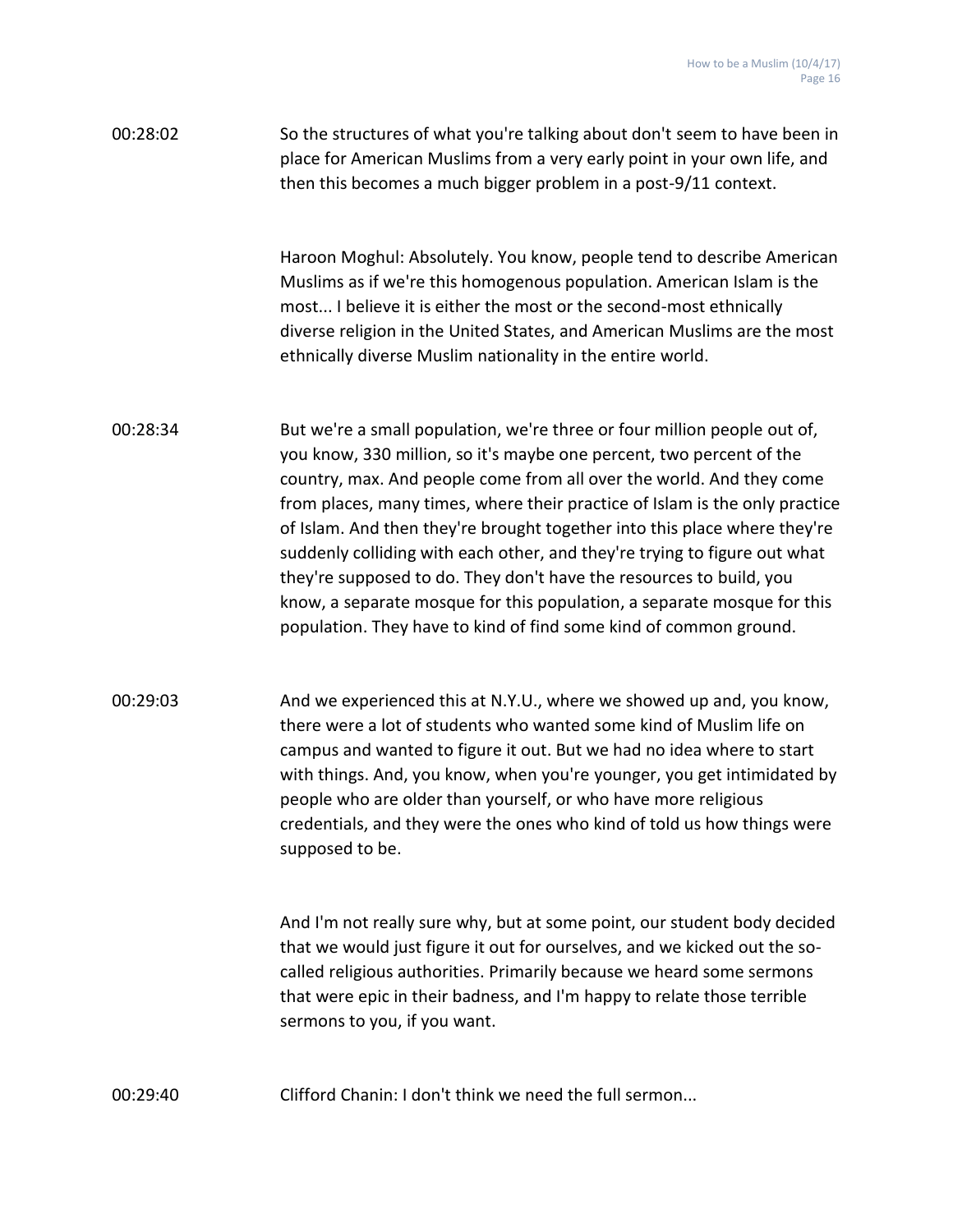Haroon Moghul: You don't need the full sermon, yeah...

Clifford Chanin: But can you give an example of what would be epic in its badness? As a statement from the pulpit?

Haroon Moghul: As a... okay, um... There was one sermon that started with Adam and Eve and went on, I think, pretty much for the length of human history, you know, from that point. Sort of faithfully recounted every moment in human history from Adam and Eve. It was supposed to be a 30-minute sermon, it lasted an hour and a half. That was a mild example.

00:30:10 There was one sermon by someone who told the congregation that women were basically not supposed to be part of the community in any way beyond, you know, raising kids. And I'm being sort of polite with that. You know, we had preachers who barely spoke English. We had preachers who'd yelled at the congregation for 30 minutes straight. About what, I don't even know, right?

> And so, and unfortunately, when you talk to a lot of American Muslims, this is normal, it's not—I mean, it sounds funny, but it's actually deeply frustrating, if not embarrassing or traumatizing when your primary religious experience is like that. And that's not everyone, but that was what we were experiencing, and for wherever it was, we got the courage to say, "Well, that's not who we are or who we want to be."

00:30:55 And it was a prescient decision, because, you know, after the attacks, we at least had enough confidence that we as a student community could rise to that occasion and speak to that moment, and not have people in positions of power who were completely unprepared for the magnitude and the gravity of the conversations that were to come.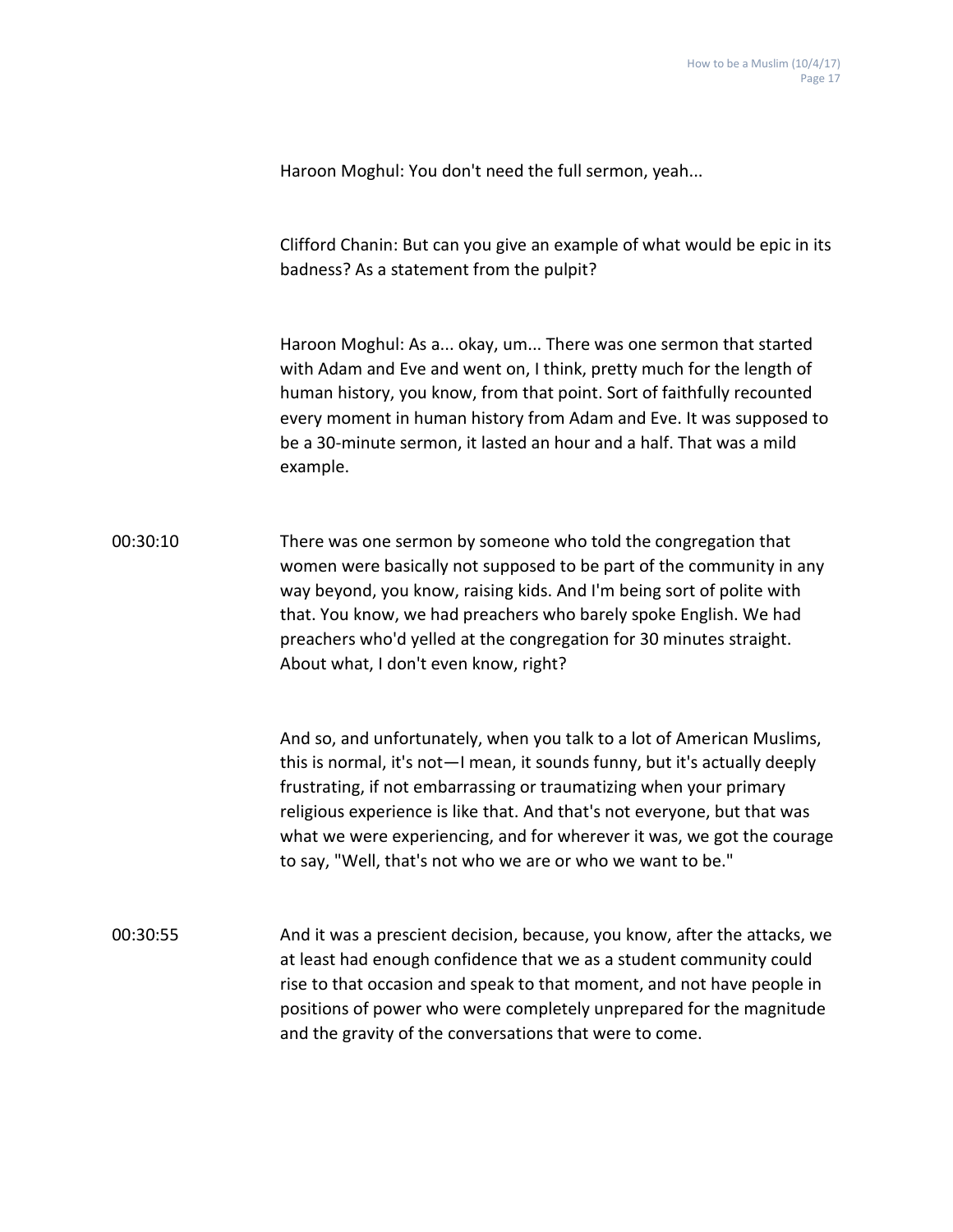|          | Clifford Chanin: So this is the point, I think, where your initiation into<br>becoming a "professional Muslim"-your term-- begins. And define what<br>you mean by that.                                                                                                                                                                                                                                                                          |
|----------|--------------------------------------------------------------------------------------------------------------------------------------------------------------------------------------------------------------------------------------------------------------------------------------------------------------------------------------------------------------------------------------------------------------------------------------------------|
| 00:31:27 | Haroon Moghul: "Professional Muslim" means that when you see a<br>missed call from CNN on your phone, you realize something awful has<br>happened, and they would like the official Muslim response.                                                                                                                                                                                                                                             |
|          | So I get to comment on behalf of one-and-a-half billion people. Which is a<br>deep honor, and I'm proud to speak on behalf of the population of China.                                                                                                                                                                                                                                                                                           |
|          | (laughter)                                                                                                                                                                                                                                                                                                                                                                                                                                       |
| 00:31:51 | Haroon Moghul: And, so when I say "professional Muslim," I mean, you<br>know, it's almost like, "Well, because they're the same religion as you,<br>you must know why they did it, and you're somehow responsible for it."                                                                                                                                                                                                                       |
|          | And, obviously, you know, any normal person feels an obligation to<br>respond to, you know, to a tragedy, to an act of violence. You've concern<br>for your religious community. But it becomes this kind of ritual where you<br>become trapped by the very logic you're opposing. So you're constantly<br>in "this is not my religion" mode. The mode you never get into, if you're<br>just doing that, is, "Well, what is my religion?" Right? |
| 00:32:33 | So it actually allows the extremist to set the terms of the conversation,<br>where everyone else is basically constantly responding to them.                                                                                                                                                                                                                                                                                                     |
|          | Clifford Chanin: So you either are or you aren't with the extremist, but it's<br>the extremist who makes the statement about what the religion is. So<br>your own journey into your own definition of Islam for you has a number<br>of detours, shall we say.                                                                                                                                                                                    |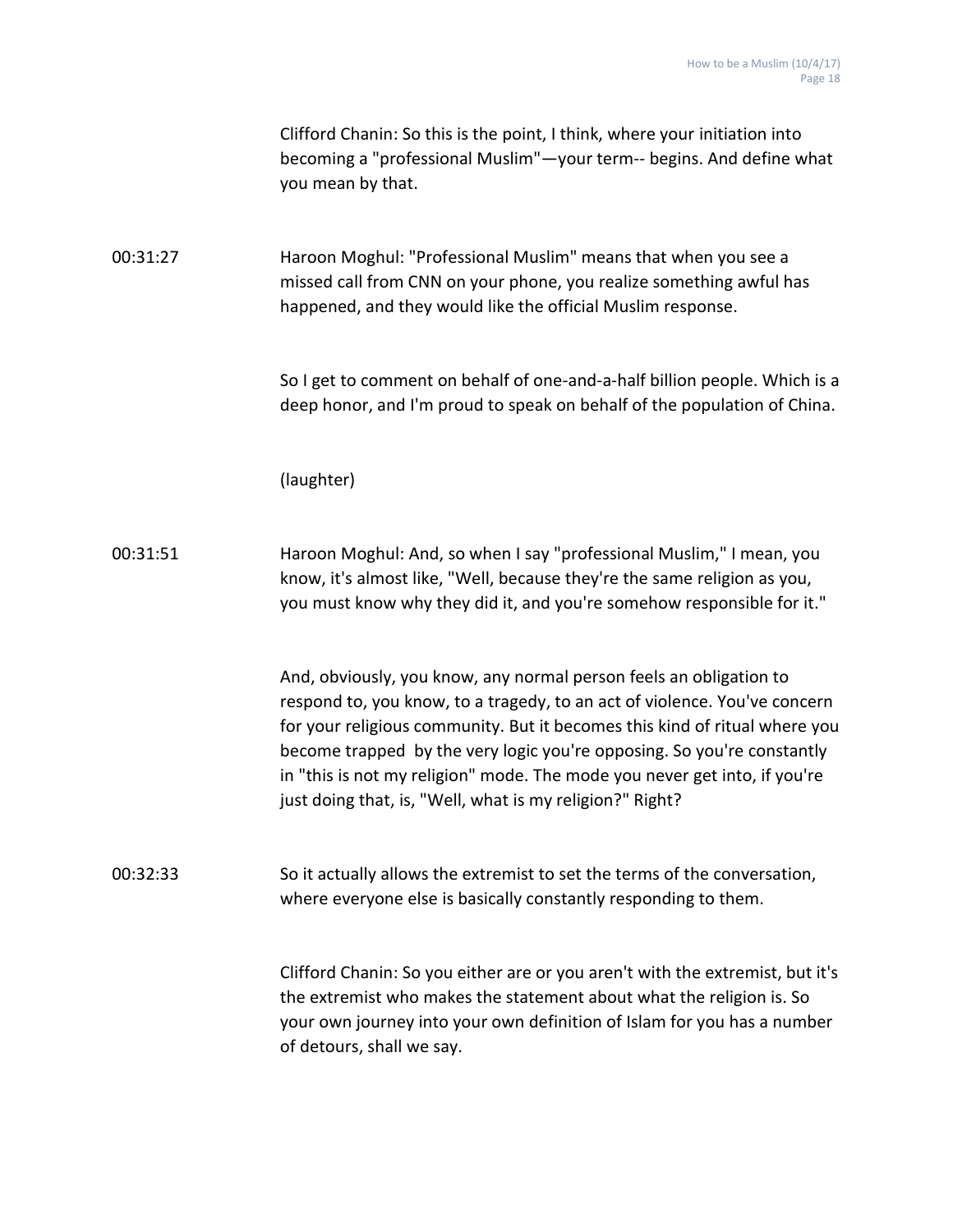Haroon Moghul: Speed bumps.

00:33:01 Clifford Chanin: And we won't necessarily go through all of them, but there was a period where you tried to be an atheist, and you weren't really convinced by that. You, because of the environment and your social interests, had a temptation towards Christianity or Catholicism, and you found great warmth in that community, which you note was not the feeling that you felt from your own community.

00:33:23 But moving through that-- because you're still anadolescent at that point, so maybe we can just attribute it in that direction-- you are adrift and not really connected internally to your faith, even at the point where you are making all kinds of statements on behalf of the population of China. And so there is this inner conflict, and I want you to talk a bit about what was missing, internally, for you from your own sense of your connection to Islam that made you feel like a hypocrite, even though you were making all of these public appearances on behalf of the religion.

## 00:34:01 Haroon Moghul: I'm sure there's someone watching the live stream who is, now believes that the population of China is Muslim.

(laughter)

Haroon Moghul: So we've used an example that is probably going to trouble some folks tremendously.

Clifford Chanin: That is not the case, for everybody who's watching.

Haroon Moghul: Just in case anyone's watching. Your phone was not made by Muslims.

(laughter)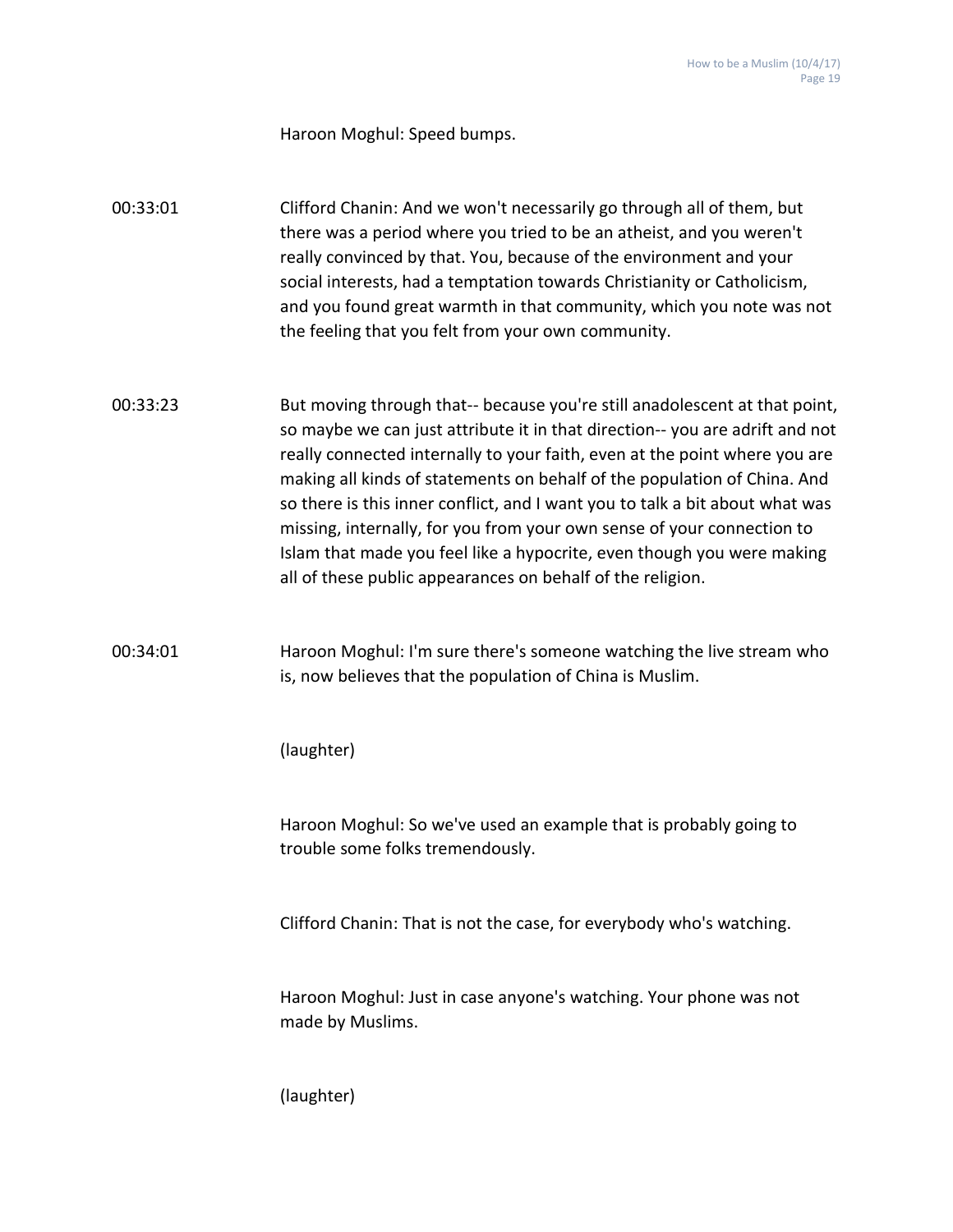|          | Haroon Moghul: But it's true, it's okay. Now, I don't even remember<br>the-- no.                                                                                                                                                                                                                                                                                                                                                                                                                                 |
|----------|------------------------------------------------------------------------------------------------------------------------------------------------------------------------------------------------------------------------------------------------------------------------------------------------------------------------------------------------------------------------------------------------------------------------------------------------------------------------------------------------------------------|
|          | Clifford Chanin: (laughs)                                                                                                                                                                                                                                                                                                                                                                                                                                                                                        |
| 00:34:32 | Haroon Moghul: We have a tendency-- you know, so, I'll say this. It felt<br>hypocritical, because I wanted to change things. Like, I felt like, when I<br>got to N.Y.U., I wanted to build the kind of community someone like me<br>could be part of were I honest about who I really was.                                                                                                                                                                                                                       |
| 00:34:51 | So because of the way I was raised and my own weaknesses and<br>insufficiencies, I pretended to be a certain kind of Muslim, you know, a<br>small "o" orthodox Muslim. That's how I had been raised to practice,<br>that's how I was supposed to practice, and that's how I pretended to<br>practice, but what did I do with that authority that accrued to me is that I<br>tried to create a community where someone like who I secretly was<br>inside could feel comfortable.                                  |
| 00:35:19 | And at the time, my assumption was, I was going to do this on a college<br>campus and then move on and become, you know, a lawyer or a doctor<br>or some other suburban immigrant experience profession. And I never<br>imagined that this would become a profession, and after the attacks, it<br>began to seem like this was what I would have to do for the rest of my<br>life, or at a least a good chunk of my life, and suddenly, this act that I had<br>put on had become something far more significant. |
| 00:35:51 | And I remember wrestling with it, and I remember telling myself "I'm<br>actually pretty good at this work, I'm probably the only person in the<br>student community who can go on TV and answer these questions, and<br>so, don't I have an obligation to do that?", alongside, "I don't even know<br>what my relationship to my religion is." And so I suppressed this and<br>elevated this because I felt like that was what I was being called to do.                                                         |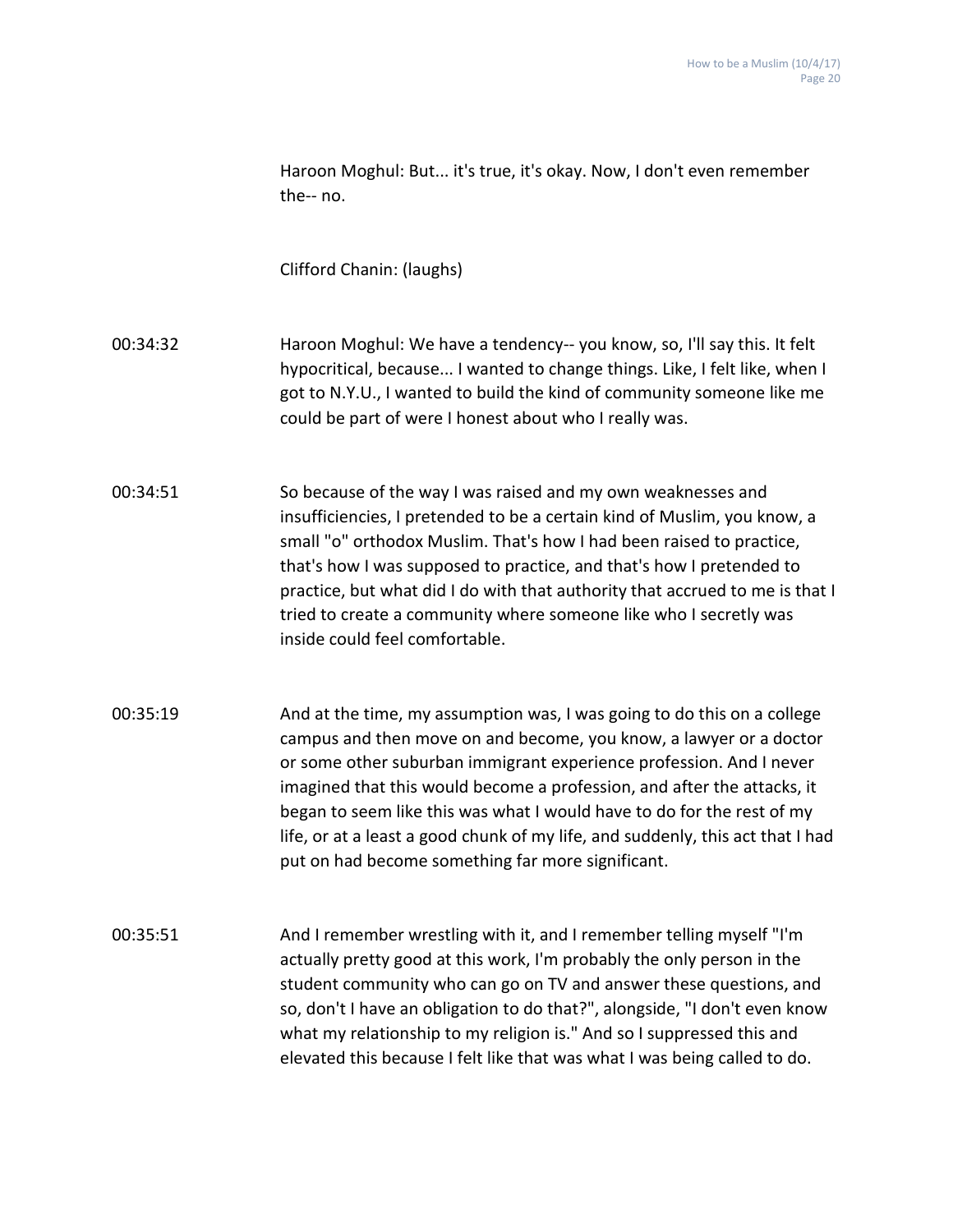## 00:36:16 Clifford Chanin: What was missing from your relationship with your religion?

Haroon Moghul: I didn't have a spiritual practice. I think it was all about, you know, being externally who I thought people wanted me to be, and then my Islam was not worshiping God. It was basically worshiping my religious community. It was identity politics. And so there was no spiritual core, I had no personal relationship with God in any meaningful sense, and so I had nothing to go back to except, you know, brief flickers of spiritual life. And it was the contradiction between those two things that basically broke me.

00:36:52 Clifford Chanin: So, skipping ahead, again, your brother is in Saudi Arabia, working. And he invites you, and is bored and lonely, and sends you a ticket. And so, you go and you make the pilgrimage with him to Mecca, and the stirrings begin to attach themselves to something. And I think, in particular, it's at that point that the person of the Prophet Mohammed becomes a critical point in your sense of what your commitment to your community could be, and how that could be actually connected to a more spiritual purpose.

00:37:33 Haroon Moghul: Yeah, I...So I went to Mecca, which is kind of the... The Times Square of Islam. And, if you think about it, it makes sense.

(laughter)

Haroon Moghul: And from there, we went to Medina, which is the city where the Prophet Mohammed lived out the last ten years of his life and where he's buried. And so there's a simply enormous mosque that surrounds his tomb.

00:38:03 And I remember going, it was in August, it was an extremely hot day, obviously, because you can imagine, Saudi Arabia in the summer. I think it was 123 degrees. So it felt like the sun was punching you in the face. It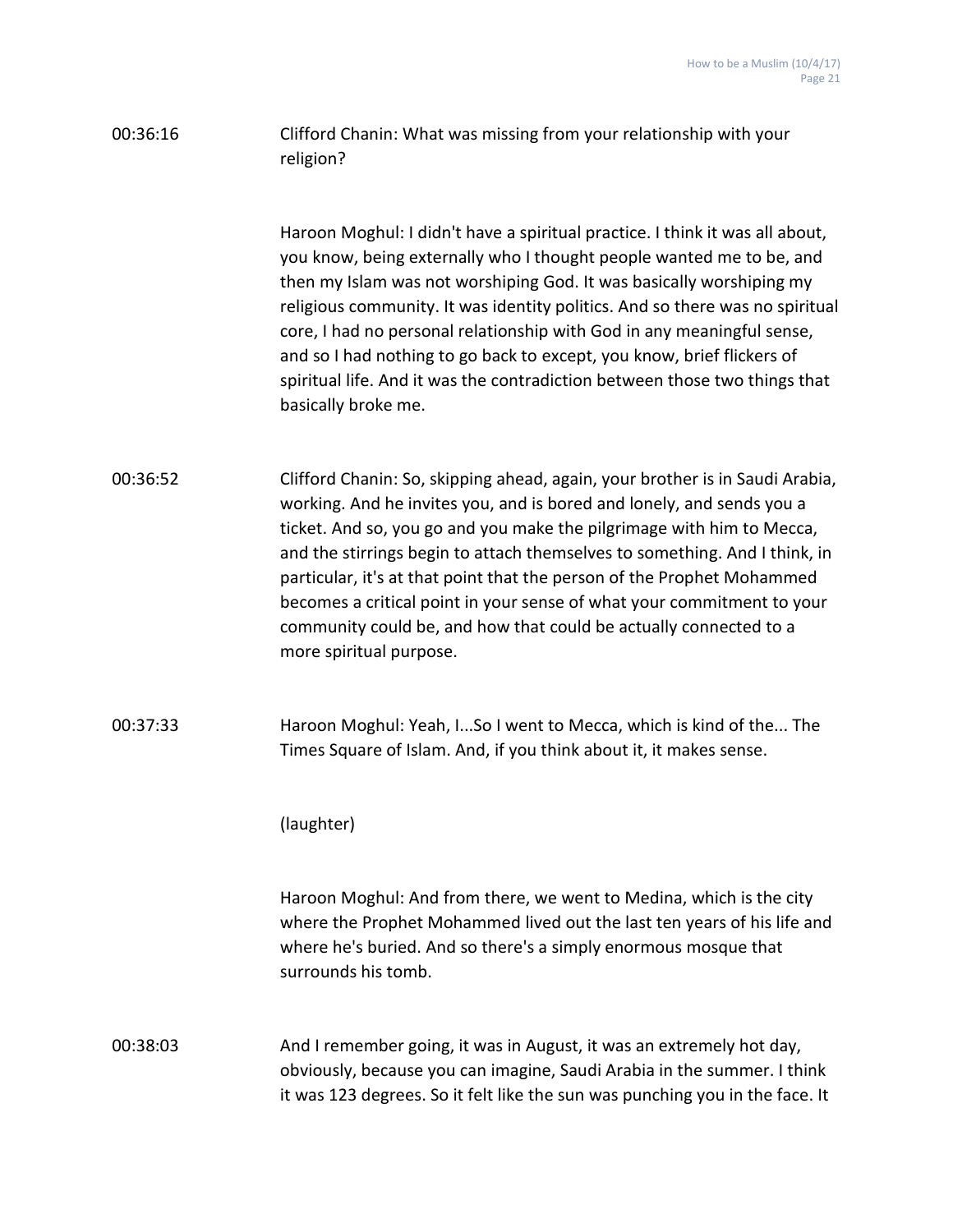was not a feeling you will ever forget. A little bit like if you ever turn your oven on and open it, it felt like you were walking through an oven.

00:38:21 And so, you know, after prayers, I walked towards the tomb of the Prophet Mohammed, and there were about 500,000 other people who were doing the exact same thing. And I wanted to have this moment to myself where I could stand before his tomb and reflect on this moment in my life where I had almost become Catholic, and I didn't really know what I wanted out of my religious identity.

00:38:44 And of course, there were half a million people who wanted to have their own, you know, three minutes of reverence, so they just pushed me out on their way in. And, you know, I stumbled onto the plaza outside of the mosque, and I remember finding shade and sitting down, and I had this experience, and I realize now that the experience is actually about something much deeper than the experience itself.

00:39:02 I told myself, you know, if I were to become Christian, then I could have nowhere to put the Prophet Mohammed. That he would then have to be removed from my religious or spiritual practice. But if I stayed Muslim, I would have room for Jesus in my life, and one of the Muslim sort of myths that exists around the tomb of the Prophet Mohammed is that there's actually an empty grave inside the sanctuary that is awaiting Jesus. So when he returns to the Earth, and he lives out the rest of his life and afterlife and he dies, he's supposed to be buried there, that's the sort of legend that some people relate.

00:39:37 But the point being that, you know, I could have both. And, you know, I realized then that I wanted to have both, but I think the greater significance of that moment, especially, you know, as we heard in the beginning, of the politics of today, is that right now, we seem to be caught as a country in this moment of, "You are this or that." You are American or a Muslim, right?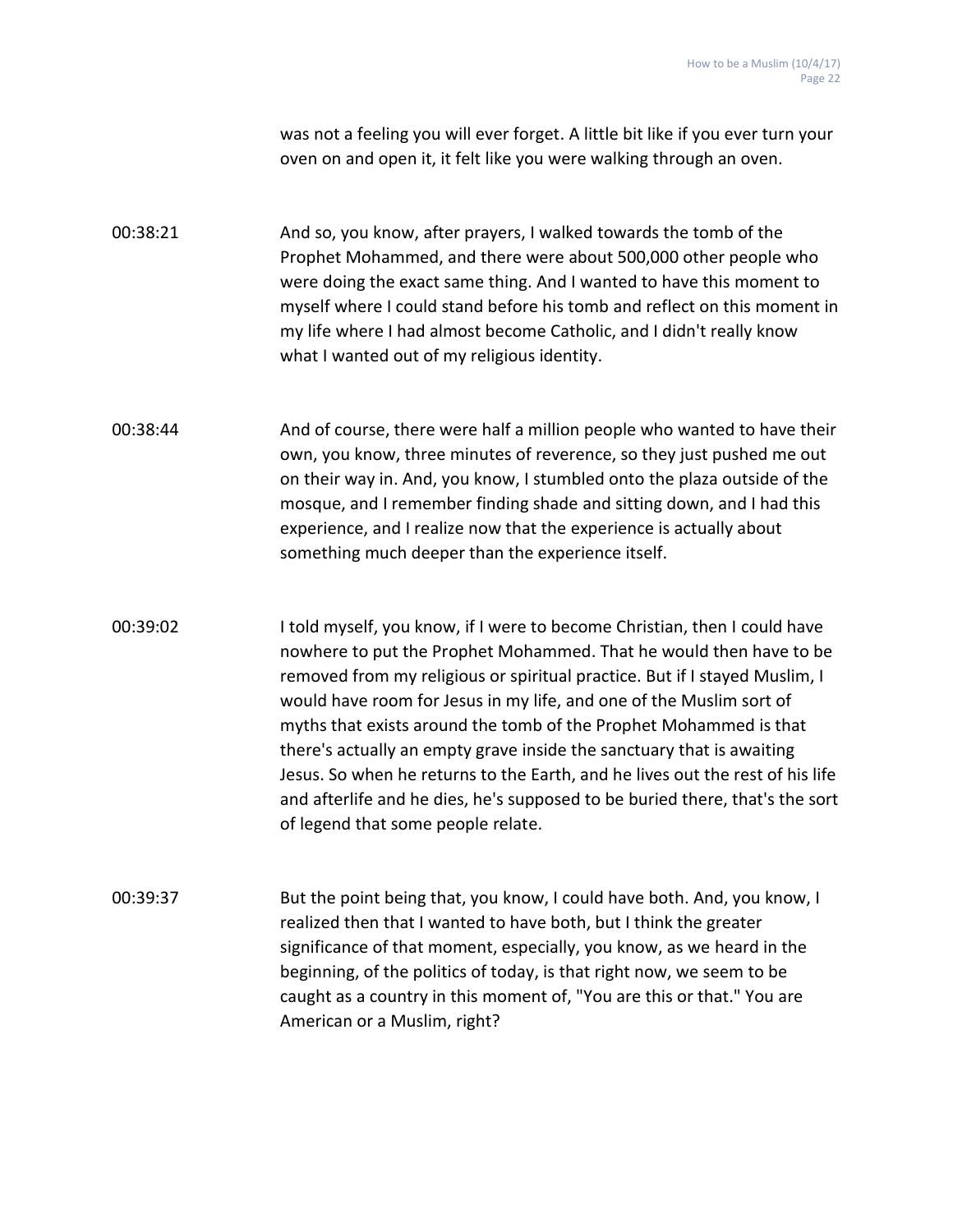| 00:39:59 | You are-- you know, it's this constant disjunction, right? You can only be   |
|----------|------------------------------------------------------------------------------|
|          | one thing, and I believe that that moment was important because it was       |
|          | a conjunction. It was my saying, on a You know, maybe not being fully        |
|          | conscious of it, that there are things I really like about Christianity, and |
|          | there are things I really like about Islam, and I'm going to find a way to   |
|          | reconcile those parts of myself.                                             |

- 00:40:19 I'm not going to buy into the narrative of, "I have to be this or that." I am, instead, going to produce a narrative that says, "I am complicated, I am a human being, and the different parts of me have come together in different ways, and I'm going to pull them all together and become something out of them."
- 00:40:35 Clifford Chanin: You have, in that same trip, you spend some time in the gulf region, living for a while. There's an interaction you have with a cleric in Abu Dhabi who, I think, was more on the Sufi practice of Islam, who also gave you some direction that helped you reconcile part of this inner struggle you were having.
- 00:41:01 Haroon Moghul: Yeah, I met a cleric from Yemen. Probably the Muslims in the audience will know who I'm talking about, but I won't take his name, just so that he doesn't accidentally get associated with me, and then he has to explain, you know, lots of things to people. And, you know, I was at a really low point in my life and I went to see him. And I went to his house for dinner. Dinner didn't end till, like, 2:00 a.m.-- it's a very Muslim thing. If you're ever invited to a Muslim's house for dinner, take a nap beforehand. Nothing starts on time. It'll end tomorrow. Just accept it.
- 00:41:40 And, you know, around 3:00 a.m., he agreed to sit with me. And we had this long conversation, you know, he was speaking Arabic, I was speaking English, we went back and forth. And I remember being struck by his warmth, and I had never encountered a Muslim religious figure of that warmth and kindness. And rather than his language being damning and exclusionary, it was inclusive and inspiring.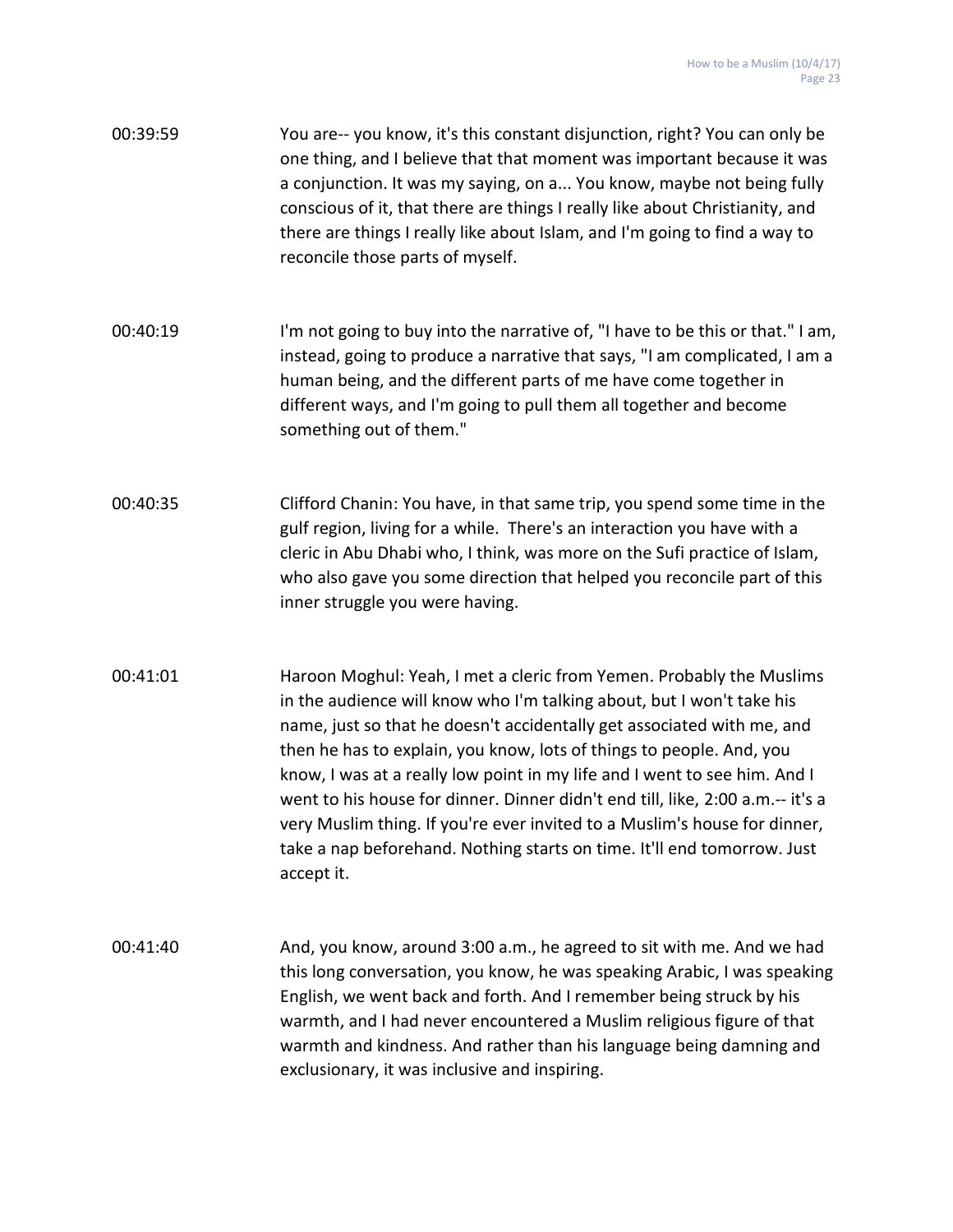- 00:42:12 It wasn't the kind of language that said, "You've done nothing wrong in your life." It was language that said, "Well, you've done some things wrong that have hurt you. Here's how to make yourself a better human being." And the last thing he said to me before he left-- and, probably, I don't know if he went to sleep or pray, it was, like, 5:00 in the morning- he said, "You have to love yourself."
- 00:42:36 And, you know, I had... On a trip to Israel, around the same time, I heard a rabbi talk about, you know, "You shall love your neighbor as you love yourself." And he had said no one focuses on the "as you love yourself" part. That, you know, to love a neighbor as you love yourself implies that you love yourself. Right? You can't want good for another person if you don't want good for yourself, because at the end of the day, you're a person, too.
- 00:43:02 And it struck me, because I had never heard that kind of language used in an Islamic expression. And once I saw it and heard it, I found it everywhere. But I had never heard that growing up, and that was kind of a revelation for me.
- 00:43:18 Clifford Chanin: The impact of this on you is to send you back to the U.S., and, you know, there's a sort of interesting moment, just want to see if I can find it. Because you alluded to your trip to Israel, but it's, that trip to Israel is part of your association with the Hartman Institute, which is an Israeli Zionist organization, which is, politically speaking, not the line of belief that you follow to a considerable degree, I would say.
- 00:43:50 But yet you took part in this program, which was, I think a pilot at that point, for young leaders of the Muslim American community. And now you work for Hartman as the organizer of these programs. So this notion of reaching across while you're reaching within seems to sort of be proceeding on parallel tracks in your own life.

## 00:44:16 Haroon Moghul: I was invited to go to Israel with a group of Muslim leaders in 2013. I'd never heard of the Hartman Institute. I went on the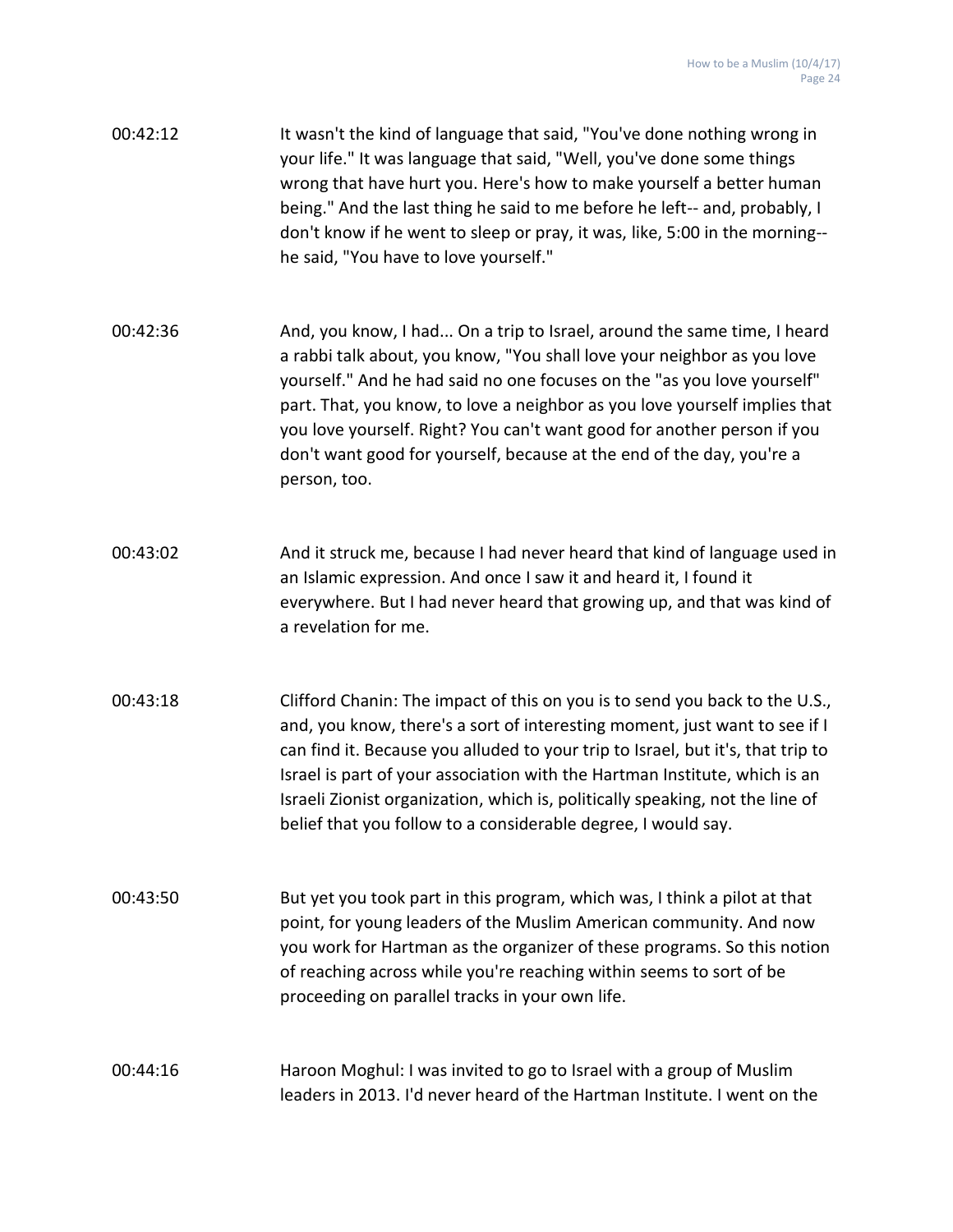recommendation of the person who was directing the program, an imam at Duke University. And, you know, I went with some hesitation. I, you know, to put it mildly, did not identify as a Zionist. You know, I was very harshly critical of Israel and I thought going to Israel would be helpful for my own understanding of the Middle East.

00:44:47 And I remember landing there, and the Israeli co-director of the program was waiting for us outside the bus and gave me a hug. I didn't know who he was, though. I thought that maybe, that, you know, Tel Aviv airport just had, you know, a hugger, right?

(laughter)

Haroon Moghul: Who was apparently some old guy, like a greeter at Walmart, you know, who just, his job is to hug you, right? So I was, like, "I guess I hug him back, right?" Like, I don't know, right? Just... you know, when in Rome... So I hugged him back, and you know, like, "Thank you," you know. Then he was on the bus with us and I was, like, "Wow, this guy is kind of weird."

00:45:19 (laughter)

Haroon Moghul: He's just going everywhere with us. You know, what I'll say about Hartman that's so interesting to me is that Hartman is a Zionist institution. I'm pretty sure most, if not all, of my colleagues believe in a two-state solution. I am not a Zionist. I believe in a one-state solution.

00:45:38 So we have very different politics. But we can have rich and productive conversations and relationships. And I think it's actually a template for something that we in this country need, which is to say, imagine if we had a conversation about, I don't know, healthcare. And someone says, you know, "I believe in a single-payer system," and someone says, "I want the market to decide." And we can actually get to a point where we have a conversation where we don't see each other as enemies, or partisan in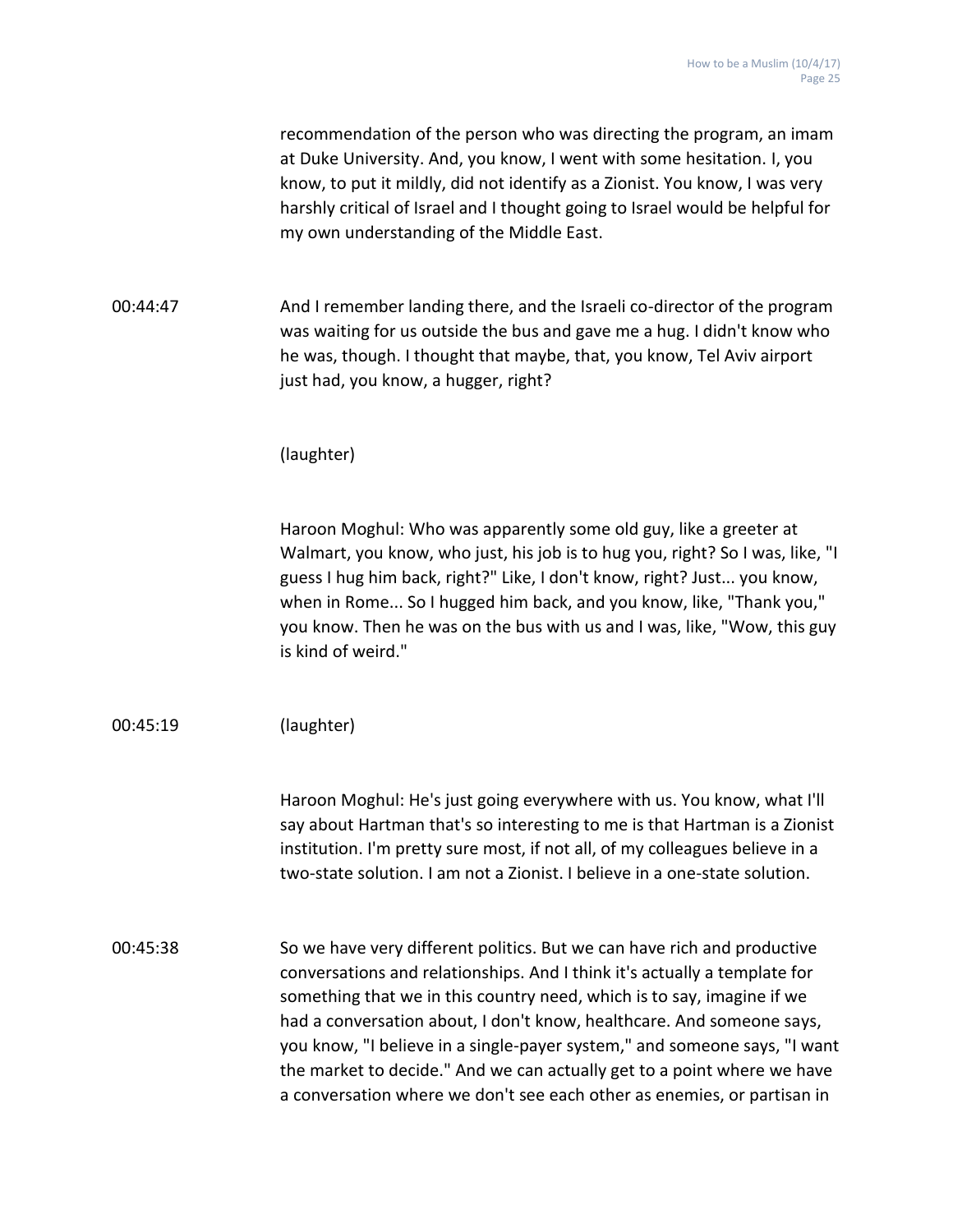a nasty sense, but as human beings who can come to different conclusions based on common values.

00:46:20 I think what's best for this country is this, and I think what's best for the country is this, and a democracy requires mature adults to function, and it requires trust, and a belief that the person who has a different position than myself nevertheless does not want ill for me. They simply have a different belief about how to bring about a certain outcome. So how do we make America more prosperous? You know, so for me, it's work that resonates deeply as an American, but it also goes back to what you were saying.

- 00:46:47 I mean, Jewish-Muslim relations are some of the most, one of the most important interfaith relationships in this moment, and speaking of the Muslim community, I mean, there is plenty of anti-Semitism in the Muslim community and then some. And, you know, you get to a point where it's really nice to say, "I condemn terrorism, this is wrong, this is immoral."
- 00:47:07 That's great. Tell me what you stand for. And when you see a Muslim world where the majority of the leadership seems either incapable of meeting the challenge or actively contributing to the conditions that are creating extremism-- and if you look at the Middle East today, every government after the other is complicit in some kind of moral tragedy, they're all disappointments, they're all embarrassments, they're all failure, broadly speaking-- like, someone has to do something.
- 00:47:32 And so, you know, to me, this is no different than what happened at N.Y.U. when a bunch of us said, "This is not our religion, this is not our community, we're going to do something better." And so for me, the work for Hartman is ultimately actually about the Muslim community.

I would like to see, in the years to come, a different kind of Islam. An Islam that can relate to difference and to pluralism and to other faith traditions with confidence, with warmth, with generosity. That does not give up on its own convictions and beliefs, but doesn't believe in demonizing other people. And so, you know, people often ask me in the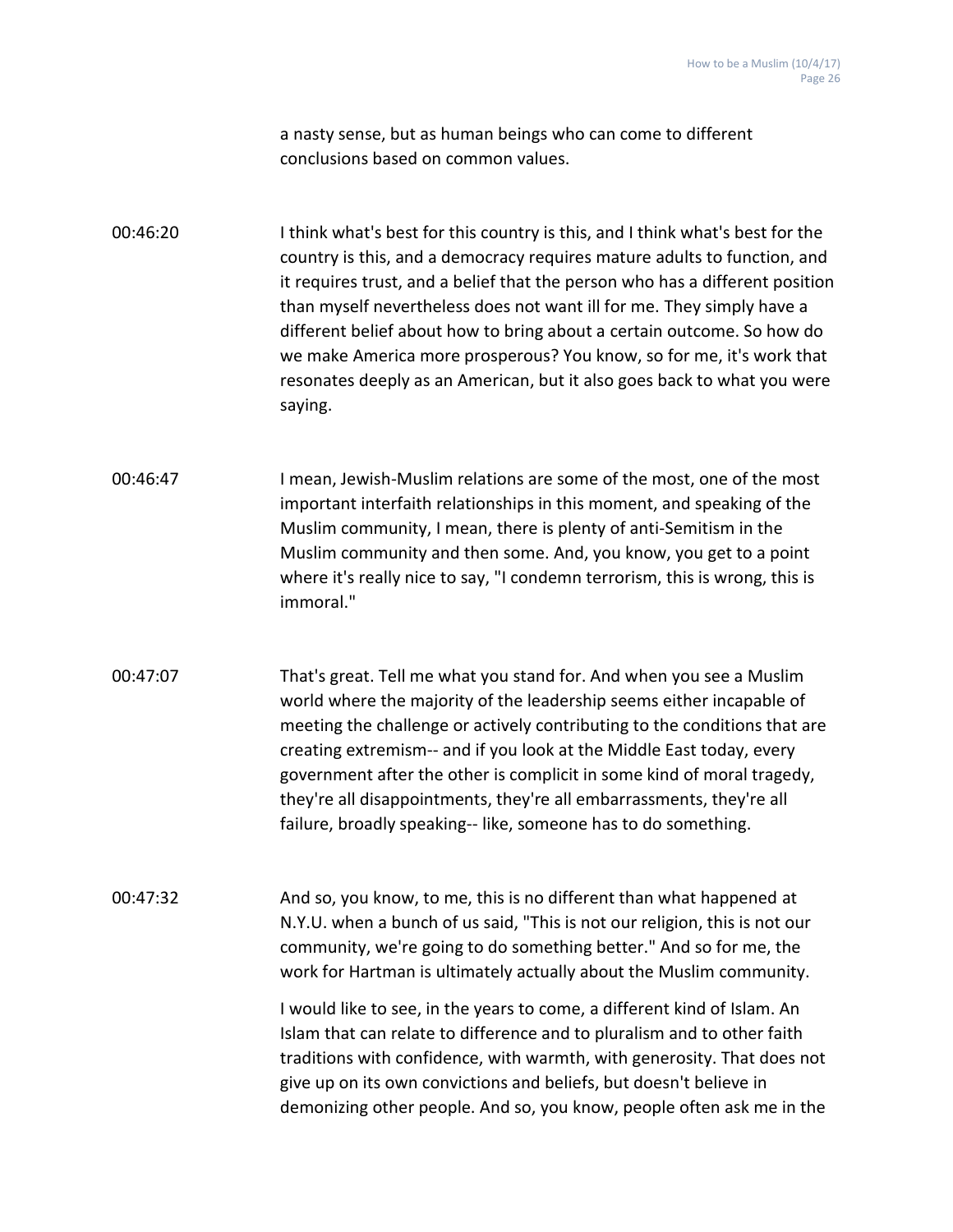Muslim community why I do the work I do for Hartman, and there are reasons, such as my appreciation for my colleagues, but there are also very deep personal and spiritual reasons.

00:48:13 Clifford Chanin: Let's go more deeply into them, and by talking a little bit about what the dialogue is, because we had a program here in which two of the participants came to talk about, from a Jewish and Muslim perspective, what that dialogue was. But I want to get your voice on that, too, because it does seem that you're not asking anyone to give up core principles.

00:48:37 In fact, you're trying to wade through the politics in the heat of the moment to get to core principles because getting there gets you to the point of deepest difference, but deepest difference is also the basis for deepest communication. So what is that dialogue like in terms of your own experience of it and then bringing other Muslimsinto it?

00:49:02 Haroon Moghul: The dialogue is often painful. To bring a group of American Muslim leaders to Israel to talk about, you know, how Hartman scholars see Judaism, see Zionism, see Israel... It's often not pretty. It can be really raw, it can be really painful. People have very different political beliefs. But it forces a conversation with this goal in mind. Our goal is not to fix Israel and Palestine, because we're not-- I mean, I'm not Palestinian, I can't presume to speak for-- even though I speak for all Muslims, I can't speak for Palestinians. You know, because somehow there's a distinction there.

00:49:42 But... It's about changing Jewish-Muslim relations in North America. And how we relate to Israel and Palestine is one of the reasons why our communities' relationships are often so poor, or, if I'm more charitable, just haven't reached their potential, and after Charlottesville, where you had, you know, actual Nazis, okay, talk about burning down synagogues, you know, who have come out into the open while also espousing nakedly anti-Muslim politics and ideologies, this is work that has to be done, and so one of the ways that the dialogue is made a little bit easier, I think, is this recognition that we are in the same boat and that there are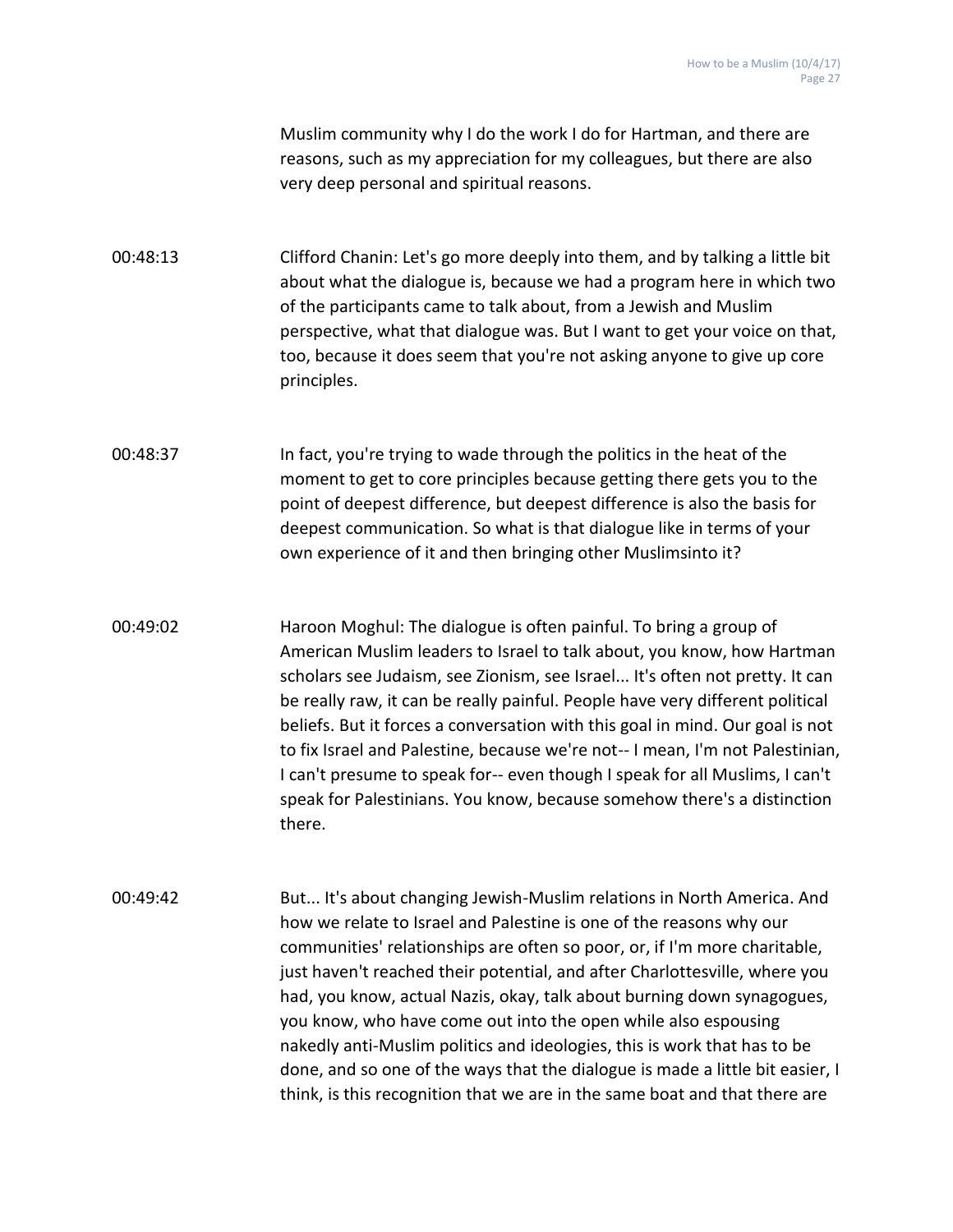folks who wish not only our communities, but the concept of our democracy, harm.

00:50:34 As for the, you know, the dialogue itself, you know, I can speak to maybe the experience on me personally. So on this sort of intellectual level, what we often do is, we ask participants not to have litmus tests.

> So, you know, sometimes people in Muslim communities will say "Well, I'm happy to talk to a Jewish voice as long as they're not a Zionist." And then someone from a Jewish community will say, "Well, I'm happy to talk to a Muslim "as long as they don't support a boycott campaign against Israel," what's called BDS.

00:51:00 And so basically, before you even talk to each other, you've now set conditions for talking. A much more challenging moment is the emotional resonance, so, the last time I was in Israel and Palestine, I went to-- all of my life stories deal with trivialities, it's amazing. I went to a barber shop to get my hair cut, because what else does one do in Ramallah?

> So I went to the capital of the Palestinian Authority, and I had an afternoon free, so I went to get a haircut. And I started talking to the barber, you know, he speaks Arabic and I pretend.

#### 00:51:30 (laughter)

Haroon Moghul: And, you know, I was communicating with him, and... He's a very Muslim barber, by the way. Like, you know, I told him that, you know, I wanted this haircut. He told me that was a stupid idea, and it was funny because I didn't even have hair. But, nevertheless, he gave me the haircut he believed I needed, right? Not the haircut I wanted, right? He was, you know, he just... He imposed his interpretation of Islam on my head.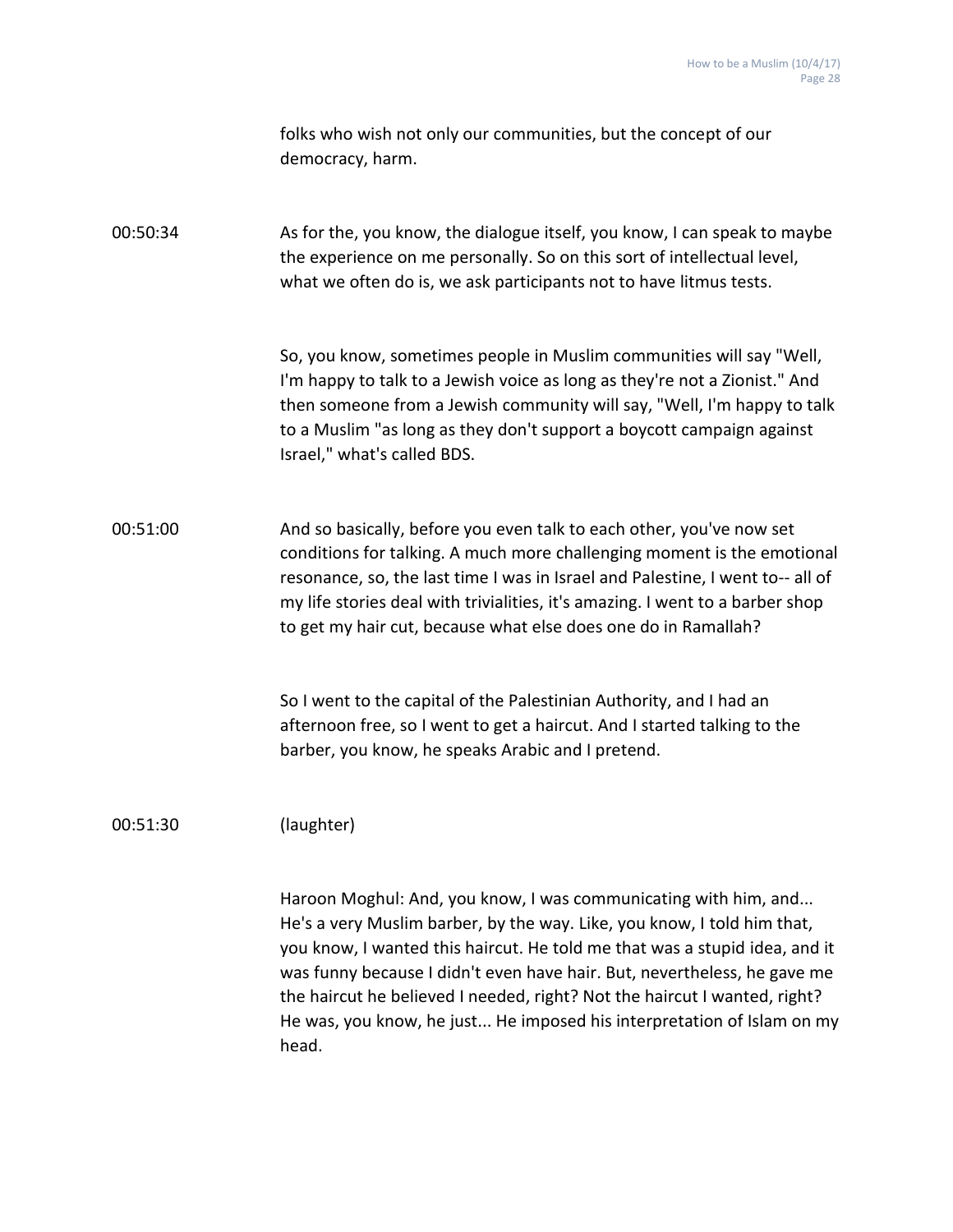Clifford Chanin: It's nice to find conviction in all circumstances.

00:51:54 Haroon Moghul: It is, yeah, like, believe in yourself, you know? And the customer is just sort of incidental to the conversation. And so he told me that, you know, he's a Palestinian, and he said, "What are you here for?" and I, you know, I said, "I'm here to visit Jerusalem," which was not untrue. And he said, you know, "I live here, I've never been to Jerusalem. I'm not allowed to go." Like, "I can't... It's my land, and I can't go 20 miles away to one of the most... it's like being, like, in a cage." Like, I mean, how do you respond to that?

- 00:52:29 I mean, that's, like, you know, if you're a New Yorker and you're, like, "I can't go to the Empire State Building. I'm not allowed." And, you know, I didn't really know what to make of it, because, I mean, the perversity of me being an American, being allowed to do that when I don't even come from there, and then, you know, a week later, I was teaching a group of Israeli high school students. A course on Islam. And sometimes the work I do, the professional Muslim stuff, the national security stuff, is really depressing.
- 00:52:59 Because, you know, it's not a pleasant topic to focus on. And there's nothing like engaging high school or college students, because they're young, they're inspired, they really want to learn, they want to change things. And, you know, I was sitting with these Israeli students, and I thought to myself, like, "I want them to succeed." You know, in the sense that you feel when you're an educator, like, "I want these kids to have great lives."
- 00:53:20 And to me, that's not the dialogue, per se, but it's the moral outcome of the dialogue that I would like to see that person, that barber, have the right to go to Jerusalem whenever he wants, and to live freely in his land. And I would like those high school students to prosper. And, you know, how we get there is an incredibly complicated question, and I hope it's not your next question. But it's the moral underpinning that I think animates the project. For me.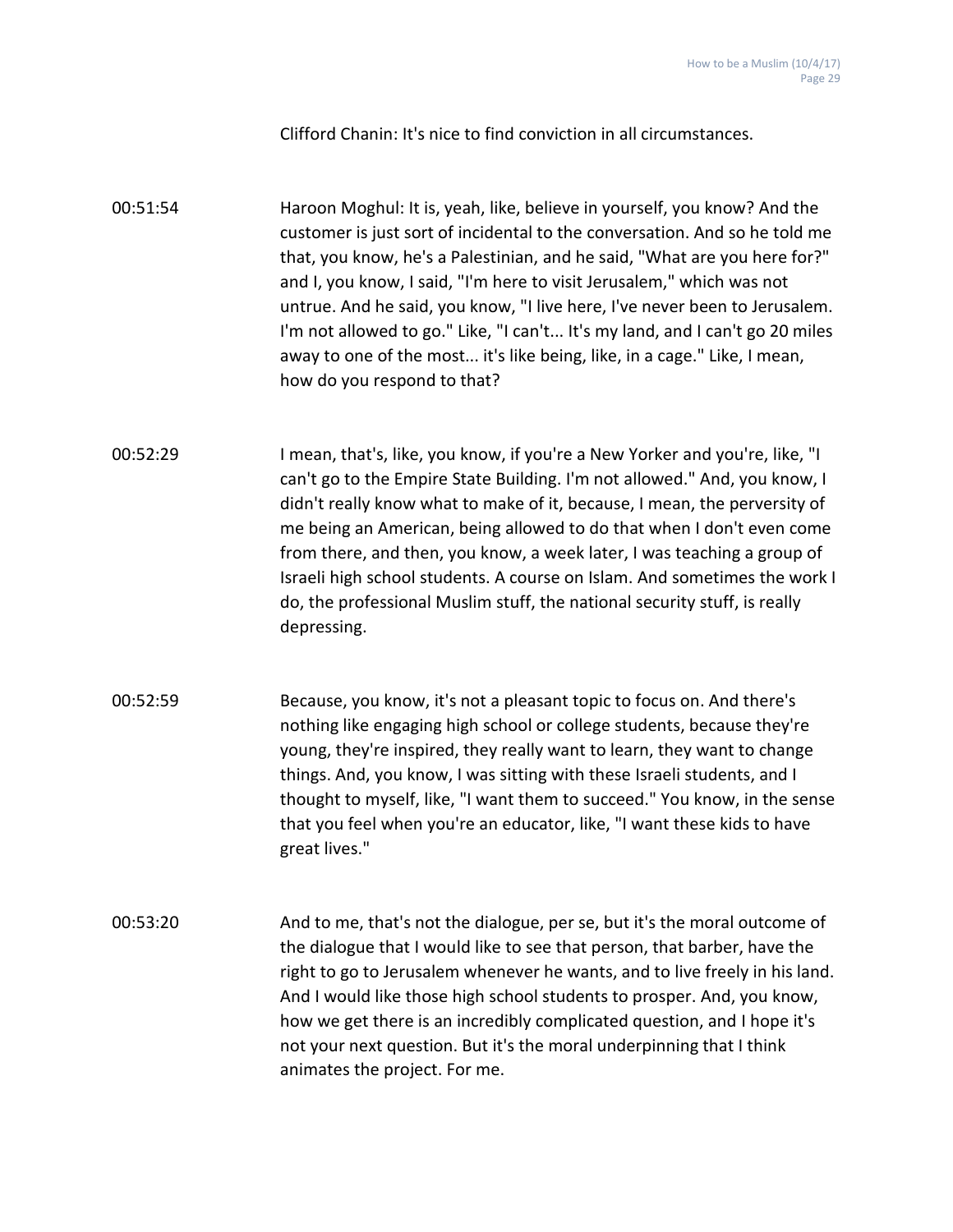00:53:50 Clifford Chanin: What-- I think you've had three or four cohorts, so, four?

Haroon Moghul: Five.

Clifford Chanin: Five. So you've had 50 or 60...

Haroon Moghul: It's 100 now.

Clifford Chanin: It's 100, okay, I wasn't sure of the numbers. But how are you tracking the impact of this? I don't mean quantitatively, but, you know, what is your feeling about what's come out of this now extended dialogue over, you know, several groups of people going through it?

Haroon Moghul: I'm always bad at metrics, because I'm a writer, so I just, you know...

Clifford Chanin: You make it up.

00:54:21 Haroon Maghul: I make it up, thank you for saying that. Can I say, the other great thing about being a writer is that you can get away with anything as a writer you could never get away with in any other profession. If I was a doctor, for example, and I said I hear voices, you would be alarmed. Right? If I'm a writer and I say, "Sometimes, you know, I just hear it and I write it down," people are, like, "Wow, that's amazing."

(laughter)

Haroon Moghul: "That's amazing." You can dress however you want. The stranger you are, the more brilliant people think you are. I mean, it's amazing, and then as you ascend as a writer, right, like, this is my own life goal.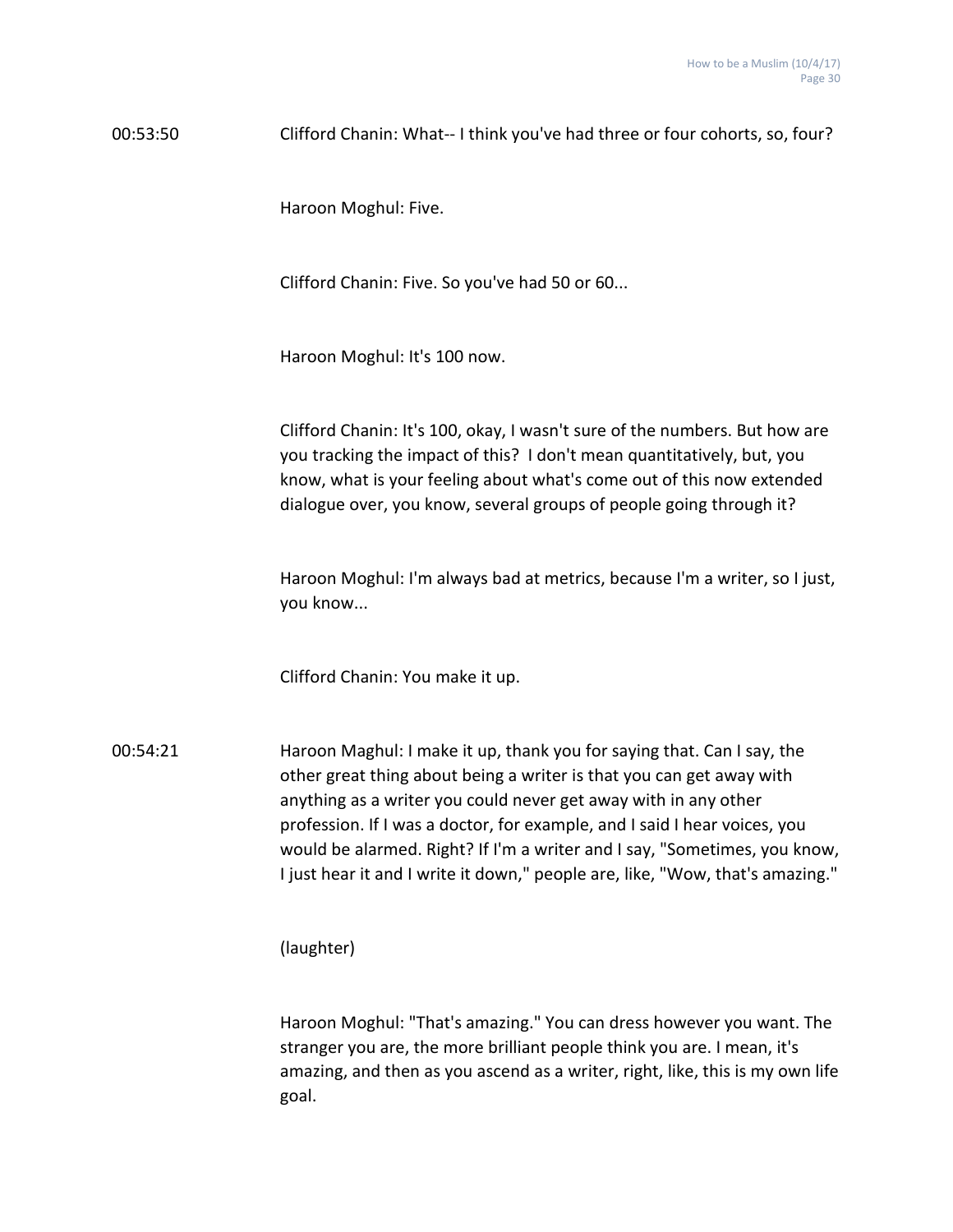00:54:52 Like, as you, you know, tick off certain boxes, like, "Now I wrote for 'The Washington Post,'" right? Then, you know, I'll go from dress shoes to sneakers, right? "I wrote for 'The New York Times.'" I'm just going to show up in shorts, right? Like, it doesn't matter anymore because you're a writer. You can do whatever you want.

Clifford Chanin: So it's a reverse effect on your wardrobe.

Haroon Moghul: It is, yeah. It's like that, you know, that evolution, like, motif, but going backwards. So... Am I allowed to talk about evolution? I don't even know.

### (laughter)

| 00:55:16 | Haroon Moghul: I'm not sure what my religion says anymore. So How          |
|----------|----------------------------------------------------------------------------|
|          | do we track metrics? You know, I will say a few things. One is, when we    |
|          | started the program, we had 16 Muslim leaders from the U.S., and now       |
|          | we have 100 who have gone through the program. And the number of           |
|          | people who were interested is rising. So, I mean, that's a good metric for |
|          | me, is that more and more people want to do this program.                  |

00:55:39 Another is that I've seen more and more interest among-- you know, and I don't want to be too, kind of, judgmental about it-- but I'll say mainstream Muslim and Jewish communities that are sort of... kind of occupy the center of their communities, politically, religiously, culturally, they are interested in hearing from each other in a way that I didn't see four or five years ago. I know a lot of that has to do with the Trump effect, right, where there's a sense, as I've said, of being in the same boat.

# 00:56:03 But I think it's also building relationships over time, and these relationships, again, not relationships where we're saying that you have to change your opinion, it's that you have to be willing to listen to each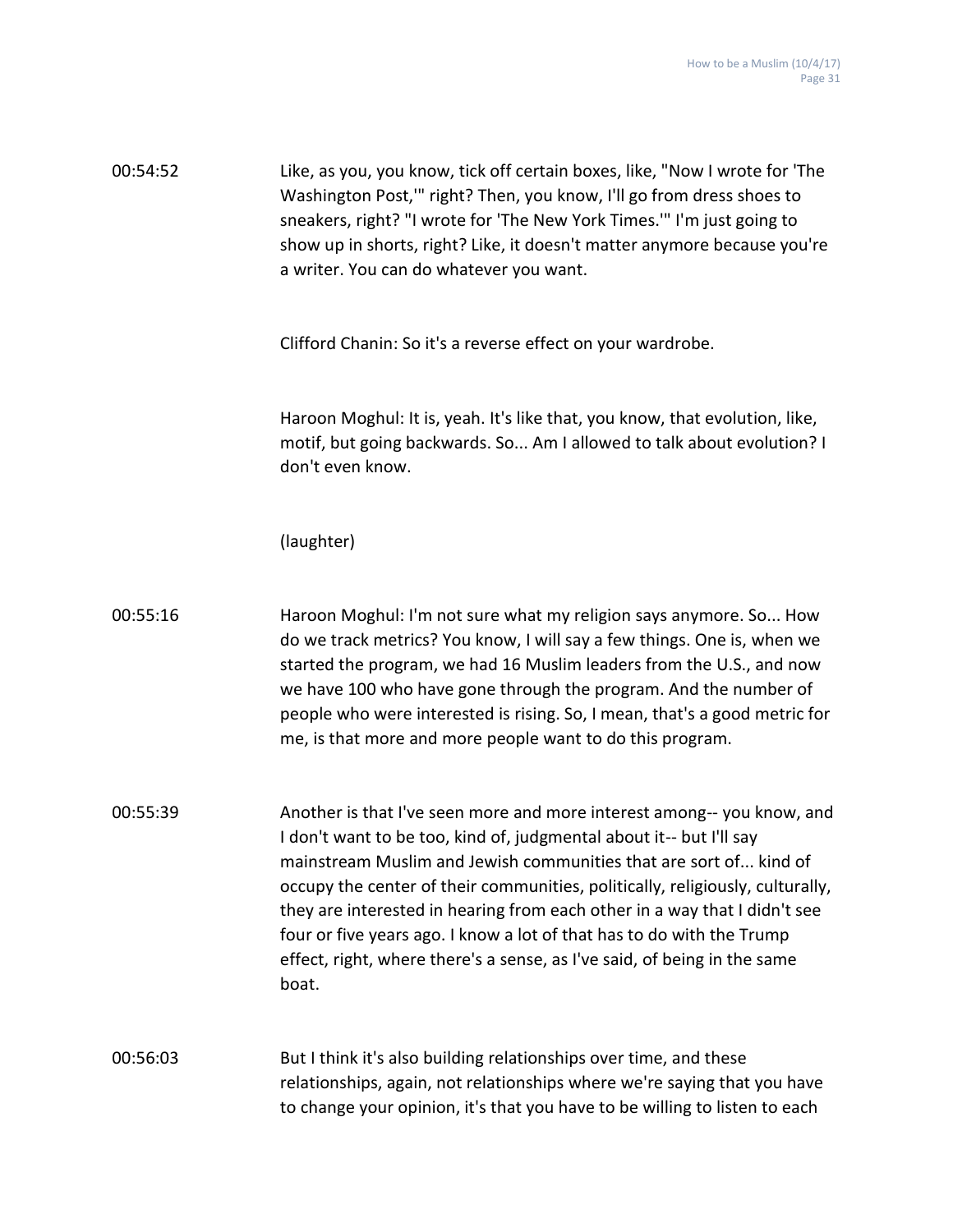other and hear each other and engage each other. And then what comes out of that, that's not necessarily our business. It's our goal to really open the doors to conversation and let it grow organically from there.

Clifford Chanin: I want to read something that comes from the end of the book, because you make reference, at a number of points... It touches on the political situation of Muslim countries, but it has this broader civilizational impact. "Once Muslims shaped the world. Now we have become afraid of ourselves. We either only apologize, or never apologize. We are spineless and gutless, or harshness and darkness."

00:56:52 And this gets back to the point we were making earlier of the only, sort of, acceptable options that you see presented to you are at the extremes. The movement towards creating your own communities is some way of addressing the authenticity problem inherent in what you've written here. But, you know, I'm rounding back to something we started talking about. There's something that seems fundamentally American about this, because the remaking of a religion is, in the American context, a kind of congregationalism that reaches across into every religious tradition. I mean, is that really where you could go so your community would be comfortable for you, but where it fit into the broader community wouldn't be quite as clear?

00:57:37 Haroon Moghul: American Muslims are a funny beast, right? We're really tiny in terms of the global Muslim population, right? So of the one-and-a-half billion people I represent-- that's a joke-- three or four million are American. So, you know, we're a drop in a vast sea. And so our decisions and practices are almost incidental to the larger Muslim world. But then, we're also, I mean, we're a very well-to-do community, generally speaking, in a very well-to-do country. And so we have outsize influence, and that's, you know, that's a privilege, but it's also a responsibility.

00:58:22 Arguably, the most famous American of the 20th century was also the most famous Muslim of the 20th century-- Mohammed Ali. So here is a Muslim who shaped America, and in many cases became an icon and a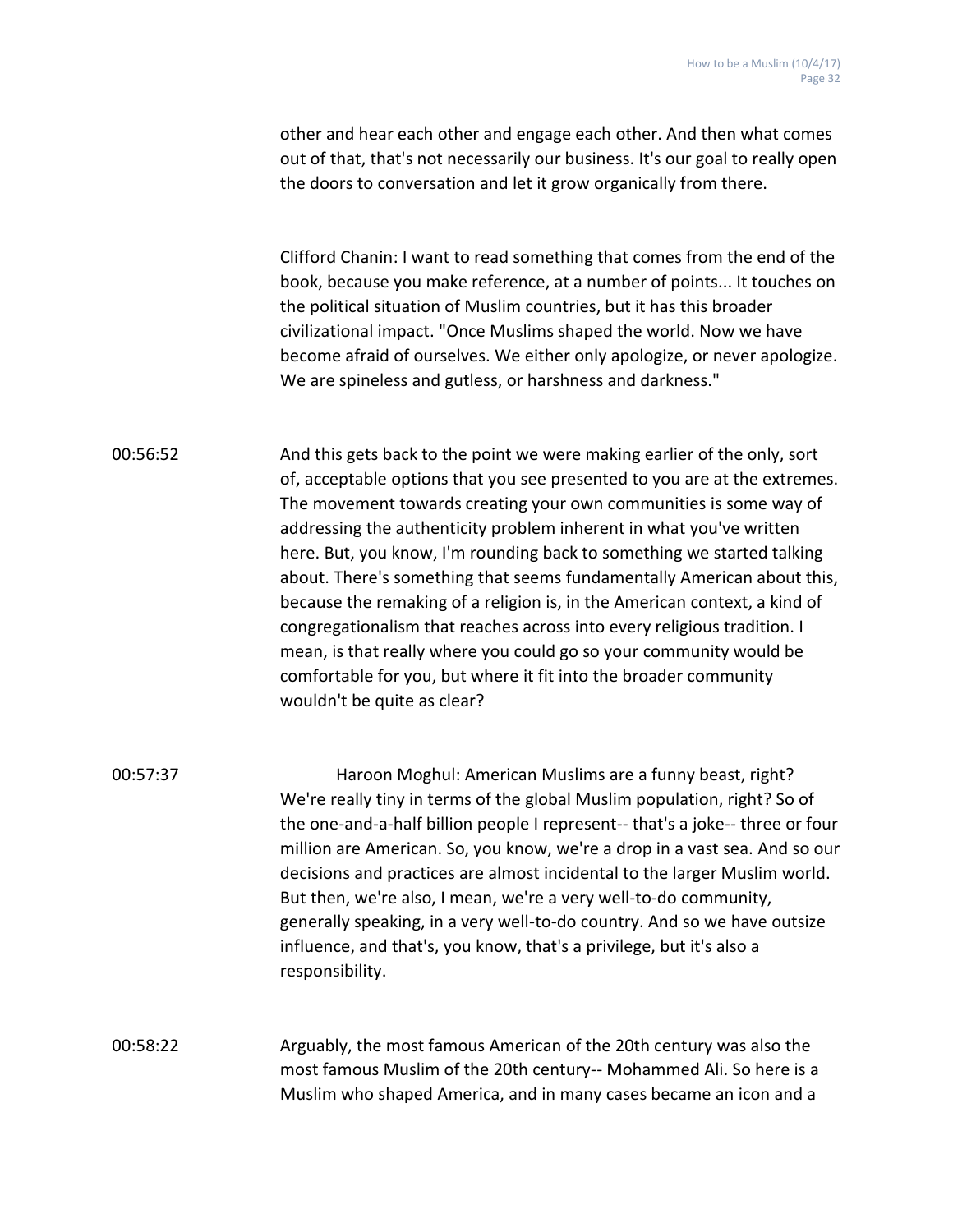symbol for the Muslim world. That a person of color could declare himself beautiful, could speak loudly and proudly about his identity, and to me, that reflects the potential of American Islam.

00:58:53 I don't presume that our particular conditions pertain to any other society, because we have our own specific realities and circumstances, but I do think that we have a platform and we have privilege, and we have a lot of opportunities. But I will also say that I think that this process of remaking religion is actually very Islamic, as well. We don't have a fixed hierarchy, we don't have a centralized church, Islam is meant to be this constant return to the sources in order to renegotiate new circumstances. It's... The stultifying effect, I think, is foreign to the religion and actually a pretty recent development. And so, what I want to do, and it, perhaps, sounds a little bit surprising is, I want to go back to the past to go to the future.

00:59:34 Clifford Chanin: Let's see if we have a couple of questions from the floor. I'll ask you just to stand if you have something to ask. If you don't, I'll ask some more. Please, just stand.

Man: So I have a very difficult question for you.

Haroon Moghul: Awesome.

00:59:56 Man: So I grew up eight miles away from New York City. (inaudible) This is the first time I've ever been here at the new World Trade Center. And so I lived 16 years with the World Trade Center and 16 years without it.

01:00:23 As soon as I got here, I started crying, and what sort of fascinates me about that response is that I've been to the Pentagon memorial and that seemed really peaceful to me and calming. (inaudible) And I certainly don't want to project my trauma onto you.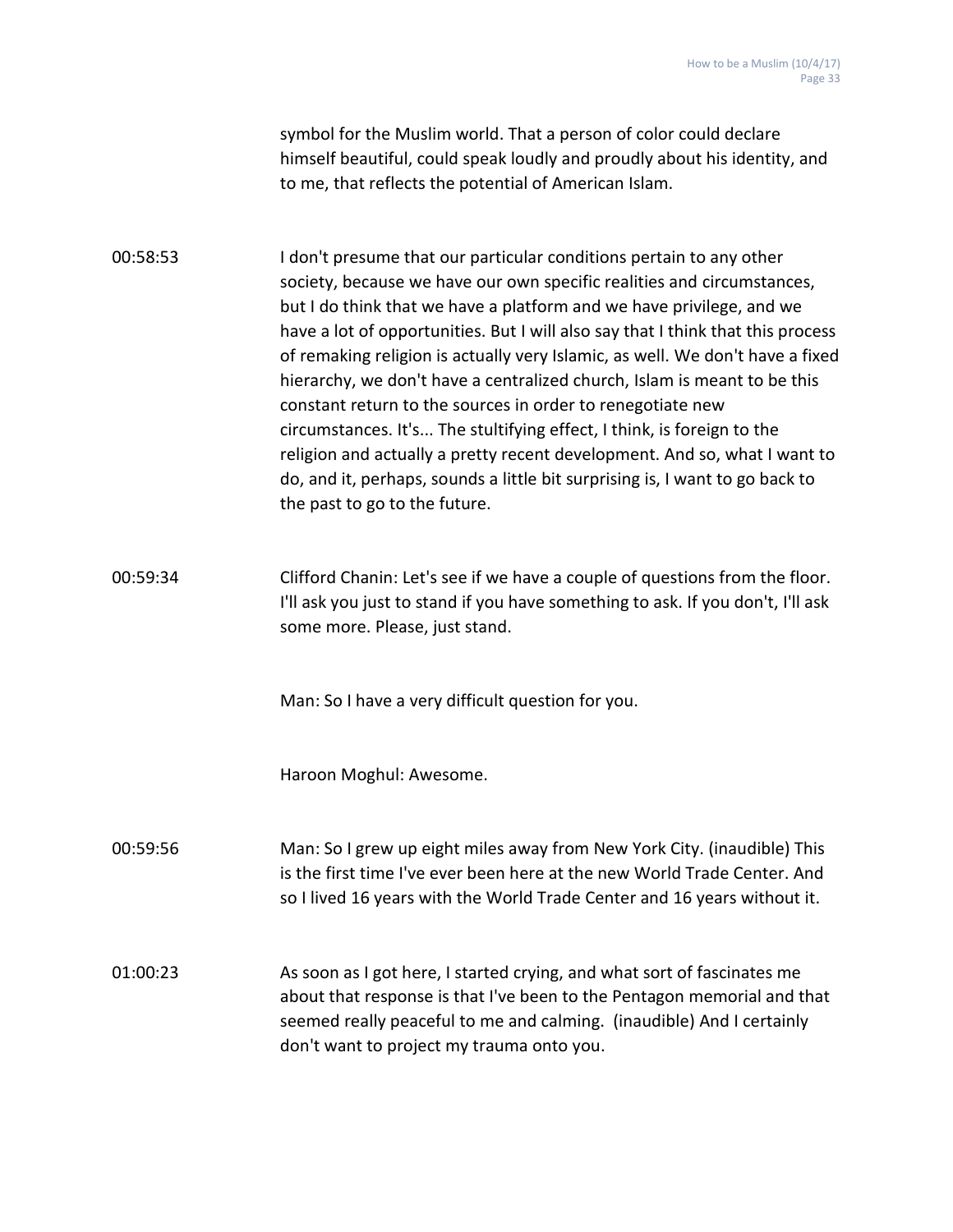01:00:50 But I would just ask, what do you feel this space means for you as a human being, and then also, since you're a professional Muslim, what does that mean... (inaudible)

01:01:06 Haroon Moghul: So I met Cliff shortly before the museum opened, and I was fortunate to be able to see the museum and the memorial before it opened. And, you know, I find the memorial to be a remarkably moving place. You know, I don't envy the person who has to capture an enormity in a physical form. I don't know, you know, how one does that, but some spaces manage to convey the gravity of what has happened in a place, and I do think the memorial does that.

01:01:39 The museum was very hard for me on the tour. I, you know, I've asked Cliff this before, I said, you know, "How do you work here?" Because it's not, you know, it's not for me an abstract experience, either. And of course, you know, what I went through on that day does not compare to what many people went through on that day. But it was really raw for me to go through it, because it was like the day was being recreated.

- 01:02:03 And it was surprising, because, obviously, in many ways, like you said, professional Muslim, at some level, many of us, if not all of us-- you know, as Americans, as New Yorkers-- that day continues to impact us on a daily basis. But to actually revisit that day, step by step, and to see what had happened before my eyes was really hard.
- 01:02:28 And... I guess I would say... You know, we don't know quite why we inherit the world we do, but we can frame our response to the things that happen to us. And so when I come down to this space, and you know, I often do, sometimes just because I have colleagues from out of town and they would like to visit the space, I always make it a point to look up at the new World Trade Center.

# 01:02:54 Because it does, you know, alongside some very raw feelings, remind me of the fact that the city was not cowed. Right? That we rebounded. And that doesn't erase the enormity of what happened, and it shouldn't, but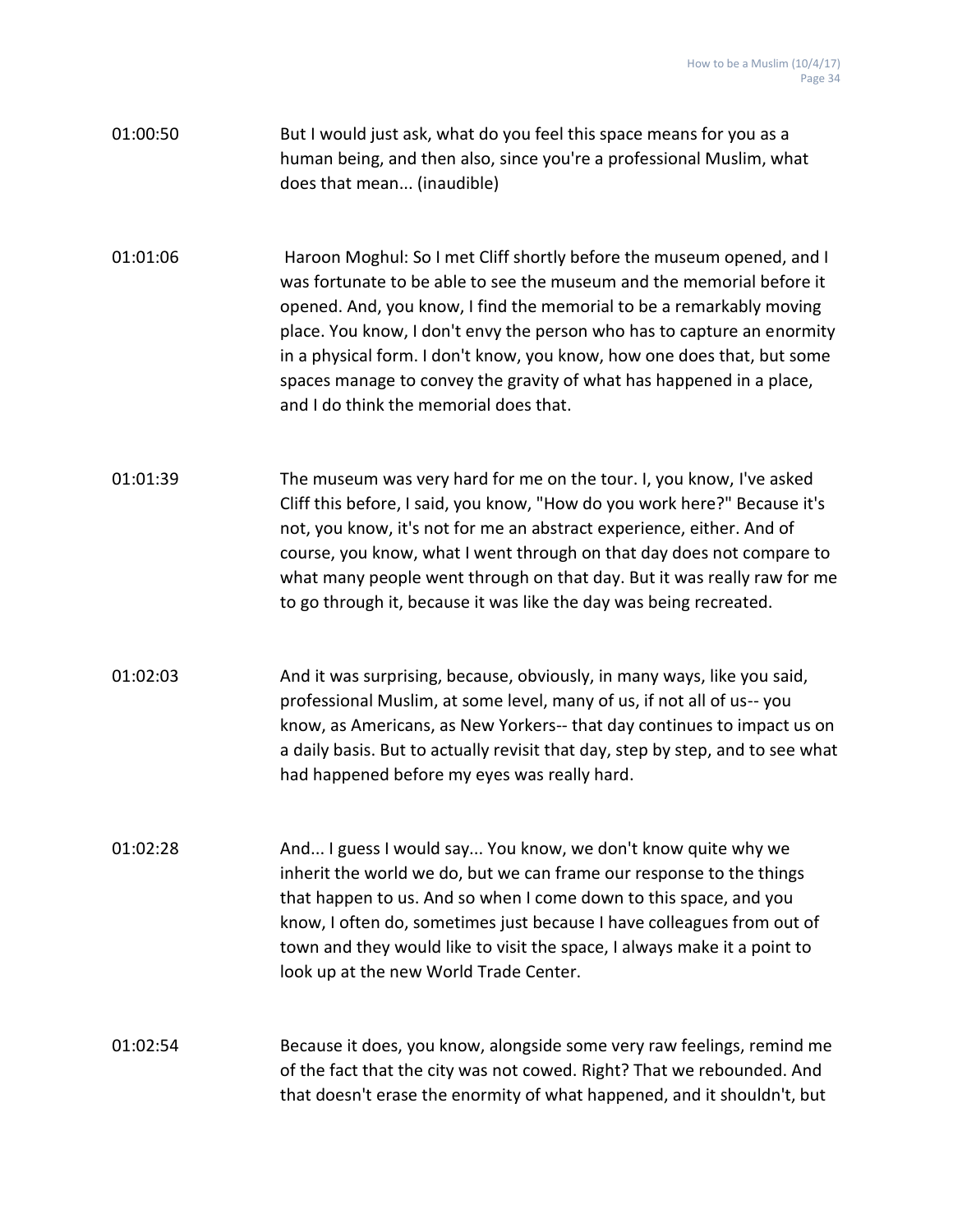it also reminds us that we have a certain strength and resilience that maybe people didn't realize they had. And those two things coexist with me.

01:03:19 When, you know, as was mentioned earlier, there was some pushback to my event and my speaking here, after that article was published, I got a very long email from a Palestinian-American, not very different in age from yourself, who said that he came here as soon as he could, with friends and volunteers, to try to help people.

01:03:41 And it was such an interesting email, because it came from a really raw place. Like, he felt personally attacked that day as a New Yorker, you know—grew up in Brooklyn, identified very strongly with Brooklyn-- and then, on top of that, he didn't understand what to make of the fact that people couldn't accept a Muslim speaking in that space. And so it's a very loaded feeling, and it's a complicated feeling.

Clifford Chanin: Thank you-- please.

01:04:10 Woman: I have a comment and a question, and tell me if this sounds a little bit familiar. I'm one of the people that sent you an email recently. I'm a 9/11 survivor, and one of the things that I grapple with is, how do we combat hate in the 9/11 community and in the world as far as how do we relate to Muslims.

> You know, one of my passions is to educate people and to make people understand that 9/11 was not done by any nationality or religion-- it was done by extremists. And when I saw some of the demonstrations, and some of the opposition to you coming today, quite honestly, it hurts my soul, because it's sort of the polar opposite of what a lot of people are about.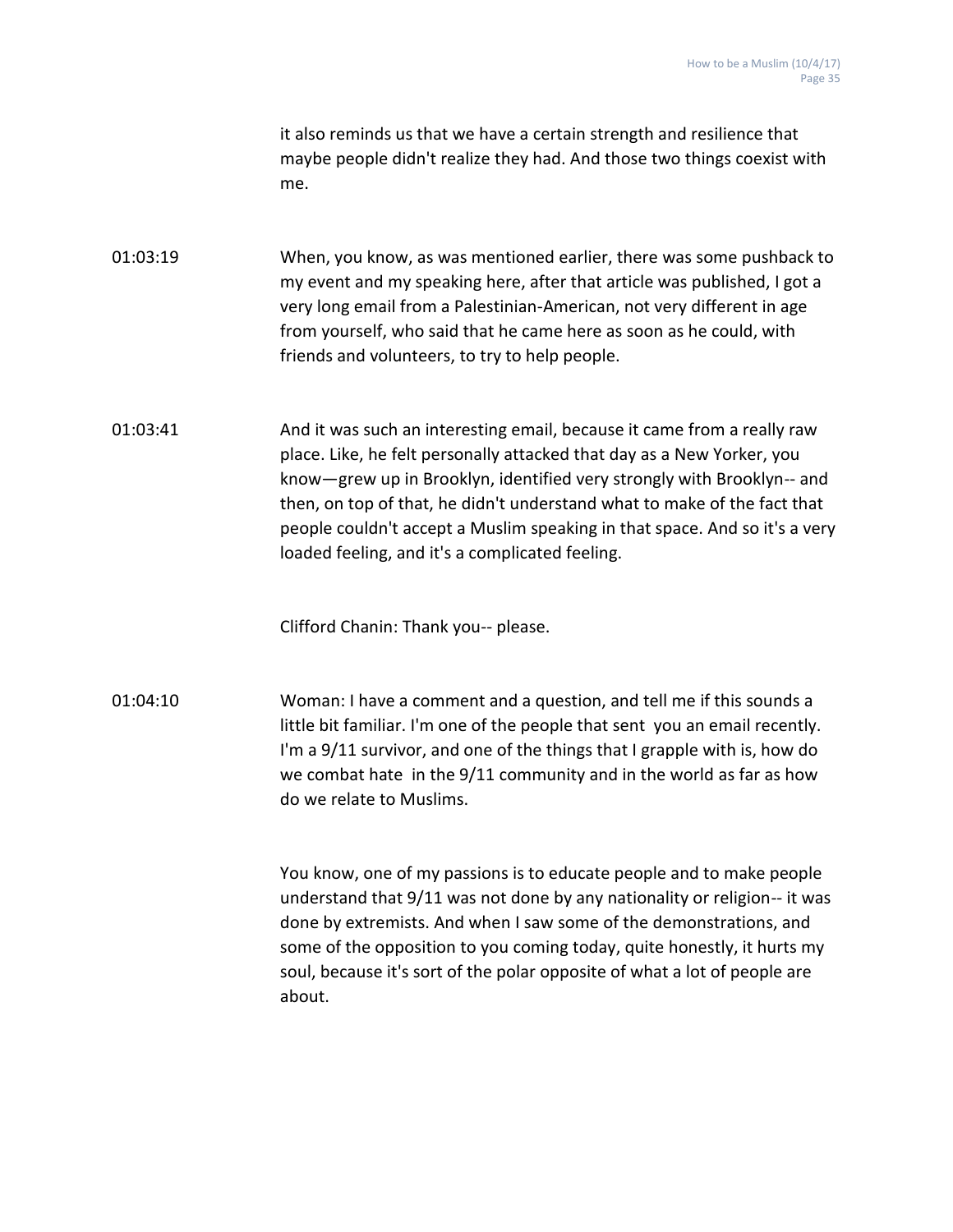01:04:58 So I guess my question to you, which is sort of a complicated question, is,how do people like me and other people who want to get the message out sort of teach the world and combat those types of feelings?

Haroon Moghul: It's nice to put a face to the Facebook message.

(laughter)

Haroon Moghul: So it's very nice to meet you.

Woman:: Bet you figured that out.

Haroon Moghul: I did, yeah, it's very nice to meet you. I hope I responded to your email in time.

Woman: You did.

01:05:24 Haroon Moghul: Okay, that would have been really awkward...

(laughter)

Haroon Moghul: ...if you totally called me out at the event. You know, I think, you know, I said earlier, you know, the work I do in Muslim-Jewish relations grows out of a very similar sentiment. I don't think any of us can address all of the problems, and probably it would be a bad idea if we tried to, because we would kind of spread ourselves so thin that we would basically accomplish nothing. But there are ways to throw ourselves into, you know, the issues that matter, and there are many issues that matter.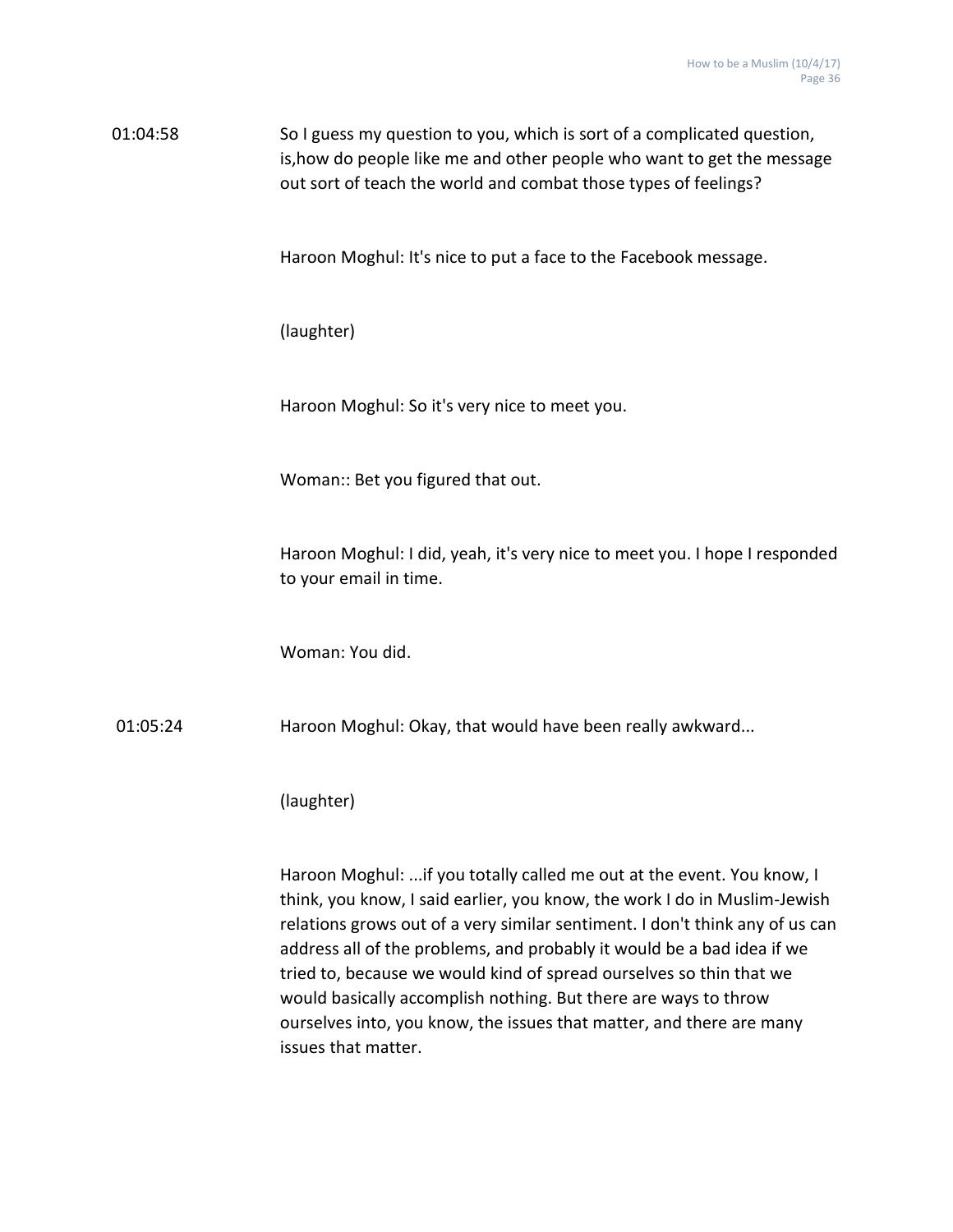| 01:05:59 | What I would say-- and I see this all the time, you know, in the work I do-- |
|----------|------------------------------------------------------------------------------|
|          | is that, you know, pain is not rational. And it's not supposed to be, right? |
|          | It's a response to wounds. And so sometimes, people try to argue their       |
|          | way out of intolerance or suspicion or fear, and I don't think that works.   |
|          | And, you know, I mean, this is not obviously related, but it, you know, we   |
|          | live in a very partisan environment right now, and there's this sort of, you |
|          | know, tendency to, you know, paint the other side as the worst human         |
|          | being on the planet.                                                         |

01:06:37 And I even saw this statistic that now, like, increasing number of Democrats and Republicans won't allow their kids to marry someone from the other-- or don't want their kids to marry someone from the other party. Which is interesting, because my parents were, like, "You have to marry a doctor," so we were... It's even narrower, right?

- 01:06:53 But it's interesting, because, you know, when I was thinking about this, have you ever seen the show "Unbreakable Kimmy Schmidt"? Yeah? You've seen this show? It's a great show, it's really funny. The only population, or group of people, that gets mocked and never praised are Midwestern white Christians. Everyone else is portrayed with complexity, like goofiness, silliness... Ridiculousness... Passion.
- 01:07:29 But, if you're, like, a Midwestern white Christian, you're just a joke. And I, you know, when I noticed that, I thought to myself, "Now, how would it feel for me to watch that and think,'Well, everyone else can be cool,but I'm just a terrible human being'?" So I think, you know, when I say pain isn't rational or that extremism is a moral problem, I don't mean to discount the economic and political and other factors that go into it, but some of it has to do with how we even frame ourselves. And so, you know, in the run up to the election, I think I was one of the most vociferously anti-Trump people you could find.

01:08:05 (audience member sneezes)

Haroon Moghul: That's exactly how I feel.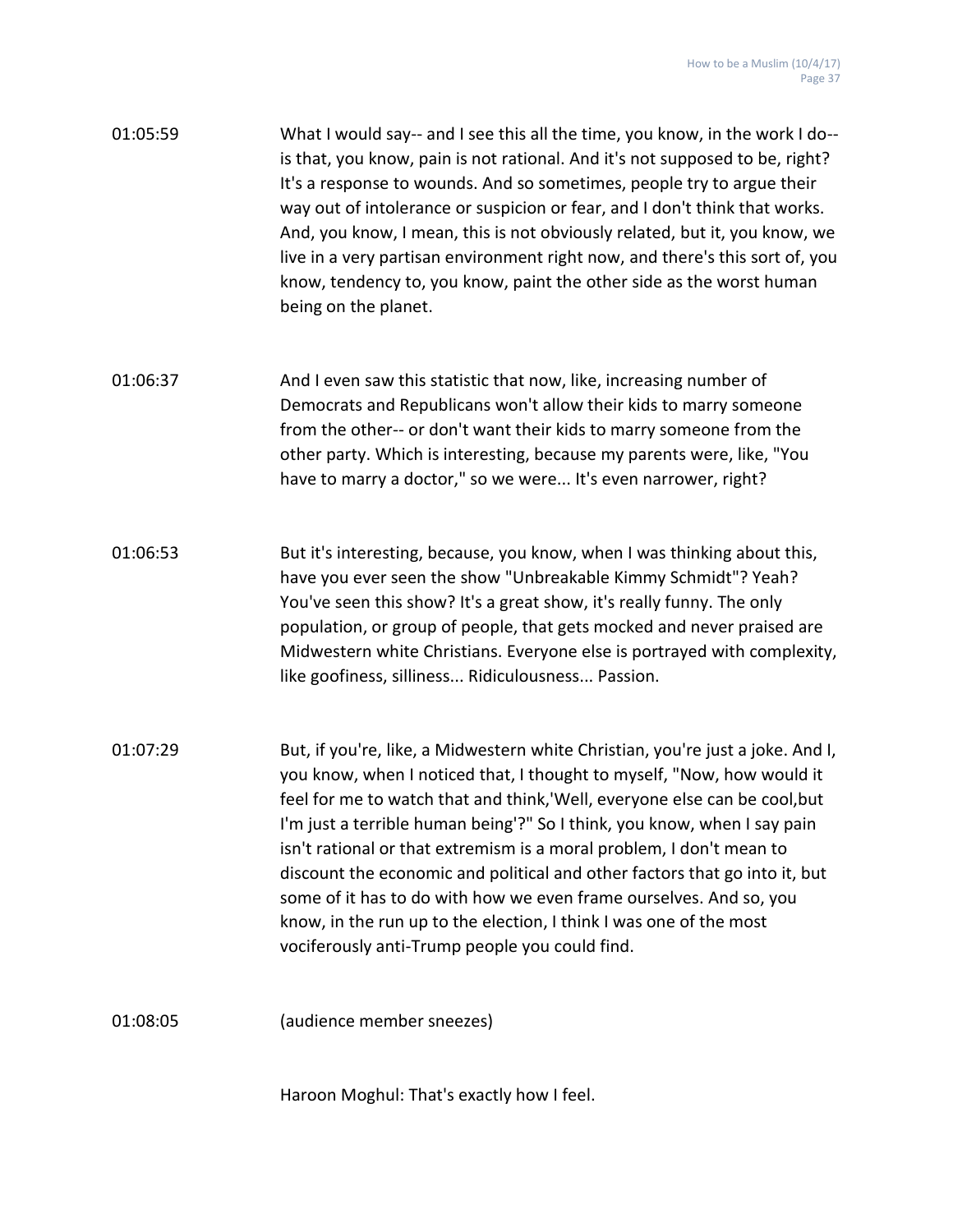### (laughter)

Haroon Moghul: Captured it better than any words could. And then, you know, after he got elected, it occurred to me that maybe the approach is to embody the opposite, and actually, there was a remark by, you know, one of the guests here at the museum, Dr. Yehuda Kurtzer, who heads the Shalom Hartman Institute, who pointed out in a Facebook post that, you know, at a time of increasing stridency, sometimes we look for our side to be as strident as the other side.

01:08:41 But maybe the model of leadership is to model a different kind of leadership, which is to say, "While you want to be loud and angry and divisive, I will refuse that kind of logic." And I don't-- you know, everyone has a different space to bring that to bear, but I think that's the task.

Clifford Chanin: One more. Brenda, I think you had...

01:09:04 Woman: So, hi.

Haroon Moghul: Hi.

Woman: I'm Brenda Bergman and I'm a retired fire officer. But my question has to deal with, why do you think it is that when an Irish Catholic comes to the United States, and they've been fighting with Irish Protestants over there for loads of years, and then an Irish Protestant comes to the United States, they're Irish, and they're not, you know...

01:09:32 The identity politics is, seems-- about religion, for them, seems to be muted, unlike in their own country that they came from. Do you think- why, I mean, why are those people, those Protestants and Catholics, not able to see that the same thing happens when Muslims come to the United States from many different countries, and many different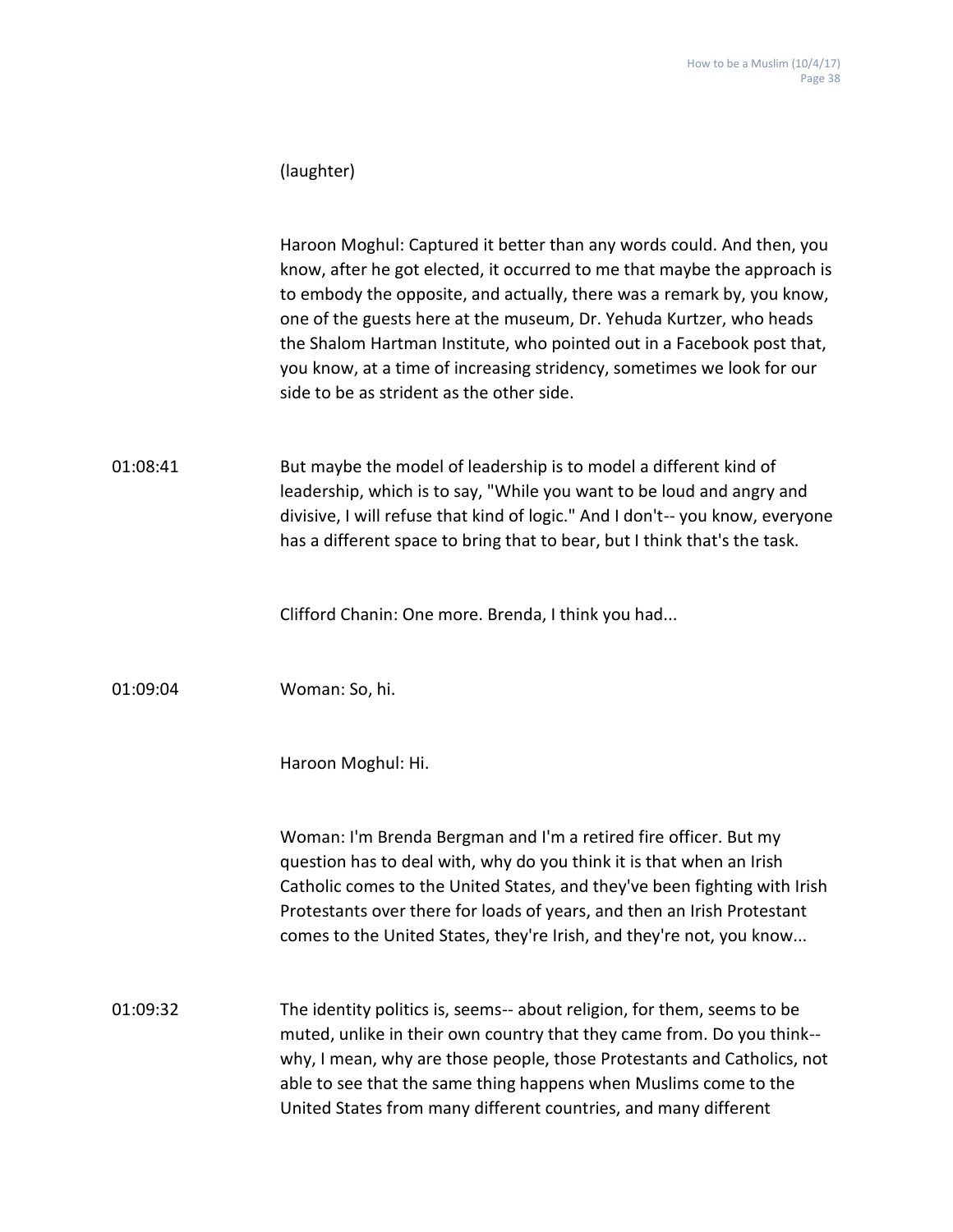|          | traditions, and they're attempting to find an American identity? So how is<br>it that they, that, you know, that other non-Muslims can't see that about<br>your group of people? Do you have an idea about why that has occurred?                                                                                                                                                                                                                                                                                                                                               |
|----------|---------------------------------------------------------------------------------------------------------------------------------------------------------------------------------------------------------------------------------------------------------------------------------------------------------------------------------------------------------------------------------------------------------------------------------------------------------------------------------------------------------------------------------------------------------------------------------|
| 01:10:19 | Haroon Moghul: That's a good question. That's a hard question, so I'll try<br>to answer it sinceAnd I like how we saved the hardest question for last.                                                                                                                                                                                                                                                                                                                                                                                                                          |
|          | Brenda Bergman: Sorry.                                                                                                                                                                                                                                                                                                                                                                                                                                                                                                                                                          |
|          | Haroon Moghul: No, no, not at all, it's a great question. I like good<br>questions. I think part of it has to do with the fact that Muslim<br>communities have themselves not done a lot of work to tell their own<br>stories and say who they are.                                                                                                                                                                                                                                                                                                                             |
| 01:10:45 | Part of it has to do with a media culture that has just become lowest<br>common denominator. You know, nobody wants to read a story about--<br>you know, I mean, it's not very sexy to read a story about how a rabbi<br>and imam became friends. That's not, like, that's not going to get you a<br>lot of clicks. It's not.                                                                                                                                                                                                                                                   |
| 01:11:02 | I remember-- does anyone remember Pastor Terry Jones? He was a<br>Christian preacher, kind of a marginal guy. I believe he's Yosemite Sam's<br>identical twin. He planned to burn the Koran. Like, burn a Koran. Which<br>was amazing, because that's actually how Muslims dispose of the Koran.<br>When a Koran is found defective or old, they burn it as a mark of respect.<br>But he didn't know that, but, generally speaking, you know. That's kind of<br>how bigotry works. So, you know, in an attempt to insult Muslims, he did<br>the most respectful thing possible. |
|          | (laughter)                                                                                                                                                                                                                                                                                                                                                                                                                                                                                                                                                                      |
| 01:11:35 | Haroon Moghul: Which was, like, "Thanks, man." Right? Like, "I have a<br>few Korans that are a little bit old. Maybe you could burn them, too."                                                                                                                                                                                                                                                                                                                                                                                                                                 |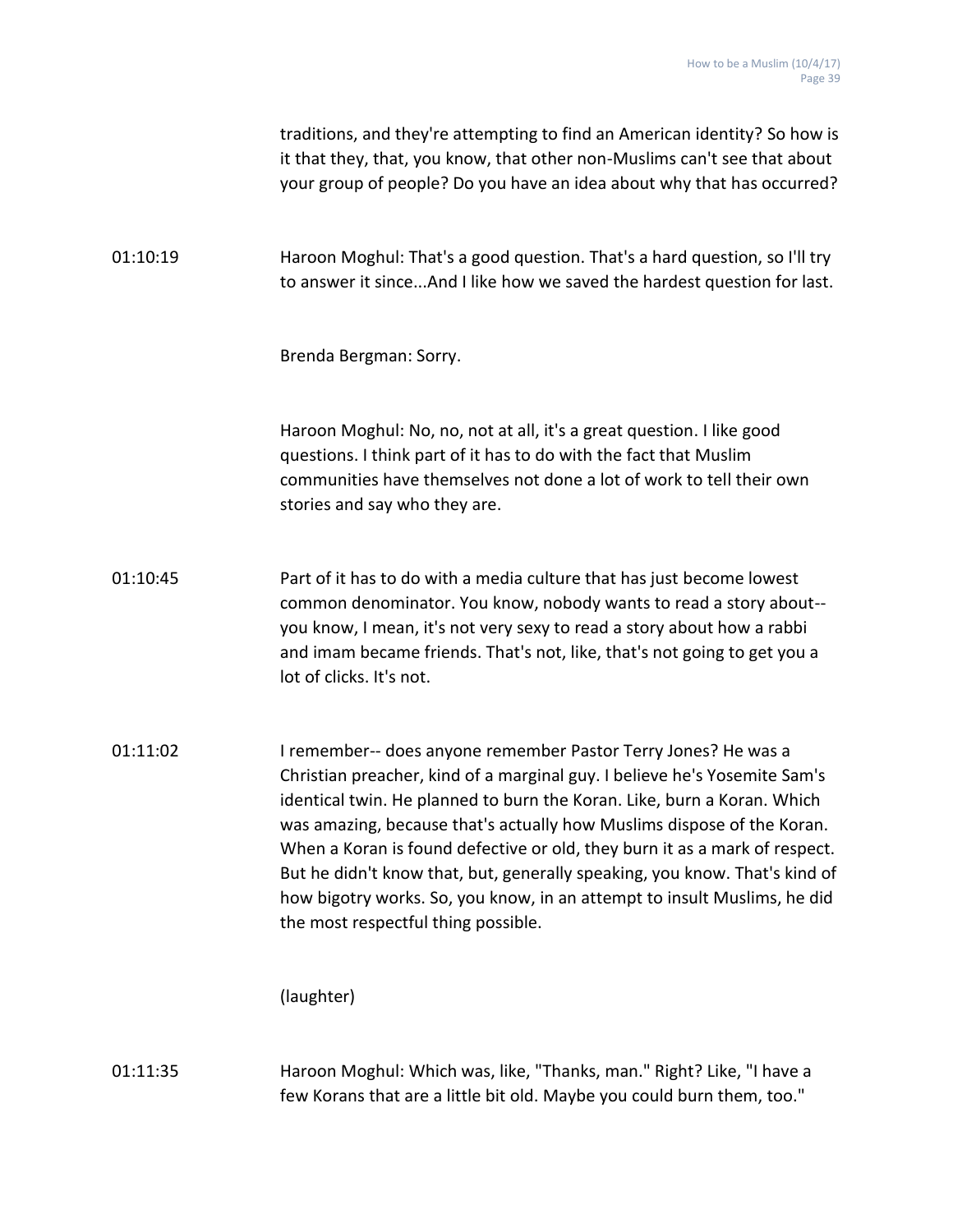And, you know, I was in Gainesville, Florida, when that was going to take place and I remember being there with other journalists, and all of us were, like, "Why are we here?" Like, this is a-- not only is he, like, a marginal figure, but the story is just going to cause, like, unnecessary trauma around the world, and, like, we're just giving this guy air time.

- 01:12:01 But the reason was because, you know, journalists are not paid that well. They're not. And the media market is pretty savagely competitive. And if I don't cover that story, someone else will. And if they get the ratings, I get fired. So we have created a media culture where, you know, we value lowest common denominator.
- 01:12:26 And it's, you know, I think the term is called "rational irrationality." It's like where if, you know... When individual people act rationally, it can still have a collectively irrational outcome, so if the market starts tanking, me taking my money out is rational, but everyone else does it, and the market goes, (whooshes) like, completely, like, falls through the floor, right? So that individual behavior is, like, individually rational, collectively irrational. And this is what's happened to our media and political infrastructure.
- 01:12:52 That we now-- you know, there's a great "Washington Post" piece today called "Americans Are Addicted to Outrage." And, you know, I think we have a problem in our culture now, and there's also a great Bret Stephens column in the "Times" recently where he talked about, you know, the culture of disagreement and the role played by institutions in moderating that.

And this is a long, roundabout way of saying that some of the problem, I think, has to do with Muslim communities that haven't stepped up. Some of the problem has to do with a media culture that makes people angry, right? That basically fans the flames.

01:13:21 Rather than educate, inform, and sustain dialogue, or just create a more capable citizenry, we just go with whatever, you know, scares people or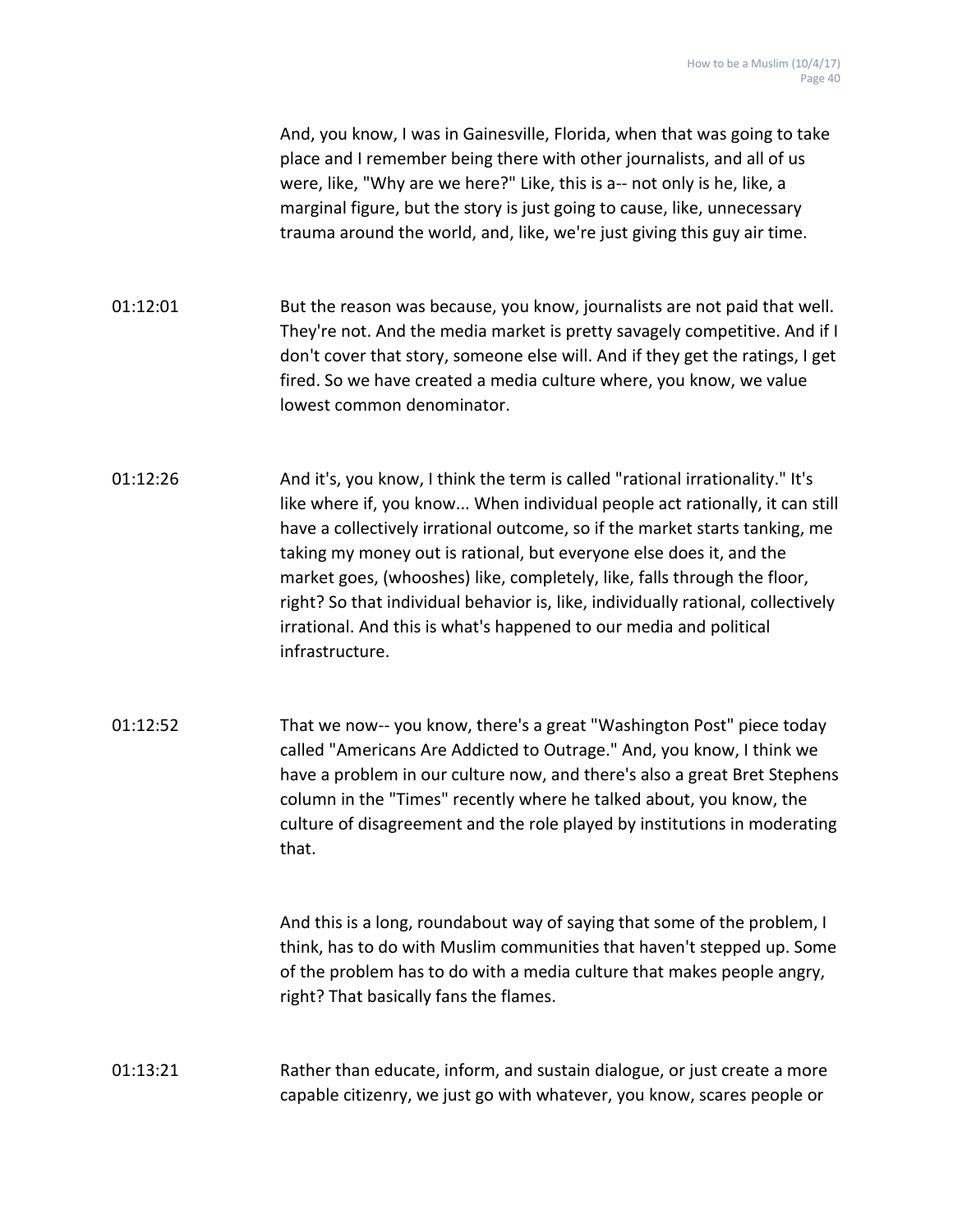|          | gets them riled up. And, you know, part of the fact is lack of exposure. It's<br>very easy to demonize someone that you don't understand.                                                                                                                                                                                                                                                                                                                                                                                                                                                                                                       |
|----------|-------------------------------------------------------------------------------------------------------------------------------------------------------------------------------------------------------------------------------------------------------------------------------------------------------------------------------------------------------------------------------------------------------------------------------------------------------------------------------------------------------------------------------------------------------------------------------------------------------------------------------------------------|
|          | And I'll give you a simple example, and I can close with this. We talked<br>about China. China is obviously a very important country. It's recently<br>passed our country as the largest economy in the world. I consider myself<br>a reasonably well-read person. If you gave me a book about China, I<br>would have no way to tell you if it's true or false. Right?                                                                                                                                                                                                                                                                          |
| 01:13:59 | I don't-- like, I don't know. Like, I mean, I could give you basic outlines.<br>You'd say, like, "China's in Africa." I'd be, like, "Okay, that's probably not<br>true," right? But, if, you know, you gave me a book, like, literally about<br>something that's happening in China right now, how would I make sense<br>of it? That's the job of a media outlet, right? Like, the job of our Fourth<br>Estate, the press, is to inform and educate the citizenry and create a<br>more responsible democracy. And if you're not doing that, then people<br>who don't know any better are basically, they're not being served<br>democratically. |
| 01:14:27 | Clifford Chanin: Let me just take one more. I think you had a question<br>there. Is that you? Yeah? Yeah, just one more.                                                                                                                                                                                                                                                                                                                                                                                                                                                                                                                        |
|          | Haroon Moghul: You have to make it an awesome question.                                                                                                                                                                                                                                                                                                                                                                                                                                                                                                                                                                                         |
|          | Man: Oh, it is an awesome question for everybody here. Everybody, it's<br>an excellent, excellent question. You said something about, "Somebody<br>has to do something." Now, I'm a new writer, so, but anyway, I'm Hindu,<br>but I was confused with Muslim, Christian, Jew, a lot of different things-I<br>love all groups.                                                                                                                                                                                                                                                                                                                   |
| 01:49:49 | Now, we've talked about different things that have happened around the<br>world, and I've seen the solution that, since you have a larger fan base, or<br>whatever, than me, I'm hoping that you could let me know if you wanted<br>to act on it. It's just very simple. We talk about hate and crimes and                                                                                                                                                                                                                                                                                                                                      |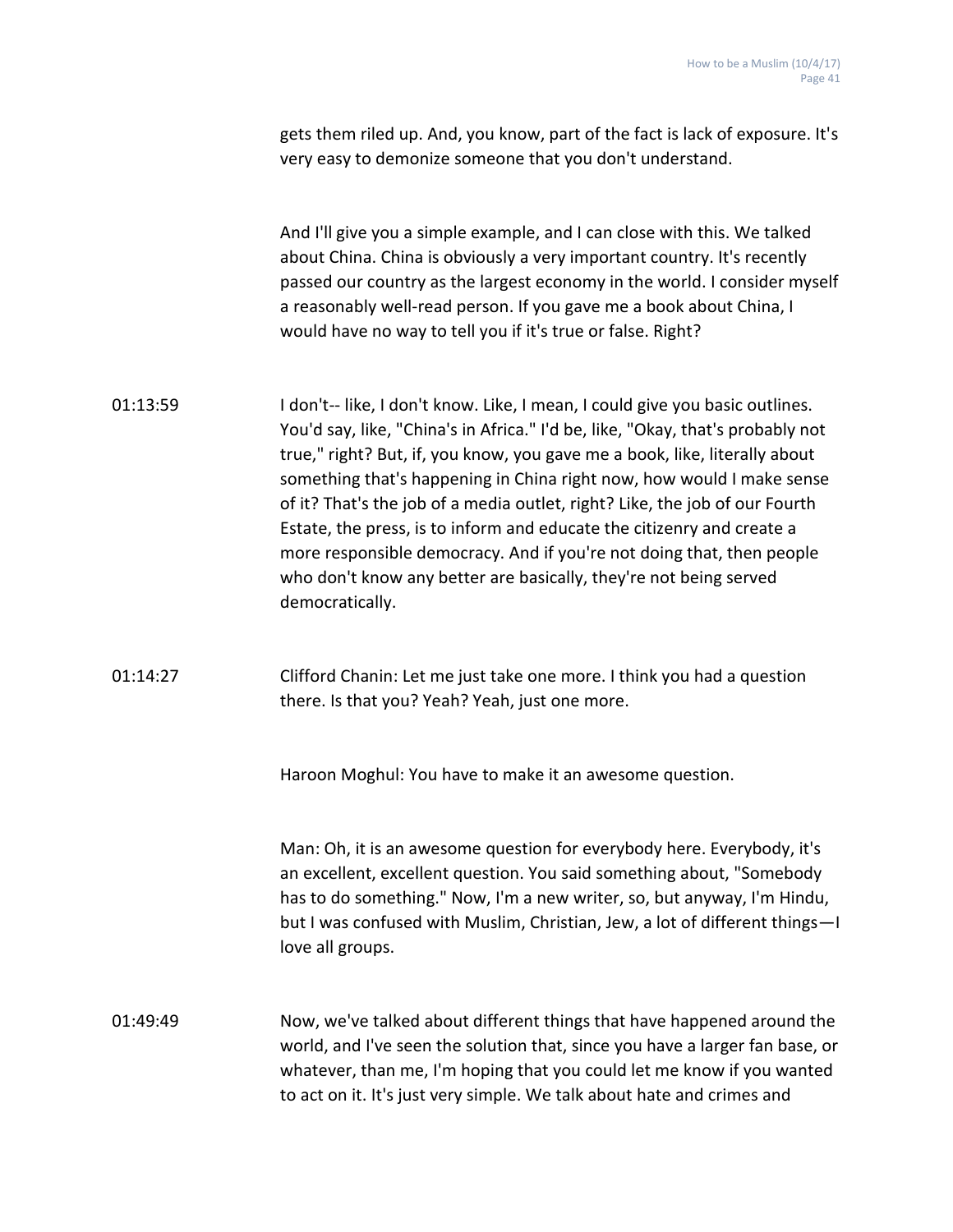murder and all these different things, and in my eyes, they come from one place, they come from the hate and murder that's in people's hearts from eating meat and destroying animals, which are God's children.

01:15:12 And something can unite all religions and all people is working together to stop eating meat, because that caused natural disasters, murders, diseases, and everything in our world, and I'm trying to talk about this everywhere that I go, because there's no excuse for it, and it causes every problem that people complain about, so I'd like to know if you're willing to get on board with what I'm talking about.

Haroon Moghul: That's intense.

Man: That's the truth.

Haroon Moghul: I have an autoimmune disease, so I basically can't eat most food, anyway, so I'm kind of with you on that.

01:15:42 Clifford Chanin: Maybe one more, quick.

Woman: So I wondered, when you were talking about the worst policy ever, the Iraq War, which I think is a horrible policy-- I'm sure Native Americans don't think that is the worst policy. But you said if Iraq could get back to where it was, what about the Sunni-Shia conflict, and how does that contribute to the problems we see in the Muslim community? And how tall are you?

(laughter)

01:16:10 Haroon Moghul: I liked the meat question. That was, like, that was, you know, that was easier.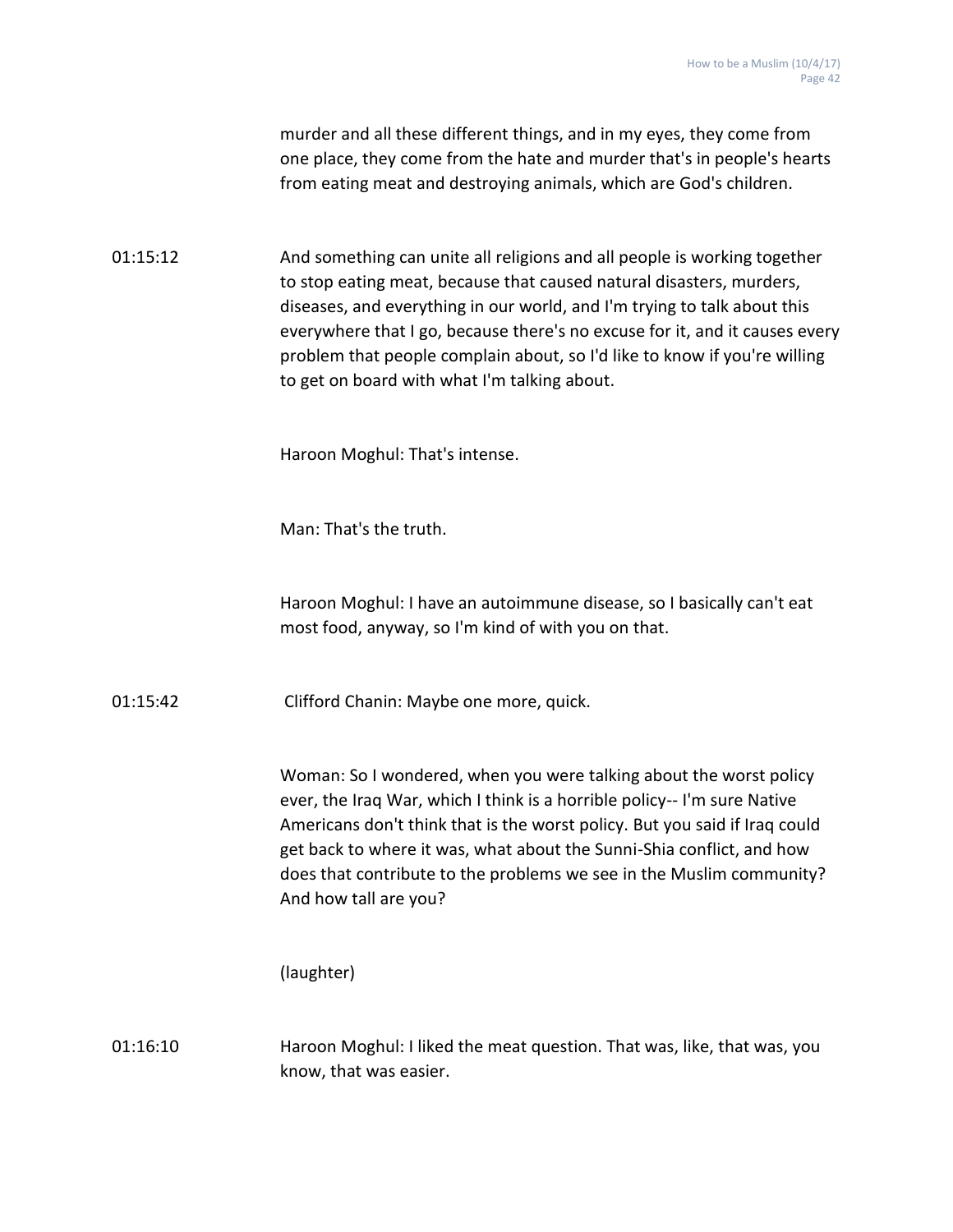Woman: And...

Haroon Moghul: That's, like, four questions now.

Woman: ... so, that is comparable, I think.

Haroon Moghul: It is, you know, the heartland, yeah, I get that's true. Look, you know, what I said about Iraq, I think, you know, ultimately we're supposed to be a democracy, right? Which means the military doesn't decide policy, it implements policy, right?

Woman: I agree with you...

- 01:16:34 Haroon Moghul: So what I-- no, but,I guess what I'm saying is, you know, that made a complicated situation a lot worse. You know, I don't think there's a simple solution to sectarianism. I don't think there's an easy solution. I do think, you know, something that gives me hope-- and perhaps, it's a good place to end on-- you know, a lot of these identities that are, literally, today, can cause people to die, didn't have the same salience 30 or 40 years ago. Many American Muslims, you know, before the Iraq War kind of spiraled into a very sectarian conflict, had no idea if they were even Sunni or Shia. You know?
- 01:17:15 And so, you know, I think sometimes when you're in the middle of something really depressing, you think to yourself, like, "It's this bad, it's only going to get worse." I also think it's worth pointing out that, you know, there were times when things were better, and societies have gone through crises, you know, on many occasions. We have gone through far greater crises than the present moment as a country and come out far stronger for it.

01:17:37 And so, you know, rather than focus on the immediate-- and sometimes, I think that's what happens, when we're constantly consumed by a certain